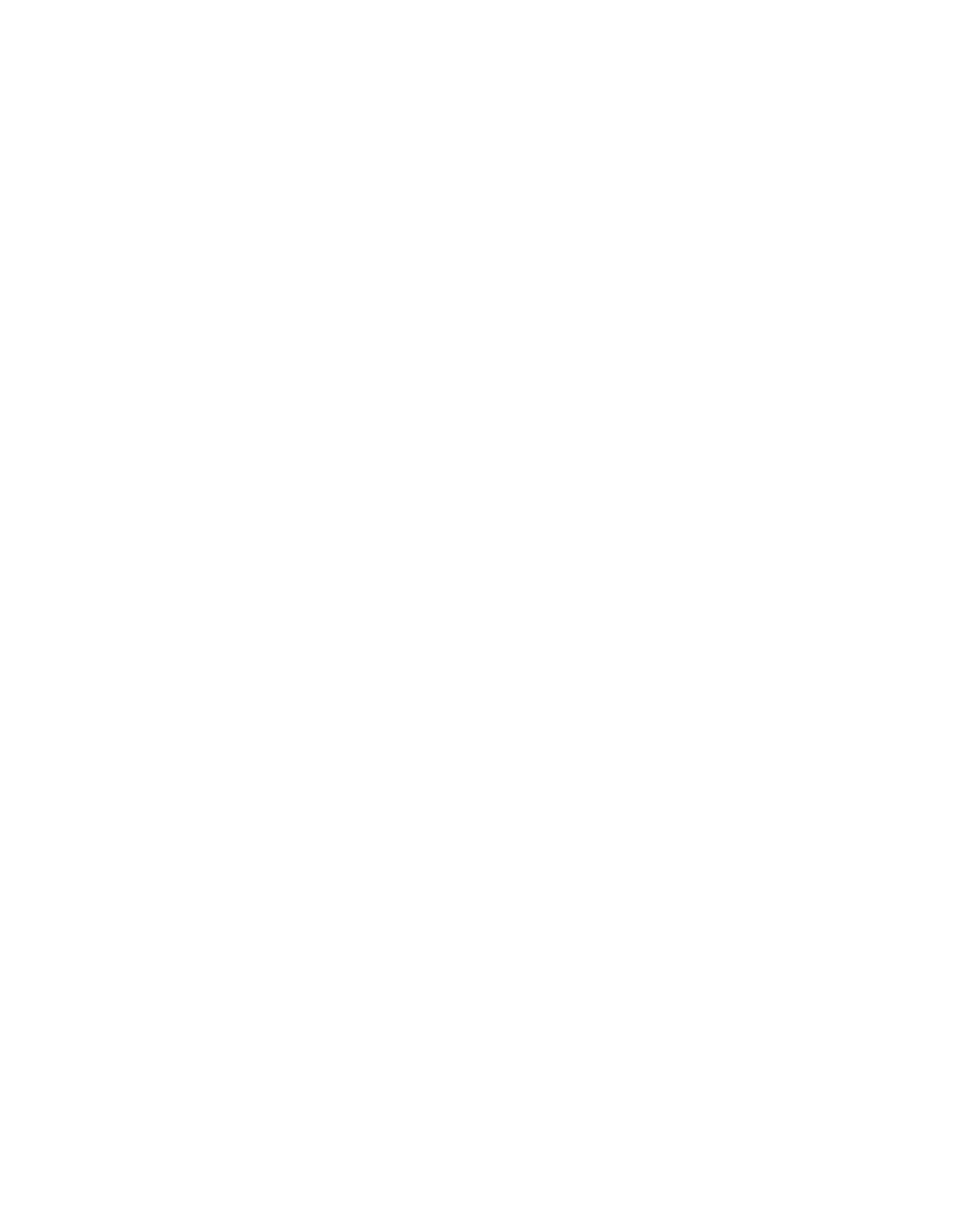

## **DRAFT DRAINAGE (JERSEY) LAW 200-**

#### **European Convention on Human Rights**

The President of the Environment and Public Services Committee has made the following statement – In the view of the Environment and Public Services Committee the provisions of the Draft Drainage (Jersey) Law 200- are compatible with the Convention Rights.

(Signed) **Deputy M.F. Dubras**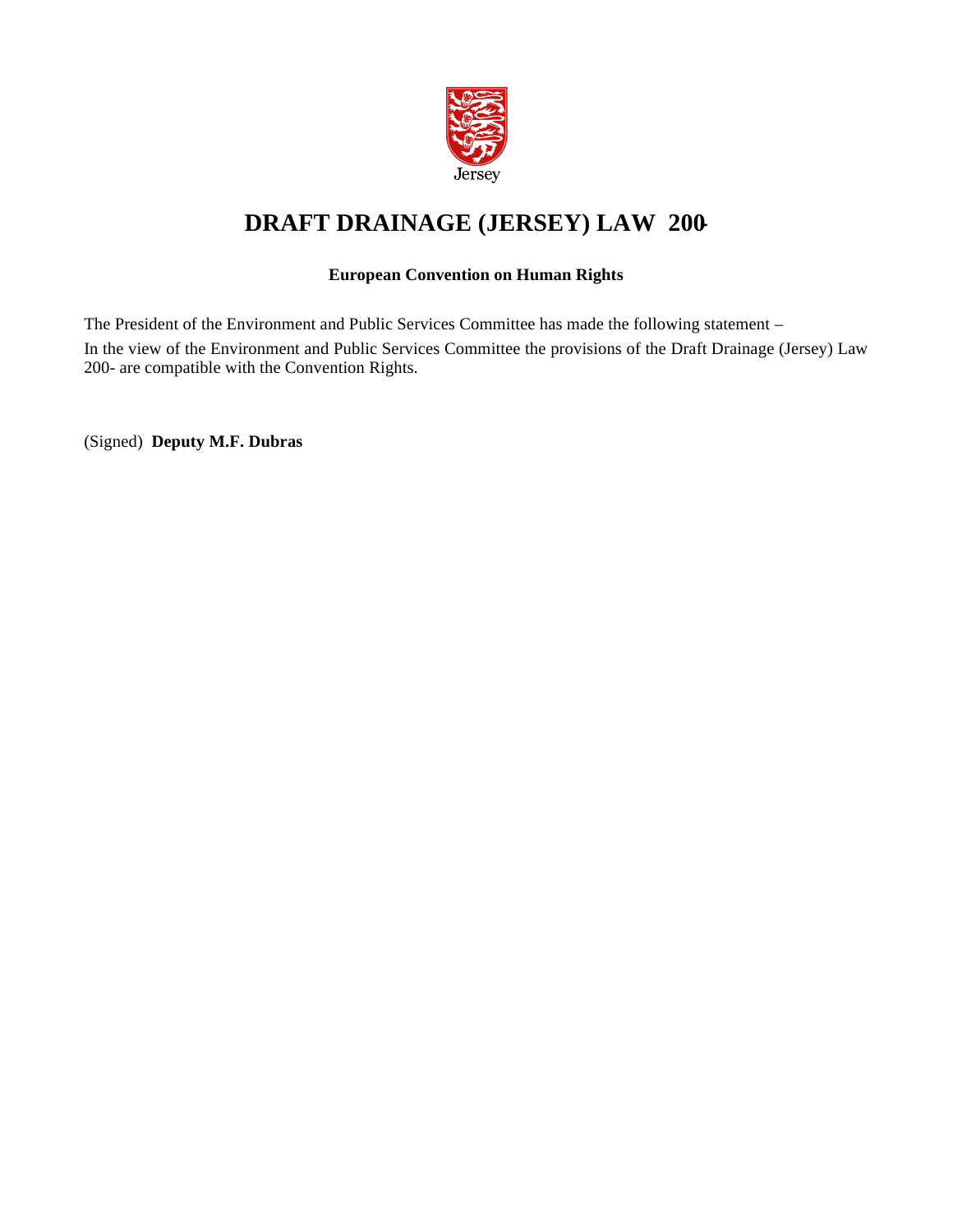## **REPORT**

#### **Introduction**

At the present time, there are numerous laws that cover the issues of drainage, sewerage, trade effluents and flood defences. These laws date back to 1846 and the effect of the various subsequent amendments and revisions to the laws is that they have become very complicated and confused but do not, however, cover a number of important areas. In addition, it is necessary to have more modern legislation covering this subject, as practices and requirements have changed since the laws were introduced.

The first Law covering sewers was introduced on the Island in 1846, but the first piece of comprehensive legislation to cover sewers was produced in 1937, with the Loi (1937) sur les Egouts. As times changed it was necessary to modify the original Law and to produce new legislation to cover changed situations that had not existed at the time of the first Law; the original Law has had to be modified on no fewer than ten occasions. The original Law is in French, while most of the subsequent Laws are in English. All this makes the "current" Law extremely difficult to interpret and apply in practice.

Broadly, the effect of the draft Law is to consolidate and modernise the present pieces of legislation, to simplify and improve them, to remove inconsistencies and provide clarification of various issues, and also to introduce some necessary new provisions.

#### **The proposed Law**

The Environment and Public Services Committee will be the sewerage undertaker and flood defence authority for the Island, with the functions of providing, maintaining, improving and extending the drainage systems and flood defences.

The importance of the definitions in the Draft Law can be seen from the interpretation of the different terminology used for similar items, such as *sewers, drains, outfalls* etc. Naturally, it is essential that the definitions are clear and understandable.

Over the years, increased standards of public health, the expectations of the general public and the spread of development have required expansion of the sewerage and drainage systems on the Island.

The use of more complex and potentially dangerous chemicals requires greater control of trade effluents, to prevent harm to the sewerage system and to those working on or in it as well as to the environment. The new Law will provide the Committee with the necessary controls.

Surface water run-off has increased dramatically in recent years with the spread of developed areas. Therefore, additional surface water sewers or greater capacity in watercourses has been required in some areas, in order to prevent flooding. However, much of the total length of watercourses is in private ownership and it is essential to ensure that both private and public watercourses are protected from blockages and from overloading. The new Law will achieve this requirement.

Due to changing weather patterns, and taking account of global warming predictions, flood defences are becoming even more crucial. These may be on a small scale such as those required to deal with localised flooding, or on a major scale, such as coastal defence to prevent flooding by the sea. Therefore, it is essential to have effective legislation in place to ensure that all of these systems are safeguarded; the new Law will achieve that objective.

In order to obtain consensus on the Draft Law, consultations have been held with States Departments and other interested bodies. The feedback has been very encouraging and most of the points raised by consultees have been incorporated into the Draft Law.

In general terms, the new Law places a duty on the Environment and Public Services Committee to –

- Administer, control and maintain public sewers, public sewage disposal works, public outfalls, designated flood defence works and designated watercourses.
- Control the discharge of trade effluents into the public sewerage system.
- Keep comprehensive records of the sewerage and flood defence systems.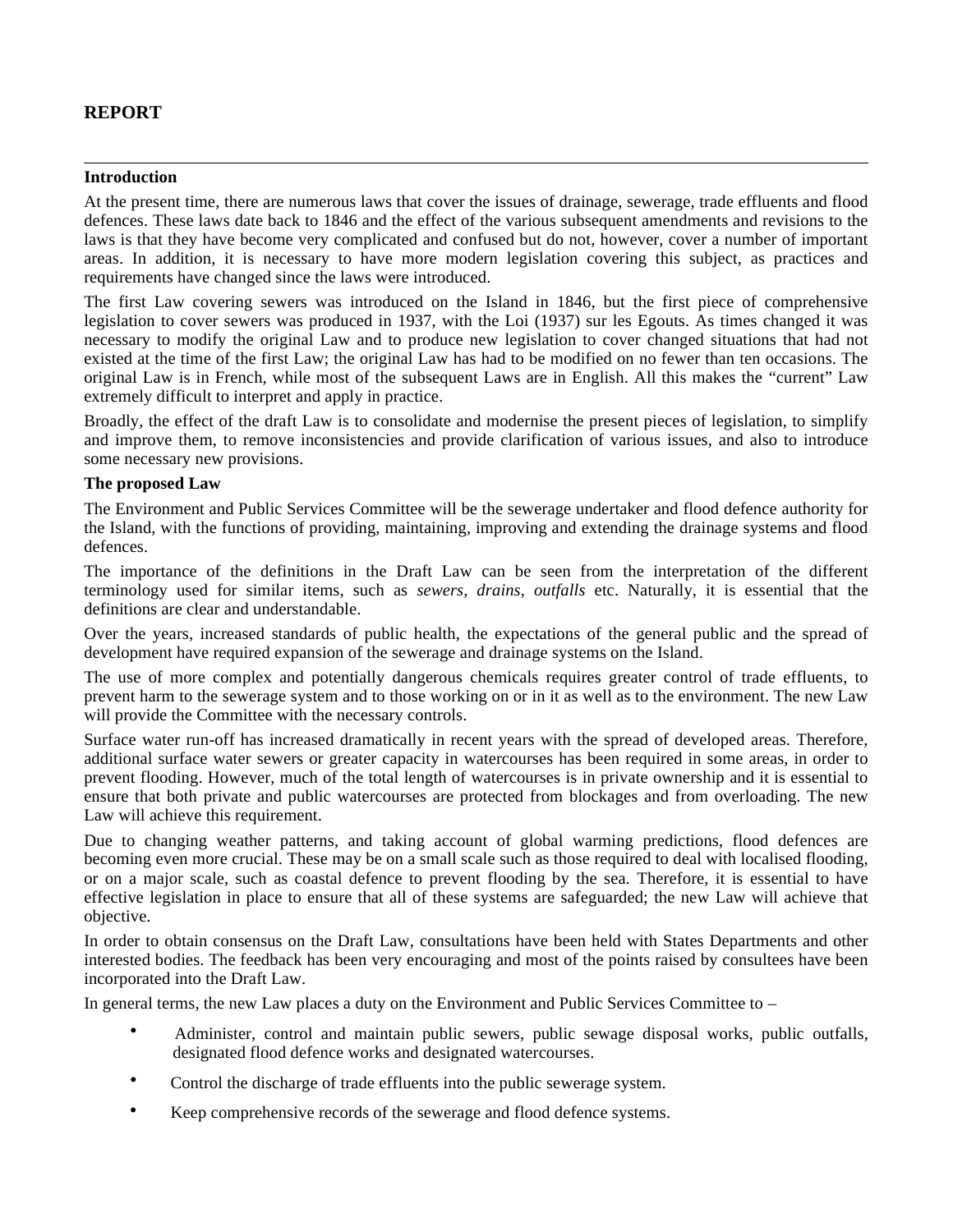It also provides the Committee with the necessary powers for those purposes, many of which are already given to it by the existing legislation. However, some of these are in need of clarification.

Additional powers that would be given to the Committee under the new Law include those required –

- To control the connection of surface water drains and sewers to public foul sewers.
- To enable the Committee where appropriate to separate surface water and foul sewage.
- To enable the Committee to adopt private sewage disposal works.
- To designate flood defence works of general significance.
- To control the construction of buildings and structures over public sewers or designated flood defence facilities.
- To enable it to levy charges for services provided under the Law.
- To enable it to more effectively control the discharge of trade effluents.
- To enable trade effluent consents to be transferred.
- To enable the Committee to obtain information and take action concerning potentially harmful trade effluents.
- To enable trade secrets to be protected from disclosure.
- To strengthen the Committee's powers of entry for the purposes of the Law.

#### **Summary**

In summary, the new Law is required for four reasons, namely –

- (1) The need for the consolidation of the existing Laws which have undergone numerous and substantial amendments since the first Law in 1846.
- (2) The need for clarification and the removal of anomalies in relation to the existing Laws, in particular the definitions used. Moreover, there is a need to resolve the 'differences' that currently exist between those Laws that are partly in English and partly in French.
- (3) The need to strengthen and extend the Committee's substantive and ancillary powers in this important area.
- (4) Finally, the need to update and modernise the Legislation in the light of developments since the existing Laws were enacted.

#### **Financial and manpower implications**

There are no additional financial or manpower resources required for the introduction and administration of this Law.

#### **European Convention on Human Rights**

Article 16 of the Human Rights (Jersey) Law 2000 will, when brought into force by Act of the States, require the Committee in charge of a Projet de Loi to make a statement about the compatibility of the provisions of the Projet with the Convention rights (as defined by Article 1 of the Law). Although the Human Rights (Jersey) Law 2000 is not yet in force, on 9th December 2003 the Environment and Public Services Committee made the following statement before Second Reading of this projet in the States Assembly –

In the view of the Environment and Public Services Committee the provisions of the Draft Drainage (Jersey) Law 200- are compatible with the Convention Rights.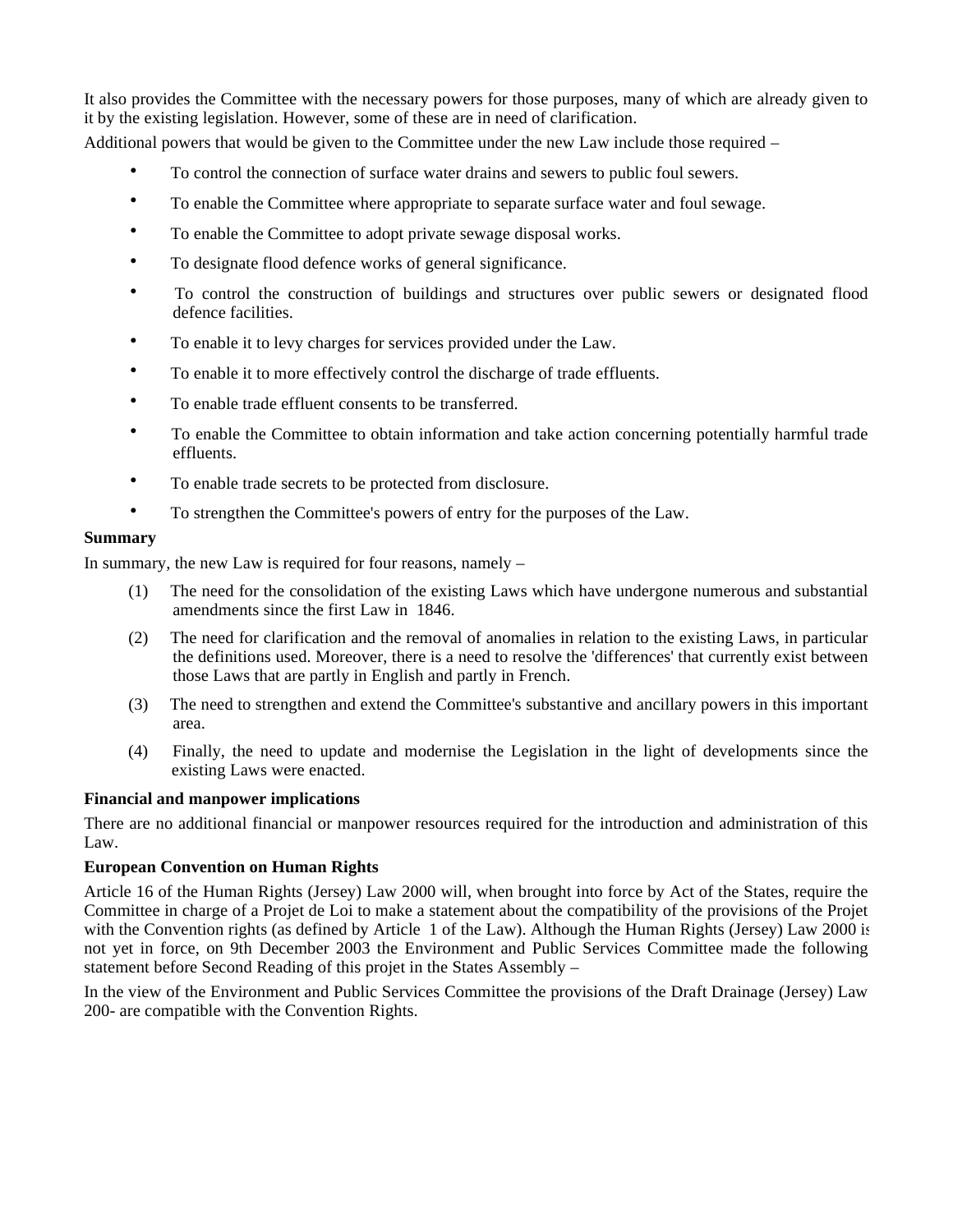#### **Explanatory Note**

The effect of this draft Law would be to consolidate and revise the present legislation relating to drainage, the discharging of trade effluents and flood defences.

It is arranged in the following way –

*Article 1* defines expressions that are used in the Law.

#### PART 1

#### ADMINISTRATION

*Article 2* provides that the Environment and Public Services Committee shall be the sewerage undertaker and flood defence authority for Jersey, with the functions of providing, maintaining, improving and extending the island's drainage system and its flood defences.

*Article 3* authorizes the Committee to provide services by agreement for those purposes.

The Article also enables the Committee to engage contractors to carry out functions on its behalf under the Law.

*Article 4* enables the Committee, by Order, to prescribe fees and charges for the services, facilities and other benefits that the Committee provides.

These may include sewerage charges, and fees and charges in respect of authorized discharges of effluents from trade premises.

*Article 5* requires the Committee to keep at one of its public offices a map or record of all public sewerage and flood defence facilities. Anyone may inspect this at any reasonable time free of charge.

A copy of the map or record, certified by the Greffier of the States, will be sufficient evidence (unless the contrary is proved) that sewerage facilities and flood defence works shown on it are of a public nature.

*Article 6* enables the Committee to require the submission of plans and specifications for any work for which its consent or approval is required under the Law.

It also empowers the Committee to give its consent or approval conditionally.

*Article 7* enables the Committee to authorize persons to carry out functions under the Law (for example, the surveying of land in preparation for the laying of public sewers, the execution of works, and the inspection of premises from which trade effluents are discharged). Persons who may be so authorized must be public officers, or responsible officers or employees of the Committee's contractors.

The Article also allows an authorized person, in carrying out his or her functions, to be accompanied by advisers, assistants, other persons and equipment for those purposes.

#### PART 2

#### SEWERAGE

*Article 8* prohibits the construction of a sewer, drain or outfall with an outlet to the sea, or a connection to such a sewer, drain or outfall or the altering of such a connection, without the consent of the Committee.

It also prohibits the discharge of surface water on to the sea shore or into the sea, except through an authorized sewer, drain or outfall.

An applicant who is refused consent may appeal to the Royal Court.

*Article 9* empowers the Committee to build public sewers and public outfalls on land that is in public ownership.

*Article 10* empowers the Committee to build public sewers and public outfalls on any other land. Before doing so, it must give the owner and the occupier 28 days notice. The Committee will then apply to the Royal Court for the registration of the notice in the Public Registry of Contracts. Registration will entitle the Committee to construct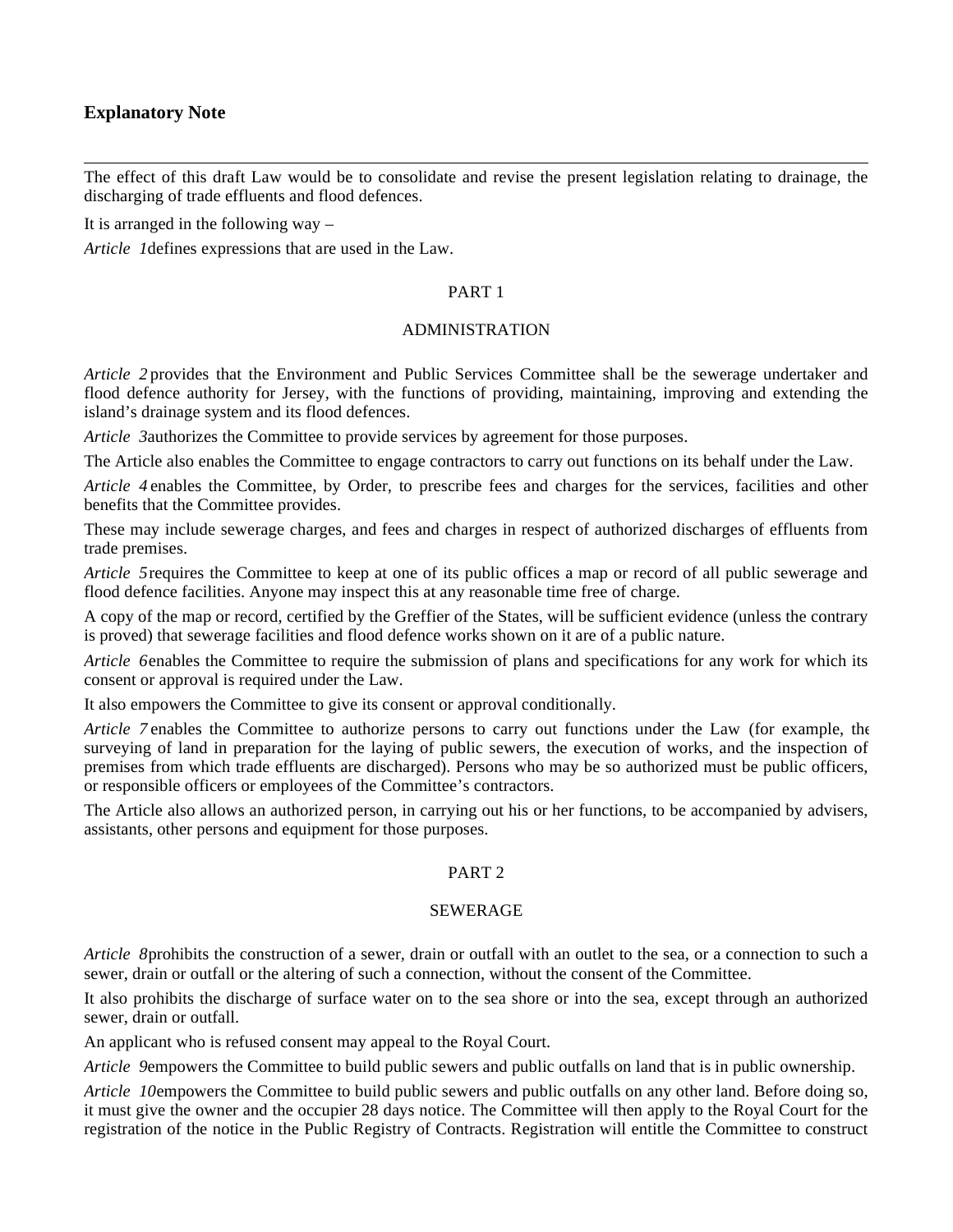and maintain the sewer or outfall.

The Committee will also have to give 28 days' notice to the owner and the occupier before carrying out maintenance.

However the duty to give notice under this Article will not apply in an emergency, or in a case of routine maintenance.

An owner or occupier who suffers loss will be entitled to compensation.

*Article 11* authorizes the Committee to construct public sewage disposal works on land in public ownership.

*Article 12* enables the Committee to adopt as a public facility any sewer, sewage disposal works or outfall that is not situated on land in public ownership. It may do by agreement with the owner, or compulsorily by making a declaration to that effect.

Before adopting a facility by declaration, the Committee must give the owner 28 days notice, and take his or her objections (if any) into account. If it nevertheless then proceeds to make the declaration, the owner may appeal against that decision to the Royal Court. In any event, the owner will be entitled to compensation for any loss suffered.

The agreement or declaration is to be registered in the Public Registry of Contracts.

*Article 13* enables the Committee to reserve a public sewer for use for foul sewage only or for surface water only.

*Article 14* empowers the Committee to require a land owner to connect it to a public sewer at his or her own expense, if it is reasonably practicable to do so and the Committee considers it desirable for health or environmental reasons. In default, the Committee may make the connection itself (under Article 37, q.v.), and recover its costs from the owner.

Before exercising its powers under this Article on health grounds, the Committee must consult the Health and Social Services Committee.

The owner may appeal to the Royal Court against a requirement to connect his or her land to a public sewer.

*Article 15* enables the Committee to inspect a sewer or drain that is connected to a public sewer, if it thinks that it may be injurious to health or the environment, prejudicially affect any amenity, or harm a public sewerage facility. If the sewer or drain is not in proper condition, the Committee may require the owner to repair it. In default, it may do so itself and recover its costs from the owner.

There will be a right of appeal to the Royal Court against a requirement under this Article.

*Article 16* prohibits the discharging of dangerous substances into a public sewer. It also prohibits the discharging of surface water into public sewers that are not reserved for surface water, unless the Committee has given its consent. There will be a right of appeal to the Royal Court against the refusal of consent.

*Article 17* prohibits the disturbance of a public sewer or public outfall (for example, by building too near to it, or by making or altering a connection to it) without the consent of the Committee. There will be a right of appeal to the Royal Court against the refusal of consent. A person who contravenes the Article may be required by the Committee to take remedial action. In default, the Committee may itself carry out the work and recover its costs from the person.

This Article does not prevent a public utility undertaking (e.g. The Jersey New Waterworks Company Limited) from taking reasonable steps to deal with an emergency.

*Article 18* provides that if land is connected to a public sewer, the owner or occupier may not use a septic tank or similar facility for foul sewage without the consent of the Committee. A person who contravenes the Article may be required by the Committee to fill it in. In default, it may do so itself and recover its costs from the person.

There will be a right of appeal to the Royal Court against a refusal of consent under this Article.

*Article 19* enables the Committee to discontinue the use of public sewerage facilities permanently or temporarily. Before doing so, it must (except in an emergency) give 28 days' notice to owners and occupiers who will be affected. It must also, if necessary, provide them with alternative facilities. An owner or occupier who suffers loss will be entitled to compensation.

#### PART 3

#### TRADE EFFLUENT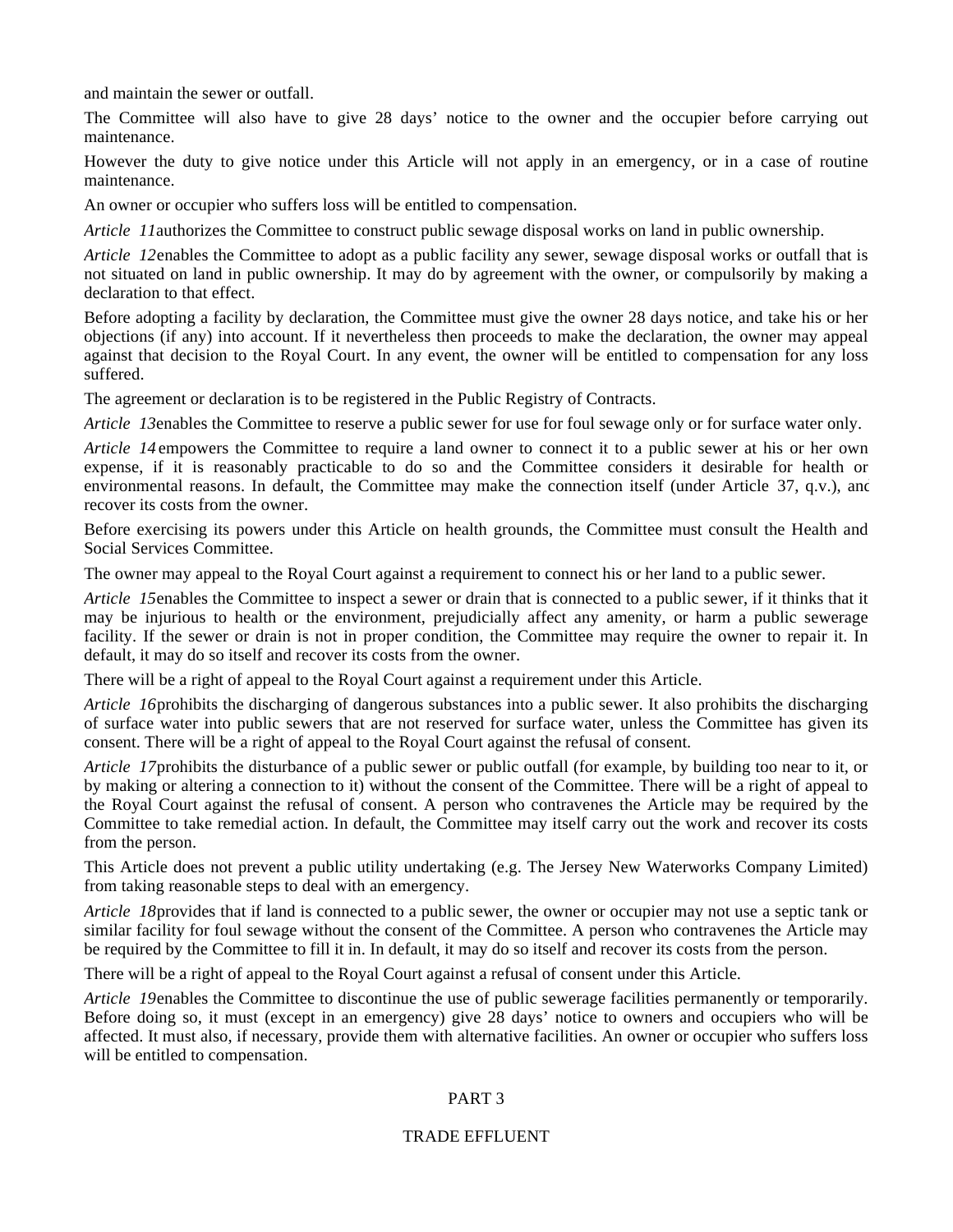*Article 20* prohibits the discharging of a trade effluent from trade premises into a public sewer or public outfall, except in accordance with a "trade effluent discharge consent" granted by the Committee.

"Trade premises" is defined in Article 1 to mean premises that are used for carrying on a business, or an educational, medical, public, recreational or scientific purpose, or to provide an amenity. "Business" is itself defined in that Article to include any trade, industrial or commercial activity, or profession. However, trade premises will not include those listed in Schedule 1 to the Law.

*Article 21* provides for the way in which applications for trade effluent discharge consents, and for their variation, transfer and revocation, may be made to the Committee.

*Article 22* requires the Committee to determine an application for a trade effluent discharge consent. The applicant may appeal to the Royal Court against an adverse decision.

*Article 23* enables the Committee to require an owner or occupier of trade premises to provide information (including plans) relating to any outlet from which a trade effluent is discharged into a public sewer. There will be a right of appeal to the Royal Court against such a requirement.

*Article 24* enables the Committee to vary or revoke a trade effluent discharge consent on the application of the holder. It also empowers the Committee to vary, revoke or suspend a trade effluent discharge consent on its own initiative. The holder may appeal to the Royal Court against an adverse decision.

Under Article 25, the Committee may approve a transfer of a trade effluent discharge consent. The transferor may appeal against an adverse decision.

*Article 26* empowers the Committee, if it appears that a person has control of a trade effluent that is harmful or potentially harmful to health or to a public sewerage facility, to require that person to provide information about the effluent, and to keep records for those purposes.

There will be a right of appeal to the Royal Court against a requirement under this Article.

Under *Article 27*, the Committee may require the person to take precautionary measures in keeping the trade effluent. If it is not reasonably practicable to do so, and the risk is sufficiently serious, the Committee may require the person to dispose of the effluent.

There will be a right of appeal to the Royal Court against a requirement under this Article.

#### PART 4

#### FLOOD DEFENCE

*Article 28* authorizes the Committee to construct watercourses and flood defence works, for the purposes of the Law, on land in public ownership.

*Article 29* enables the Committee, by Order, to designate watercourses and flood defence works on any land as facilities of general significance for the purposes of the Law.

If such a facility is on land that is not in public ownership, its designation will entitle the Committee to access to carry out maintenance.

Persons who suffer loss because of the exercise of the Committee's powers under *Article 29* will be entitled to compensation.

*Article 30* prohibits works on a designated facility without the consent of the Committee. It also prohibits building and demolition operations on or near such facilities, and their obstruction, without the Committee's consent.

An applicant for consent under this Article may appeal to the Royal Court.

*Article 31* enables the Committee to require a person who is responsible for the maintenance of an undesignated watercourse or undesignated flood defence works to carry out, at the person's own expense, any remedial work that is needed to prevent or deal with any obstruction, or endangering of land. In default, the Committee may itself do so and recover its costs from the person.

There will be a right of appeal to the Royal Court against a requirement under this Article.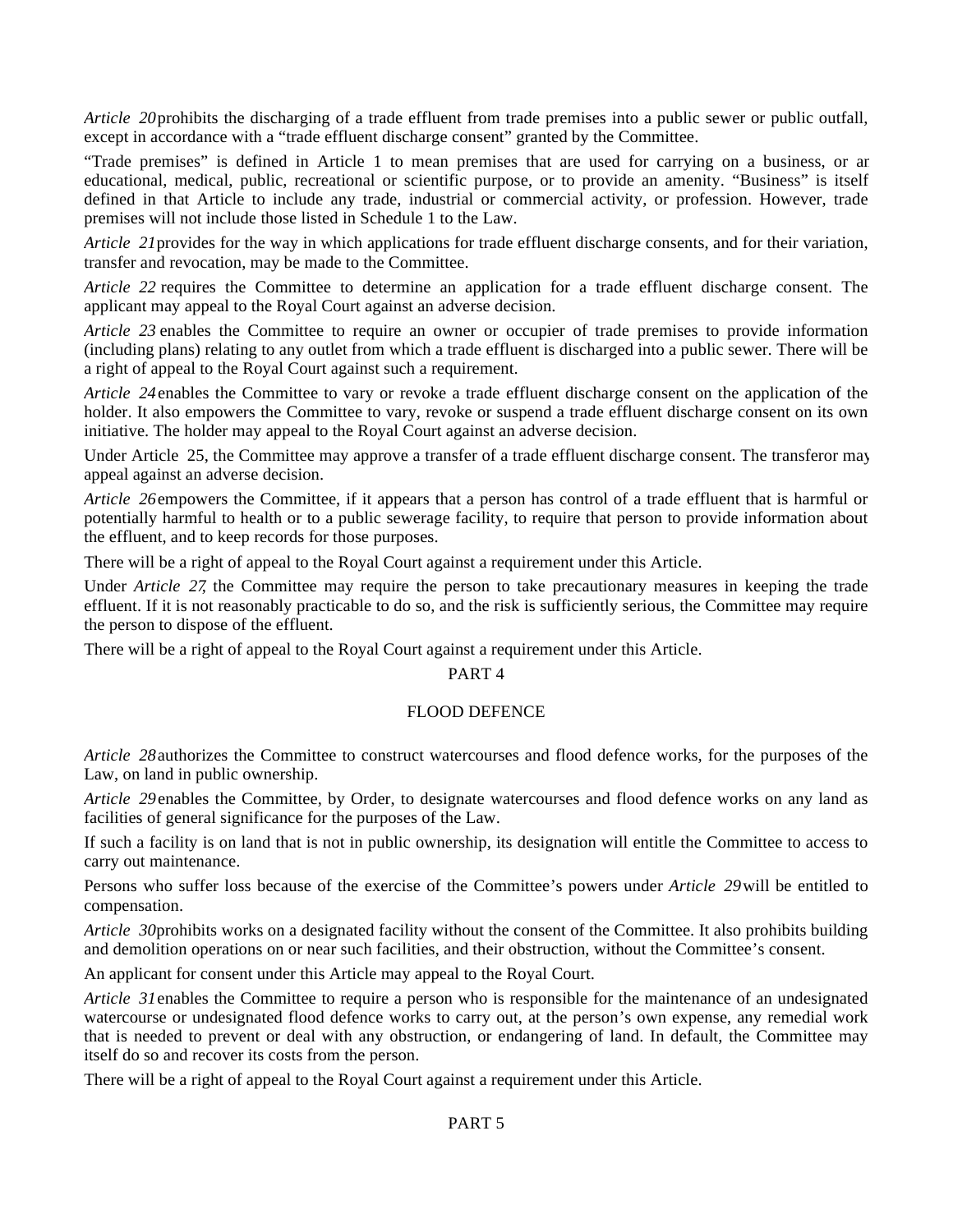#### OTHER PROVISIONS

*Article 32* requires the Committee, when considering an application to develop land, to have regard to the effect on public sewerage and flood defence facilities.

*Article 33* enables the States to acquire land for the purposes of the draft Law by agreement or, subject to the payment of compensation, by compulsory purchase in accordance with the Compulsory Purchase of Land (Procedure) (Jersey) Law 1961.

*Article 34* confers ancillary powers over land on the Committee and authorized persons, for the purposes of the Law – for example to undertake investigations and conduct tests and surveys. For the purposes of Part 3 of the Law (relating to trade effluent), they may also exercise those powers in respect of motor vehicles.

*Article 35* enables the Committee to require a person who damages a public sewerage facility or flood defence facility to take remedial action at his or her own expense.

There is a right of appeal to the Royal Court against such a requirement.

*Article 36* provides that where the Committee exercises its powers under the Law to require someone to take action, it shall do so by serving a notice on that person, specifying the requirement and a reasonable period of time within which he or she must comply. The notice may stipulate the way in which the requirement is to be carried out.

The Article also provides that failure without reasonable excuse to comply with a notice is an offence.

*Article 37* enables the Committee, if a person does not comply with a notice under *Article 36* or cannot be found, or if the matter is urgent, to undertake the required action itself and recover its costs from the person.

*Article 38* provides for the payment of compensation, by the Committee, to persons who suffer loss in consequence of the exercise of its powers or those of an authorized person.

Claims must be brought within 3 years.

Compensation will not be payable if a claimant is at fault, or if it is payable under another law; and compensation for loss of profits will only be paid where powers are exercised directly in respect of the land of the claimant.

*Article 39* enables a person who gives information under the Law to apply to the Committee for a certificate of confidentiality to protect a trade secret. An application may also be made for a certificate in respect of information that the Committee itself discovers when exercising its powers under the Law. There will be a right of appeal to the Royal Court against the Committee's decision.

*Article 40* describes the information that is protected by a certificate of confidentiality.

*Article 41* describes information to which a certificate of confidentiality does not apply.

*Article 42* provides rights of appeal to the Royal Court against the Committee's decisions. There will be a further right of appeal to the Court of Appeal.

*Article 43* provides that it is an offence to knowingly or recklessly give false information when making an application under the Law, or when required to provide information under it.

*Article 44* provides that it is an offence to obstruct work that is being carried out under the Law, or persons lawfully exercising their powers under the Law, or to intentionally or recklessly damage a public sewerage facility or a flood defence facility, or to maliciously or dishonestly tamper with any apparatus installed under the Law.

*Article 45* provides for the criminal liability of persons who are parties to offences under the Law (including that of officers and other agents of corporate bodies).

*Article 46* provides that if apparatus is approved or used by the Committee for the purposes of the Law, it shall be presumed to be accurate unless the contrary is proved.

It also provides that information obtained from a person under any condition of a trade effluent discharge consent shall be admissible against him or her in civil and criminal proceedings.

*Article 47* provides for the liability of subsequent purchasers and "tenants après dégrèvement" for costs owing under the Law.

*Article 48* provides that the Committee may recover as a civil debt money owing to it under the Law.

*Article 49* enables the Committee or an authorized person to obtain a judicial warrant for the exercise of any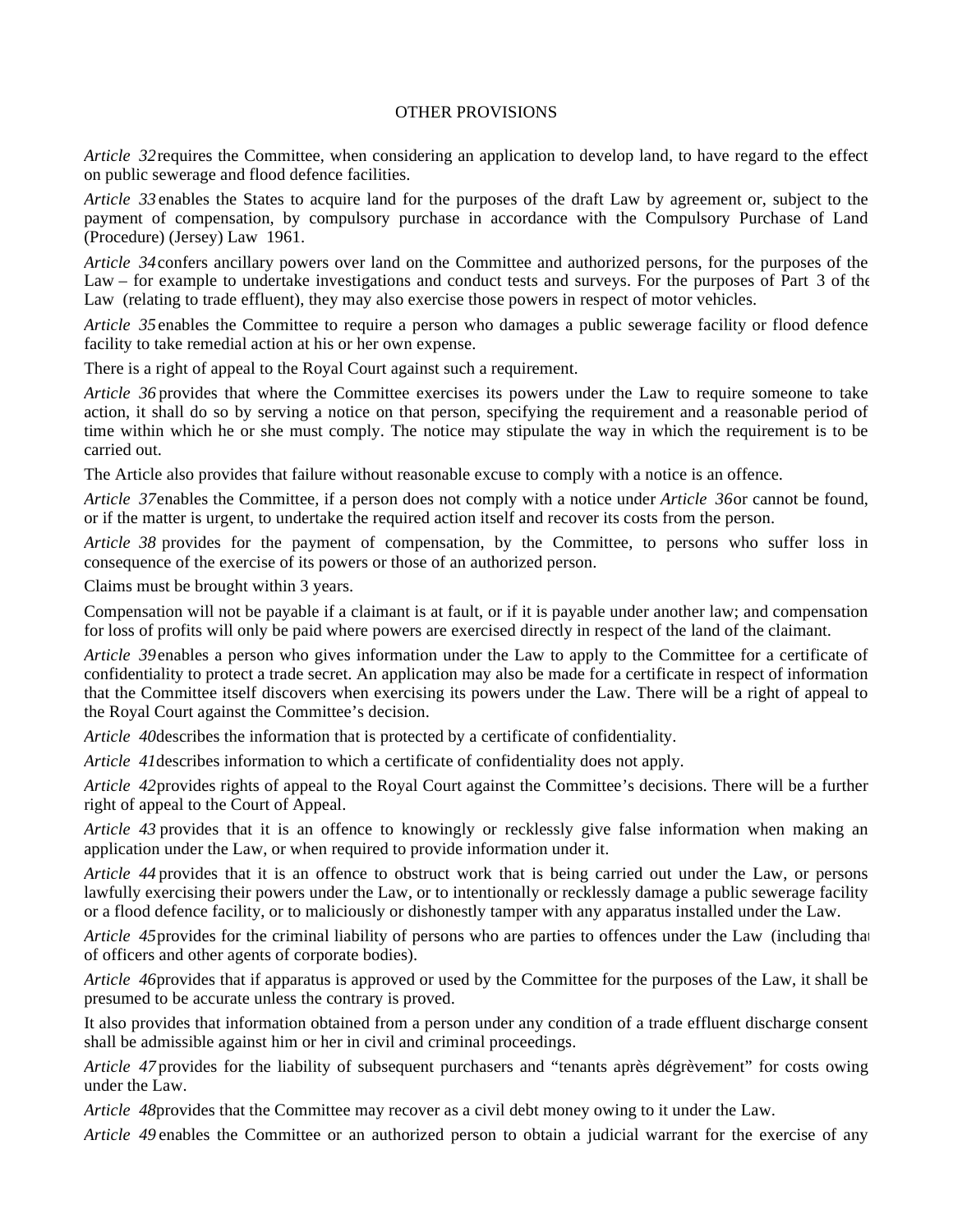power under the Law.

*Article 50* empowers the Committee to make Orders for the purposes of the Law.

*Article 51* describes how notices and other documents may be served under the Law.

*Article 52* provides that the requirements of the Law are in addition to those of any other Law.

*Article 53* sets out the extent to which the Law will bind the Crown.

*Article 54* provides for consequential repeals and amendments, savings and transitional provisions.

*Article 55* describes how the Law may be cited, and provides that (except for Article 4) it will come into force 7 days after it is registered in the Royal Court. The provisions of Article 4 will come into force on a day or days to be appointed by the States, by Act.

*Schedule 1* specifies premises that are not trade premises for the purposes of Part 3 of the Law.

*Schedule 2* specifies enactments that will be consequentially repealed.

*Schedule 3* specifies consequential amendments.

Where the Law prescribes a penalty by way of a fine not exceeding a specified level "on the standard scale", this is a reference to the scale set out in the Criminal Justice (Standard Scale of Fines) (Jersey) Law 1993. The maximum penalties for each level on that scale, currently, are –

| £50    |
|--------|
| £500   |
| £2,000 |
| £5,000 |
|        |

Where the Law prescribes a fine but does not specify a level, the maximum fine that may be imposed is unlimited.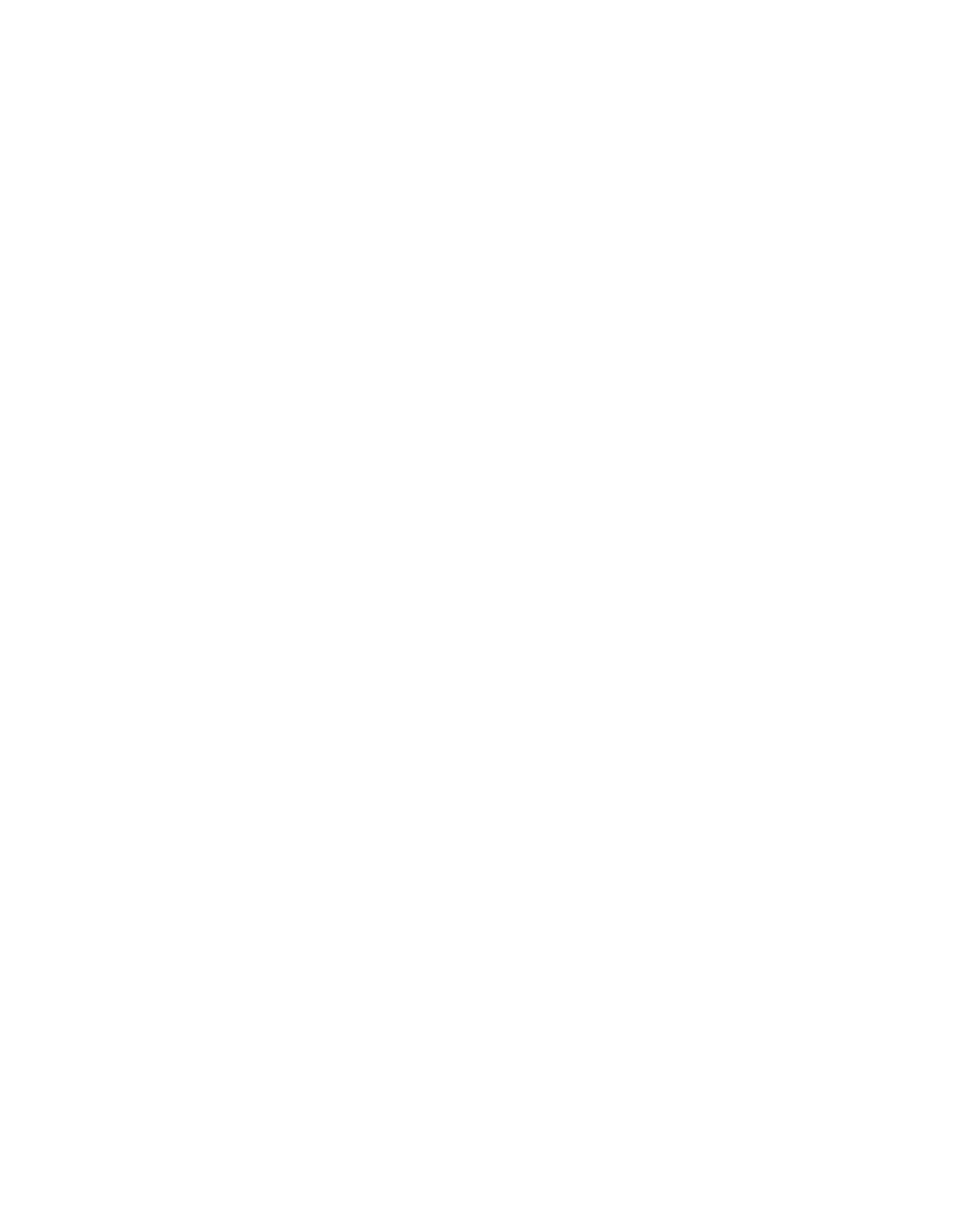

## **DRAFT DRAINAGE (JERSEY) LAW 200-**

## **Arrangement**

## **Article**

1 Interpretation

## **PART 1**

### ADMINISTRATION

- 
- Services by agreement
- $rac{2}{3}$  General functions of Committee<br>
Services by agreement<br>
Prescription of fees and charges<br>
Maps and records<br>
Consents and approvals<br>
Tuthorized persons Prescription of fees and charges
- Maps and records
- Consents and approvals
- Authorized persons

## **PART 2**

## SEWERAGE

- 
- Public sewers on land in public ownership
- Public sewers on other land
- Public sewage disposal works on land in public ownership
- Adoption of other sewerage facilities
- Separation of foul and surface water sewers
- Obligation to connect to public sewer
- Repair of sewers and drains by owners
- Restricted discharges into sewers and drains
- $rac{8}{9}$ <br>
<u>Bewers and drains to the sea</u><br>
<u>Public sewers on land in public sewers on other land</u><br>
<u>Public sewers on other land</u><br>
<u>Public sewers on other land</u><br>
<u>Public sewers on other land</u><br>
<u>Public sewers on other sewera</u> Disturbance of public sewers
- Septic tanks
- 19 Abandonment of public sewerage facilities

## **PART 3**

## TRADE EFFLUENT

- 
- Applications in respect of trade effluent discharge consents
- Trade effluent discharge consents
- $\frac{20}{21}$ <br>
Prohibited discharges of trade effluents<br>  $\frac{22}{22}$ <br>
Trade effluent discharge consents<br>
Production of plans and furnishing of in<br>
Variation, suspension and revocation<br>
Transfers<br>  $\frac{25}{26}$ <br>
Information ab Production of plans and furnishing of information
- Variation, suspension and revocation
- **Transfers**
- 26 Information about harmful effluent
- Control of harmful effluent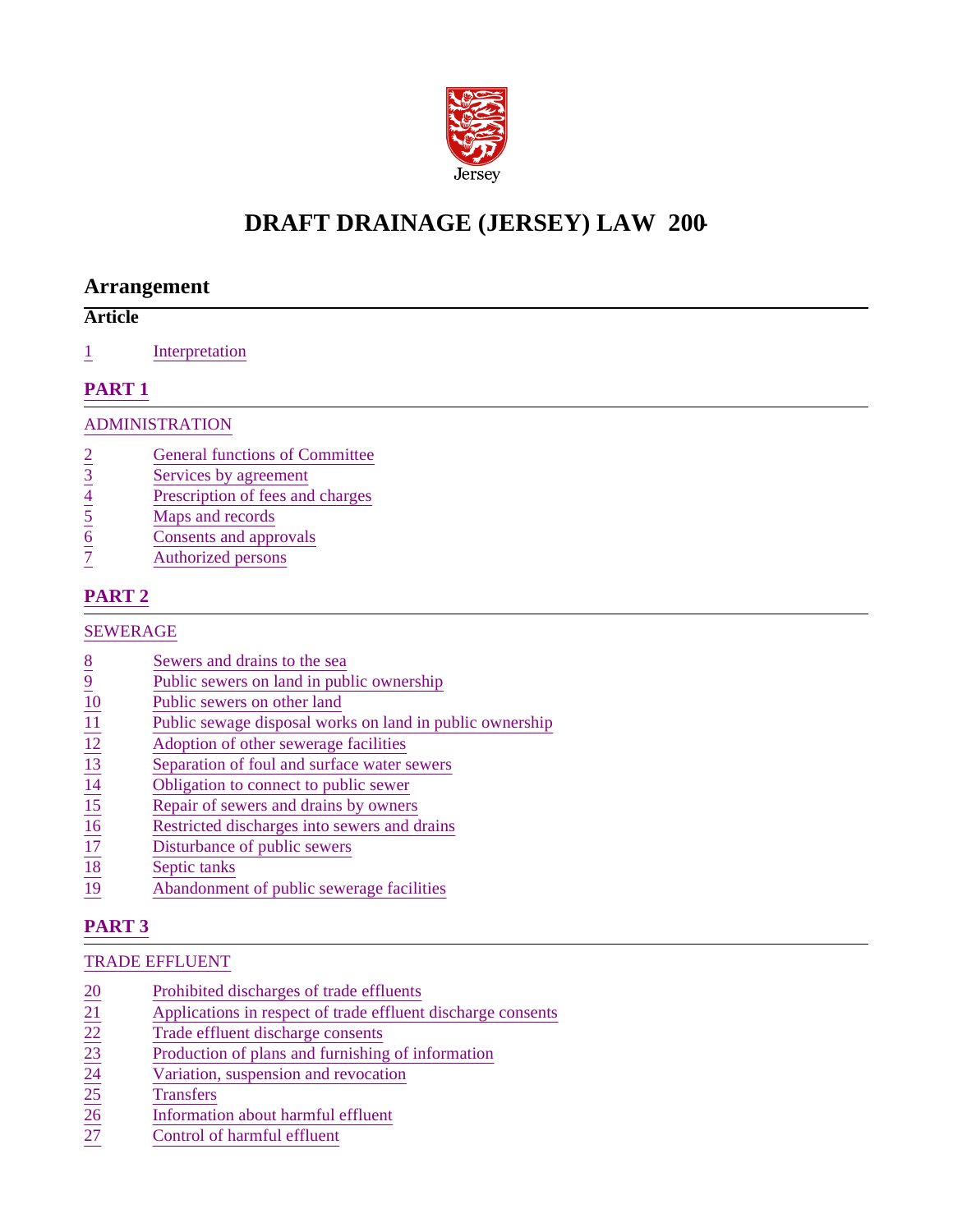## **PART 4**

#### FLOOD DEFENCE

- 28 Flood defences on land in public ownership<br>29 Designation of flood defences of general sig
- 29 Designation of flood defences of general significance<br>30 Alteration of designated flood defences
- Alteration of designated flood defences
- 31 Repair of other flood defences

## **PART 5**

#### OTHER PROVISIONS

- 
- Acquisition of land
- Exercise of ancillary powers
- Remedial action by person causing damage
- Notice of requirements
- Remedial action by Committee
- **Compensation**
- 39 Application for protection of trade secret
- Information that is protected
- 41 Information that is not protected
- **Appeals**
- False information
- Interference with operations
- Criminal liability
- **Evidence**
- Subsequent purchasers
- Recovery of money owing under Law
- Warrants
- **Orders**
- Service of documents
- Relationship to other enactments
- $\begin{array}{r|l}\n \hline\n 32 & \text{Control of development} \n \hline\n \hline\n 33 & \text{Acquisition of land} \n \hline\n 34 & \text{Exercise of ancillary pov} \n \hline\n 35 & \text{Remote of requirements} \n \hline\n 36 & \text{Notice of requirements} \n \hline\n 37 & \text{Remedial action by Corn} \n \hline\n 38 & \text{Compensation} \n \hline\n 39 & \text{Application for protective Information that is not a a B. \n \hline\n 41 & \text{Information that is not a a B. \n \hline\n 42 & \text{Appeals} \n \hline\n 43 & \text{Interference with operation} \n \$ 53 Application to the Crown
- Repeals, amendments, savings and transitional provisions
- Citation and commencement

## **SCHEDULE 1**

PREMISES THAT ARE NOT TRADE PREMISES

## **SCHEDULE 2**

#### ENACTMENTS REPEALED

#### **SCHEDULE 3**

ENACTMENTS AMENDED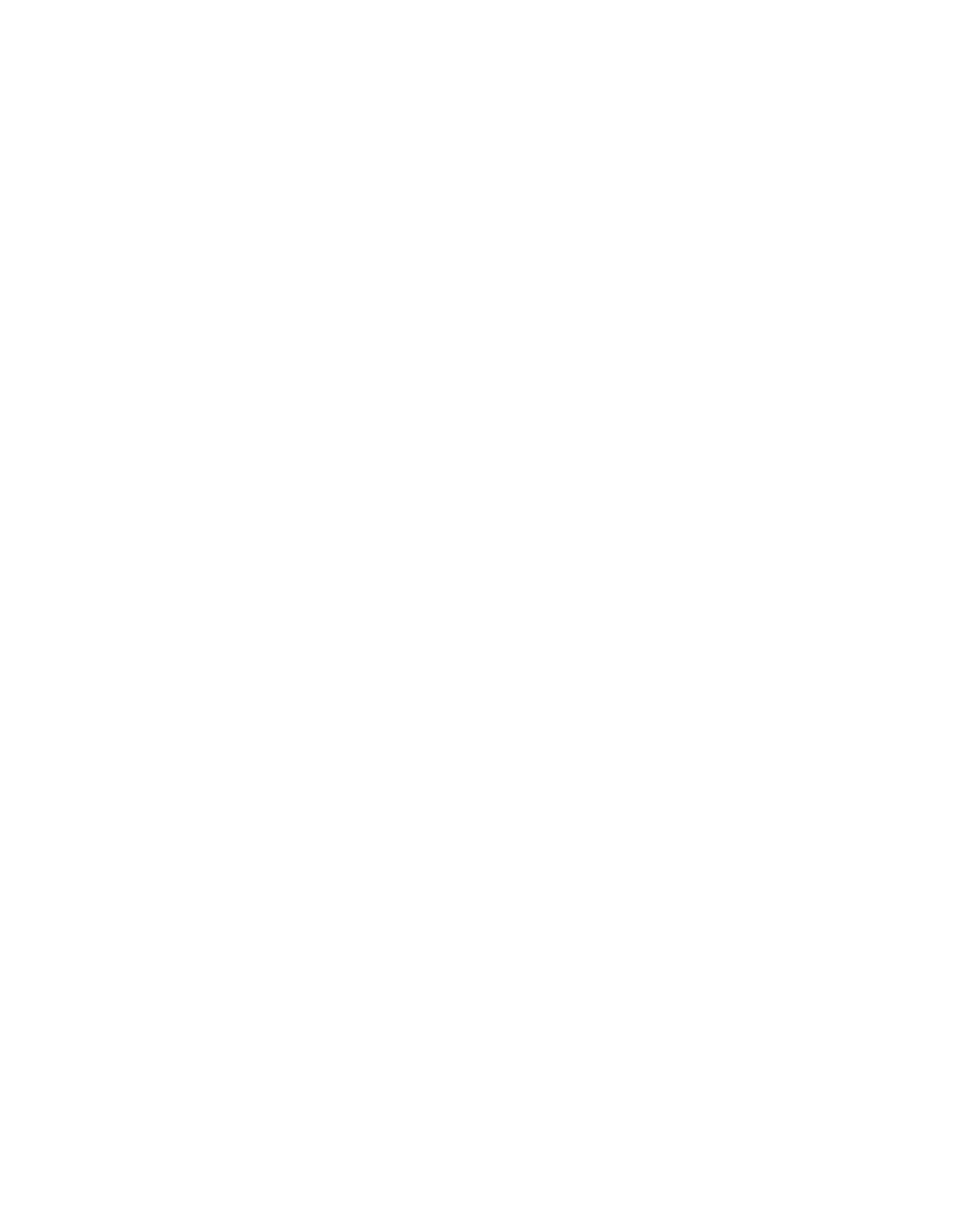

## **DRAFT DRAINAGE (JERSEY) LAW 200-**

**A LAW** to consolidate and revise the law relating to sewerage, drainage and flood defence, and for consequential and incidental matters.

| Adopted by the States                                               | [date to be inserted] |
|---------------------------------------------------------------------|-----------------------|
| Sanctioned by Order of Her Majesty in Council [date to be inserted] |                       |
| Registered by the Royal Court                                       | [date to be inserted] |

**THE STATES**, subject to the sanction of Her Most Excellent Majesty in Council, have adopted the following  $Law -$ 

#### **1 Interpretation**

(1) In this Law, unless the context otherwise requires –

"accessories" includes –

- (a) any manholes, chambers, ventilating shafts, settling tanks, wash-out pipes, pumps, valves, machinery, equipment or other apparatus, designed or adapted for the use or maintenance of any drain, sewer, sewage disposal works or outfall or of another accessory for such a facility; and
- (b) any associated cabling or telemetry apparatus;

"apparatus" includes a cable, conduit, duct, main or pipe;

"authorized person" means a person who is appointed as an authorized person under Article  $7(1)$ ;

"business" includes a trade, an industrial or commercial activity and a profession;

"Committee" means the Environment and Public Services Committee;

"construct" includes to install or to alter;

"contravene", when used in respect of the conduct of a person who must comply with a requirement in or under this Law, includes to fail to comply with it;

"Crown land" means any land belonging to Her Majesty or to any Department of Her Majesty's Government or to any other instrument or agency of the Crown;

"day", in Schedule 1, means a period of 24 hours commencing at midnight;

"designated flood defence works" means flood defence works that are for the time being designated as a facility of general significance for the purposes of flood defence, by an Order made under Article 29;

"designated watercourse" means a watercourse that is for the time being designated as a facility of general significance for the purposes of flood defence, by an Order made under Article 29;

"drain" means a drain that –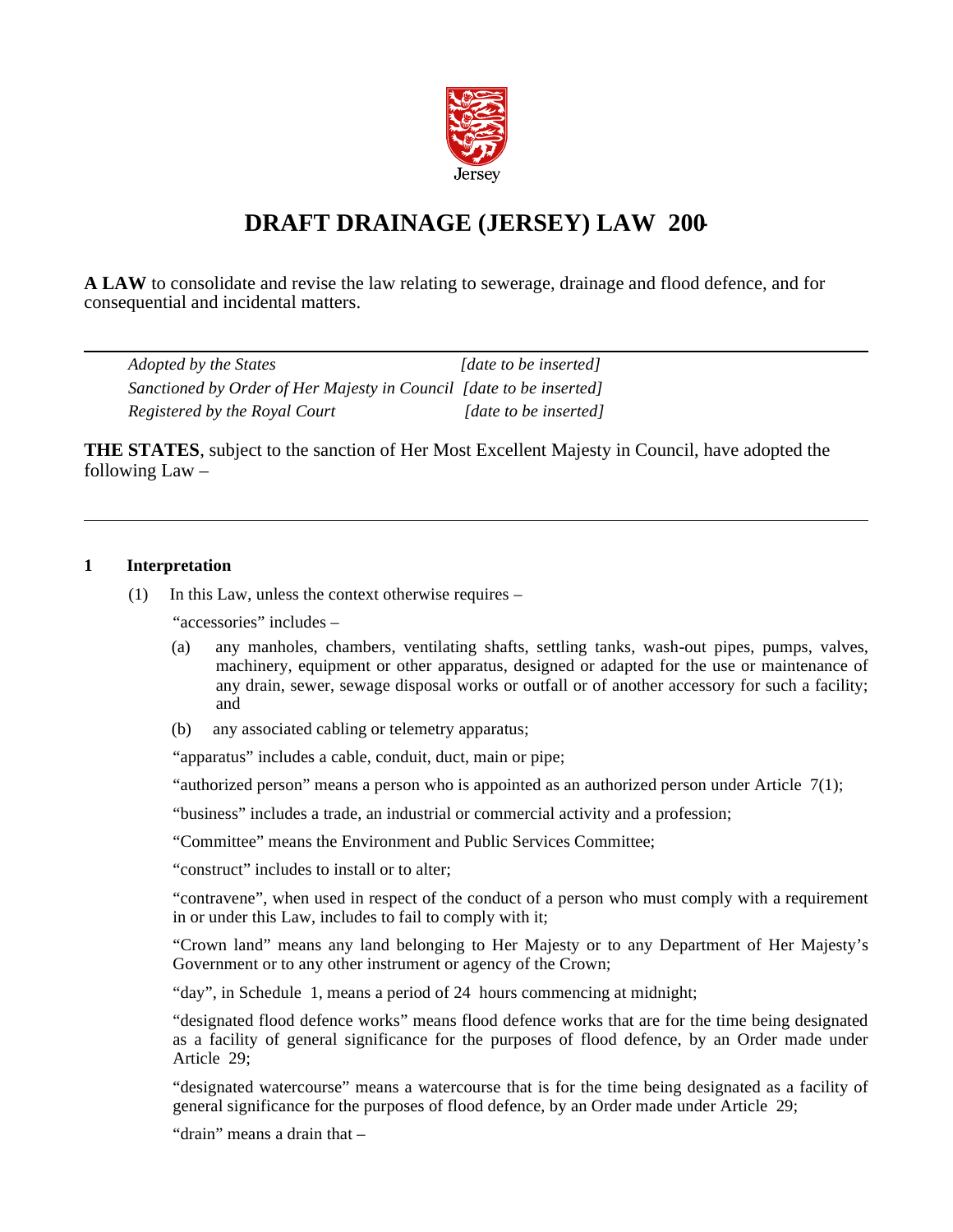- (a) is used for the drainage of one set of premises only, or for the drainage of a yard that is appurtenant to one set of premises only; and
- (b) is within the same curtilage as those premises,

and also means such a drain's outfalls and accessories;

"flood defence" includes –

- (a) the drainage of land;
- (b) the defence of land against surface water, sea water or coastal erosion; and
- (c) the provision of flood warning systems;

"foul sewer" means a public sewer that is reserved under Article 13 for foul sewage;

"land" includes –

- (a) a house, building or other premises;
- (b) land under water; and
- (c) an interest in land,

and the expression "on land" means on, in or under land;

"maintain" includes to inspect, clean, repair, remove an obstruction from, improve or replace and, when used in respect of any watercourse or flood defence works, also includes to dredge, deepen, widen, straighten, raise or divert;

"outfall" includes an outfall's accessories;

"person" includes a Committee of the States;

"prescribed" means prescribed by an Order made under this Law;

"public outfall" means an outfall –

- (a) that, immediately before the commencement of this Law, was vested in or maintained by the Committee in its capacity as the sewerage undertaker for Jersey; or
- (b) that the Committee constructs under Article 9 or Article 10, or adopts under Article 12, after the commencement of this Law,

being in either case an outfall lying outside and downstream of any sewage disposal works;

"public sewage disposal works" means sewage disposal works –

- (a) that, immediately before the commencement of this Law, were vested in or maintained by the Committee in its capacity as the sewerage undertaker for Jersey; or
- (b) that the Committee constructs under Article 11, or adopts under Article 12, after the commencement of this Law;

"public sewer" means a sewer –

- (a) that, immediately before the commencement of this Law, was or was deemed to be a public sewer;
- (b) that, immediately before the commencement of this Law, was vested in or maintained by the Committee in its capacity as the sewerage undertaker for Jersey; or
- $(c)$  that the Committee constructs under Article 9 or Article 10, or adopts under Article 12, after the commencement of this Law;

"public utility undertaking" has the same meaning as it has in Article 1 of the Public Utilities Undertakings (Guarantee on Loans) (Jersey) Law  $1963$ <sup>[1]</sup>

"rateable value", when used in respect of land, has the same meaning as it has in Article 1(1) of the Parish Rate (Administration) (Jersey) Law  $2003^{[2]}$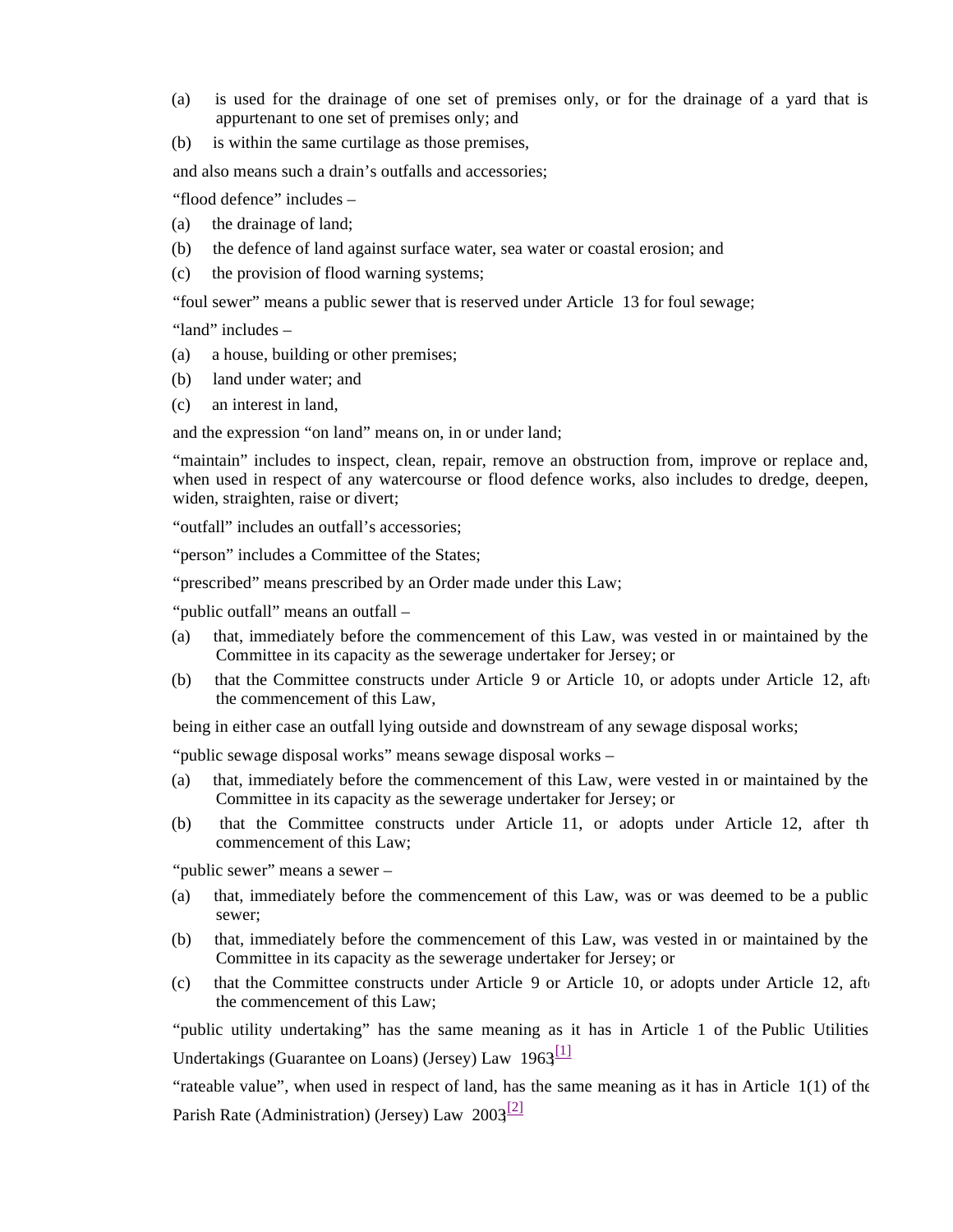"Rates List", when used in respect of a Parish, has the same meaning as it has in Article 1(1) of the Parish Rate (Administration) (Jersey) Law  $2003^{[3]}$ 

"routine maintenance" means any maintenance that does not involve the improvement or replacement of the thing that is being maintained and, in the case of any watercourse or flood defence works, does not involve the widening, straightening, raising or diversion of that facility;

"sewage disposal works" does not include a sewer or an outfall that is a public outfall, but otherwise includes –

- (a) pumping stations (and their outfalls and accessories); and
- (b) any other works (and their outfalls and accessories),

that are used for the reception, treatment, handling or disposal of foul sewage or surface water;

"sewer" means –

- (a) a sewer, pumping main, tunnel, conduit, culvert or outfall; or
- (b) an accessory to anything described in sub-paragraph (a),

that is used for the conveying or disposal of foul sewage or surface water, and is not a drain;

"surface water" includes water from roofs;

"surface water sewer" means a public sewer that is reserved under Article 13 for surface water;

"trade effluent" means a liquid (whether or not it contains particles of matter in suspension) that is wholly or partly produced on trade premises, and is not domestic sewage;

"trade effluent discharge consent" and "discharge consent" mean a trade effluent discharge consent that is granted under Article 22;

"trade premises" means any premises that are used or are intended to be used –

- (a) for carrying on a business; or
- (b) for an educational, medical, public, recreational or scientific purpose, or for the purpose of providing an amenity,

and are not premises specified in Schedule 1;

"vary" when used in respect of a trade effluent discharge consent, means to vary a term or condition of the discharge consent;

"watercourse" includes -

- (a) a brook, culvert, cut, ditch, dyke, lavoir, passage, sluice or stream, through which water flows; and
- (b) the outfall of anything described in sub-paragraph (a),

but does not include a sewer or drain.

- (2) In this Law, references to land in public ownership do not include references to land that is owned or administered by or on behalf of a Parish.
- (3) For the purposes of this Law, it is immaterial
	- (a) that trade premises are or are not used for profit; and
	- (b) that a watercourse is natural or artificial, or that it is for the time being dry.

## **PART 1**

#### ADMINISTRATION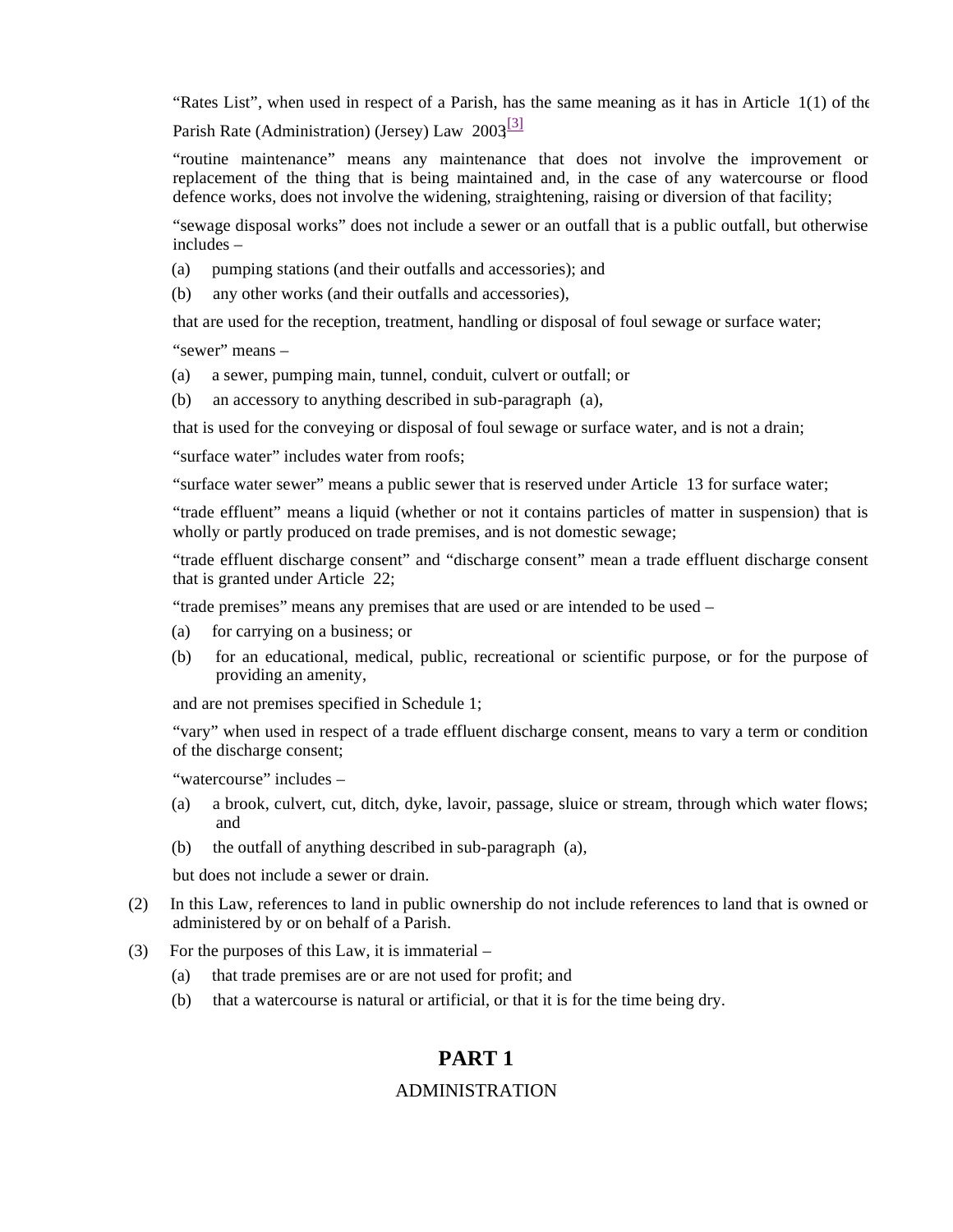#### **2 General functions of Committee**

- (1) The Committee shall be the sewerage undertaker and flood defence authority for Jersey.
- (2) It shall be responsible for the administration, control and maintenance of  $-$ 
	- (a) public sewers, public sewage disposal works and public outfalls;
	- (b) the property belonging to the public situated at Moulin de la Ville and all other property belonging to the public that was formerly under the administration of the Committee set up in virtue of the "Règlement relatif à la construction d' Égouts en la Ville de St. Hélier" passed by the States on 30th July 1846, and confirmed by Order of Her Majesty in Council, dated 27th August  $1846^{[4]}$

- (c) designated watercourses and designated flood defence works; and
- (d) all land acquired, purchased or expropriated under this Law or in virtue of any enactment repealed or amended by Article 54(1).
- (3) In the discharge of its functions, the Committee may
	- (a) provide, maintain, improve and extend a system of public sewerage facilities, so that Jersey is and continues to be effectively drained;
	- (b) provide for the emptying of public sewers, and make any further provision that is necessary for effectively dealing with their contents by public sewage disposal works or other means; and
	- (c) provide, maintain, improve and extend facilities and measures to protect Jersey from flooding.

#### **3 Services by agreement**

- (1) The Committee may, by agreement with any person, provide services, facilities and materials to the person for the purposes of this Law.
- (2) If a fee or charge is prescribed under Article 4 for a service, facility or material, that fee or charge shall be payable for its provision.
- (3) If a fee or charge is not prescribed under that Article, any amount that is to be payable for the provision of the service, facility or material shall be determined by agreement between the Committee and the person concerned.
- (4) The Committee may engage any person as a contractor, on such terms as it may agree with him or her, to execute any work or perform any other function on its behalf under or for the purposes of this Law.

#### **4 Prescription of fees and charges**

- (1) The Committee may by Order prescribe fees and charges that shall be payable to the Committee by any of the following persons –
	- (a) persons to whom the Committee provides sewerage services or facilities;
	- (b) applicants for trade effluent discharge consents or the variation, transfer or revocation of discharge consents;
	- (c) the holders of discharge consents that are for the time being in effect; and
	- (d) persons to whom the Committee provides any other services, facilities or materials under this Law, or for whose benefit the Committee takes any other measures under this Law.
- (2) In prescribing fees or charges under this Article, the Committee shall have regard to the amounts that are needed to meet its expenditure in carrying out its functions under this Law to which those fees or charges relate.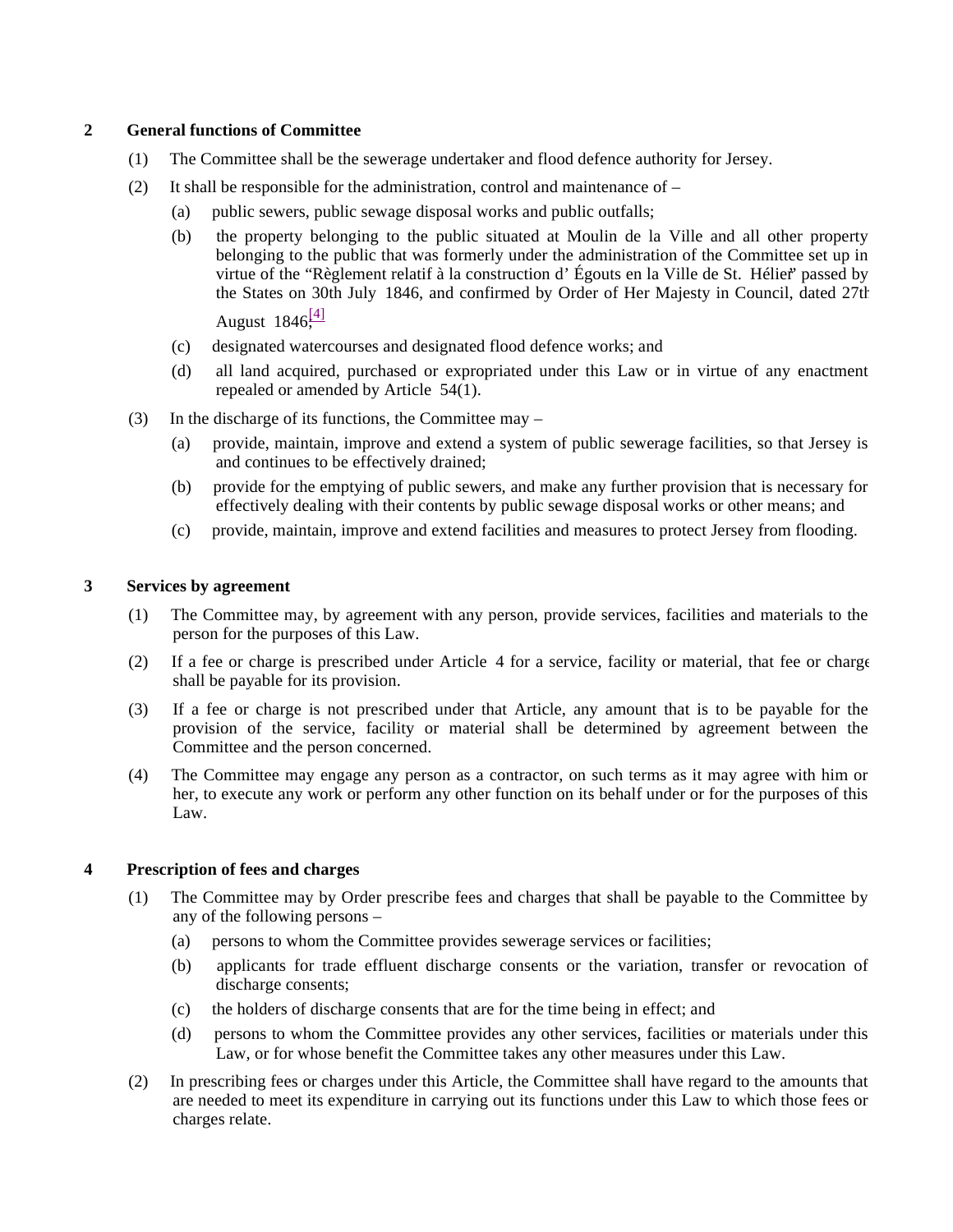- (3) An Order made under this Article may provide for any of the following matters
	- (a) in respect of services, facilities or other measures undertaken by the Committee on a continuing or periodic basis, the periodical payment of fees or charges;
	- (b) in respect of trade effluent discharge consents, the periodical payment of fees or charges while discharge consents remain in effect;
	- (c) in respect of discharge consents, different fees or charges in respect of different periods during which discharge consents remain in effect:
	- (d) in respect of discharge consents, different fees or charges according to the kinds or scale of activities, the kinds or amounts of matter, the localities or circumstances and the number of different activities to which discharge consents relate;
	- (e) the assessment of the amounts of fees or charges by reference to the rateable value of land, or by reference to any other criteria by which amounts can be calculated with certainty; and
	- (f) the appointment or authorizing of persons or bodies to act as agents of the Committee in the billing and collection of fees or charges payable under the Order.
- (4) Paragraph (3) does not limit the generality of paragraph (1).
- $(5)$  If
	- (a) an Order is made under this Article providing for the assessment of amounts of fees or charges by reference to the rateable value of land; and
	- (b) the Committee in writing requests the Connétable of a Parish to furnish to the Committee, in such written or digital form as it specifies in the request, a copy of the Rates List of the Parish or of any part of that list; and
	- (c) the Committee pays the reasonable costs of the Parish of complying with the request,

the Connétable shall comply with the request.

- (6) Nothing in the Data Protection (Jersey) Law 1987 shall preclude the Committee or any of its officers, employees or agents –
	- (a) from using, for the assessment of the amount of any prescribed fee or charge, any information in the Rates List of a Parish;
	- (b) from furnishing such information to any person or body mentioned in paragraph (3)(f); or
	- (c) from furnishing such information to an officer, employee or agent of any person or body mentioned in paragraph (3)(f).
- (7) If any fee or charge is prescribed by an Order made under this Article, the Committee may refuse until it is paid to do anything for which it is payable.

#### **5 Maps and records**

- (1) The Committee shall deposit at one of its public offices a map or record showing, as such
	- (a) all public sewers;
	- (b) all public sewage disposal works;
	- (c) all public outfalls;
	- (d) all designated watercourses; and
	- (e) all designated flood defence works.
- (2) If a public sewer is reserved under Article 13 for foul sewage or for surface water, the map or record shall show that it is so reserved.
- (3) The map or record shall be available for inspection by any person at any reasonable time during office hours free of charge.
- (4) A copy of the map or record that is certified by the Greffier of the States as a true copy shall be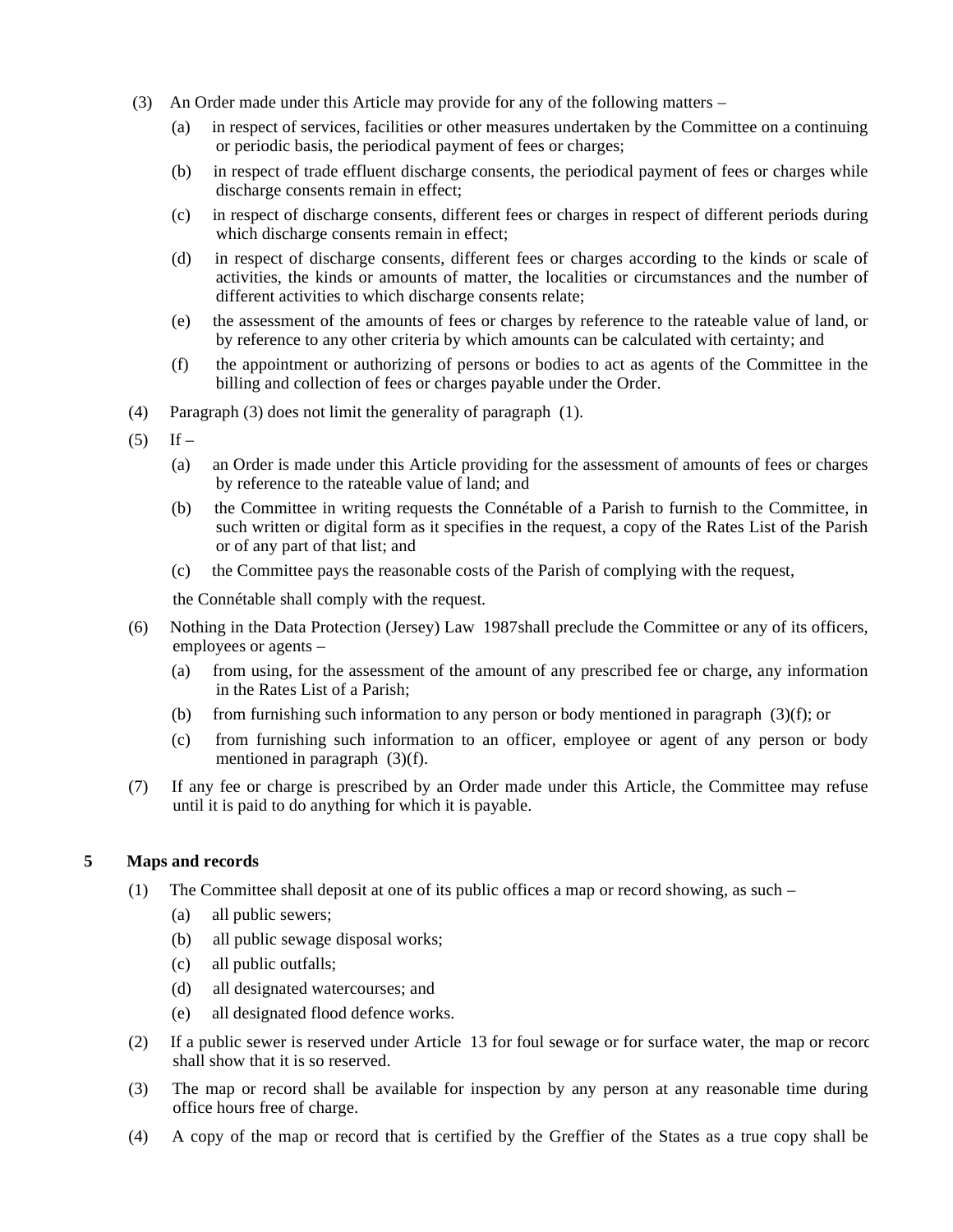sufficient evidence, unless the contrary is proved, that –

- (a) a sewer shown on it as a public sewer is a public sewer;
- (b) a sewer shown on it as a foul sewer is a foul sewer;
- (c) a sewer shown on it as a surface water sewer is a surface water sewer;
- (d) any sewage disposal works shown on it as public sewage disposal works are public sewage disposal works;
- (e) an outfall shown on it as a public outfall is a public outfall;
- (f) a watercourse shown on it as a designated watercourse is a designated watercourse; and
- (g) any flood defence works shown on it as designated flood defence works are designated flood defence works.

#### **6 Consents and approvals**

- (1) Before giving any consent or approval under this Law, the Committee may require the applicant to submit to it plans and specifications and other details of any work or matter for which the consent or approval is sought.
- (2) In giving any consent or approval under this Law, the Committee may do so unconditionally or on such conditions as it may specify in its decision.
- (3) If a person to whom the Committee has given consent or approval under this Law contravenes any condition on which that consent or approval is given, he or she shall be guilty of an offence and liable to the same penalty as provided by this Law for doing, without such consent or approval, the act for which that consent or approval is required.

#### **7 Authorized persons**

- (1) The Committee may in writing appoint
	- (a) any person who is employed in the service of the States;
	- (b) any other individual who is a contractor engaged by the Committee to execute any work or perform any other function on its behalf under or for the purposes of this Law, or who is a director, partner or manager or other responsible employee of a contractor so engaged by the Committee,

to be an authorized person for the purposes of this Law.

- (2) An authorized person who is exercising or proposing to exercise a power under this Law shall produce, on request, evidence of the person's authority to do so.
- (3) An authorized person shall also, on request
	- (a) state his or her name; and
	- (b) specify the power that he or she proposes to exercise.
- (4) In exercising a power under this Law (including a power conferred by a warrant granted under Article 49), an authorized person may be accompanied by –
	- (a) such assistants, advisers and other persons; and
	- (b) such vehicles, equipment and materials,

as are reasonably necessary or expedient for the purpose.

(5) A person who accompanies an authorized person under paragraph (4) may perform any of the authorized person's functions under this Law, but only under the latter's supervision.

## **PART 2**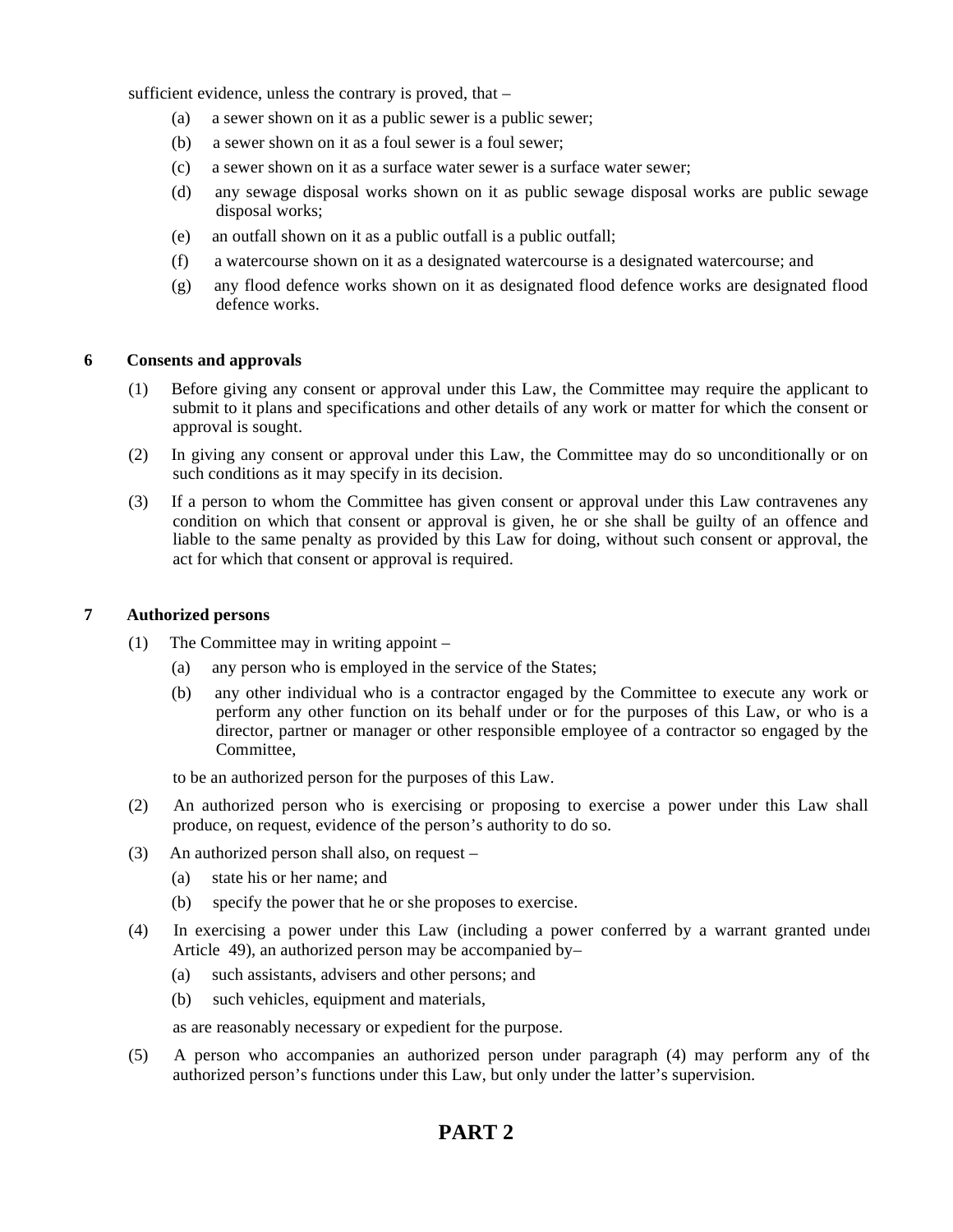#### SEWERAGE

#### **8 Sewers and drains to the sea**

- (1) No person shall construct a sewer or drain, or an outfall, that has an outlet that is capable of discharging foul sewage or surface water on to the sea shore or into the sea, unless he or she has the written consent of the Committee to do so.
- (2) No person shall
	- (a) connect any land to a sewer or drain, or an outfall, that has an outlet that is capable of discharging foul sewage or surface water on to the sea shore or into the sea; or
	- (b) alter such a connection,

unless he or she has the written consent of the Committee to do so.

- (3) There shall be a right of appeal, in accordance with Article 42, against a decision of the Committee on an application for consent under this Article.
- (4) Any person who contravenes paragraph (1) or paragraph (2) shall be guilty of an offence and liable  $t_0$ imprisonment for a term not exceeding 2 years or to a fine, or both.
- (5) Any person who causes or knowingly permits surface water to be discharged on to the sea shore or into the sea, otherwise than through an authorized sewer, drain or outfall shall be guilty of an offence and liable to imprisonment for a term not exceeding 2 years or to a fine, or both.
- (6) For the purposes of paragraph  $(5)$ , a sewer, drain or outfall is authorized if-
	- (a) it was in existence, and surface water could be discharged lawfully through it on to the sea shore or into the sea, immediately before the commencement of this Law; or
	- (b) the Committee has given its consent under this Article to its construction and, if the surface water is discharged on to the sea shore or into the sea in consequence of having entered the sewer, drain or outfall from any land that is connected to it, the Committee has also given its consent under this Article to that connection.
- (7) If any person carries out any works in contravention of this Article, or causes or knowingly permits surface water to be discharged in contravention of this Article, the Committee may –
	- (a) remove those works; or
	- (b) stop the discharge,

and recover from that person the costs incurred by it in doing so.

#### **9 Public sewers on land in public ownership**

The Committee may construct and maintain –

- (a) a public sewer; or
- (b) a public outfall,

on or over any land in public ownership.

#### **10 Public sewers on other land**

- (1) The Committee may construct and maintain
	- (a) a public sewer; or
	- (b) a public outfall,

in accordance with this Article, on or over any land that is not in public ownership.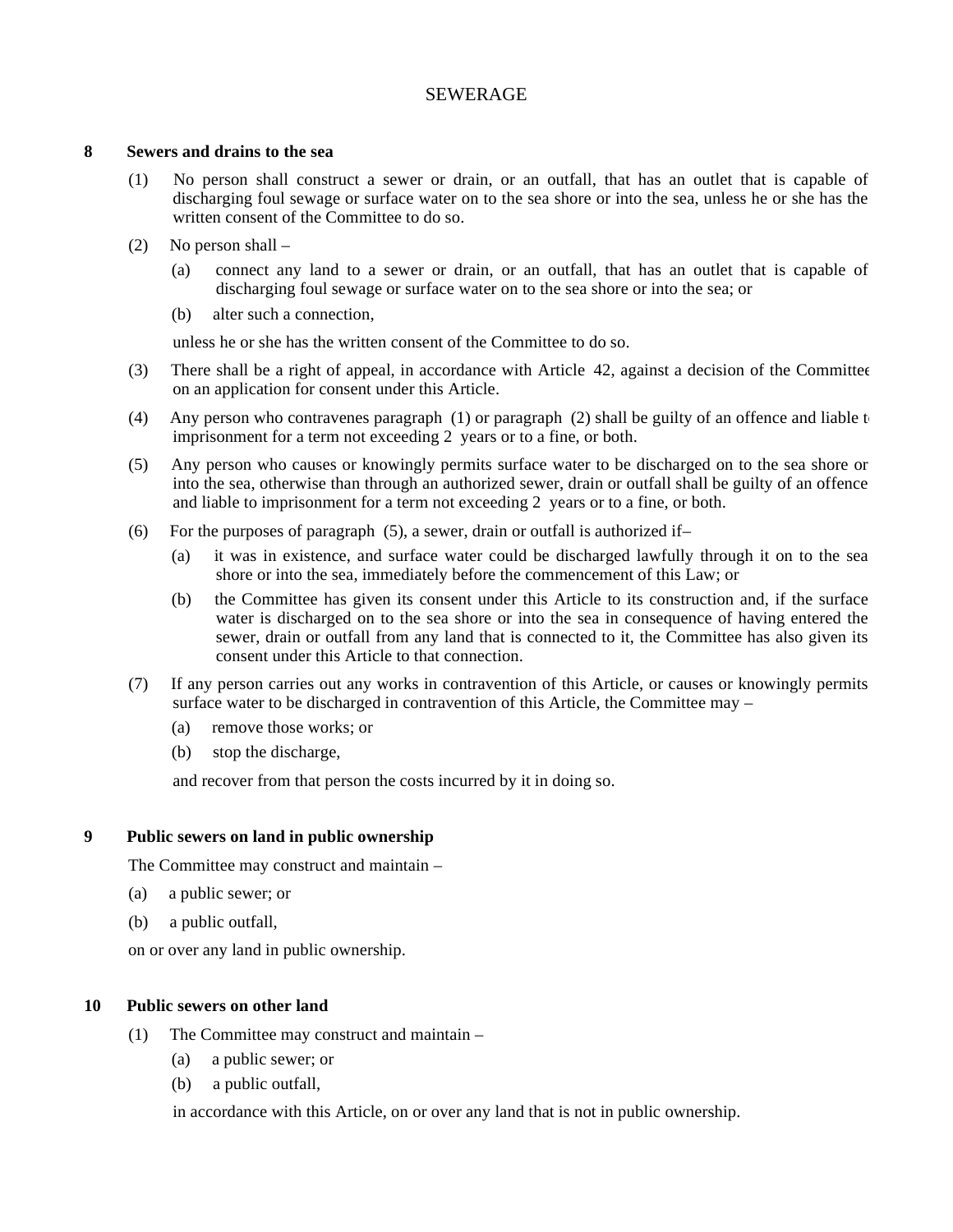- (2) At least 28 days before exercising its powers under paragraph (1), the Committee shall serve a notice in writing of its intention to do so on every person who is an owner or occupier of the land.
- (3) The notice shall include the following information
	- (a) a description of the land that is sufficient to identify it;
	- (b) a description of the site or proposed site of the sewer or outfall that is sufficient to show where it will be situated on or over the land; and
	- (c) details of any works that the Committee proposes to carry out in connection with the construction or maintenance of the sewer or outfall.
- (4) The Committee need not comply with paragraph (2) in a case of emergency or routine maintenance.
- (5) As soon as reasonably practicable after serving a notice under paragraph (2) for the construction of  $\epsilon$ public sewer or a public outfall, the Committee shall apply to the Royal Court for an order that the notice be registered in the Public Registry of Contracts.
- (6) The registration of the notice in the Public Registry of Contracts shall vest in the Committee
	- (a) the right to construct and maintain the public sewer or public outfall; and
	- (b) the right to have access to it at all reasonable times for the purposes of this Law.
- (7) This Article is subject to Article 38.

#### **11 Public sewage disposal works on land in public ownership**

The Committee may construct and maintain public sewage disposal works on or over any land in public ownership.

#### **12 Adoption of other sewerage facilities**

- (1) The Committee may, by agreement with the owner of any sewer, sewage disposal works or outfall, or by making a declaration in accordance with this Article –
	- (a) adopt the sewer as a public sewer;
	- (b) adopt the sewage disposal works as public sewage disposal works; or
	- (c) adopt the outfall as a public outfall.
- (2) If the Committee proposes to make a declaration under this Article, it shall first give notice in writing of its proposal to the owner.
- (3) After giving notice to the owner, the Committee shall not make the declaration before 28 days have elapsed.
- (4) In deciding whether to adopt any sewer, sewage disposal works or outfall under this Article, the Committee shall have regard to all the circumstances of the case, and in particular –
	- (a) whether the facility is to be adapted or required for any general system of sewerage or sewage disposal that the Committee has provided or proposes to provide;
	- (b) the location of the facility, and the means of access to it;
	- (c) the number of premises that the facility is intended to serve;
	- (d) whether, having regard to the proximity of other premises or the prospect of further development, there may be a requirement to serve additional premises;
	- (e) the mode of construction, state of repair and capacity of the facility; and
	- (f) in any case where an owner objects to the adoption of the facility, whether its adoption would be seriously detrimental to the owner.
- (5) Before any land is deprived of the lawful use of any facility by reason of its adoption by the making of a declaration under this Article –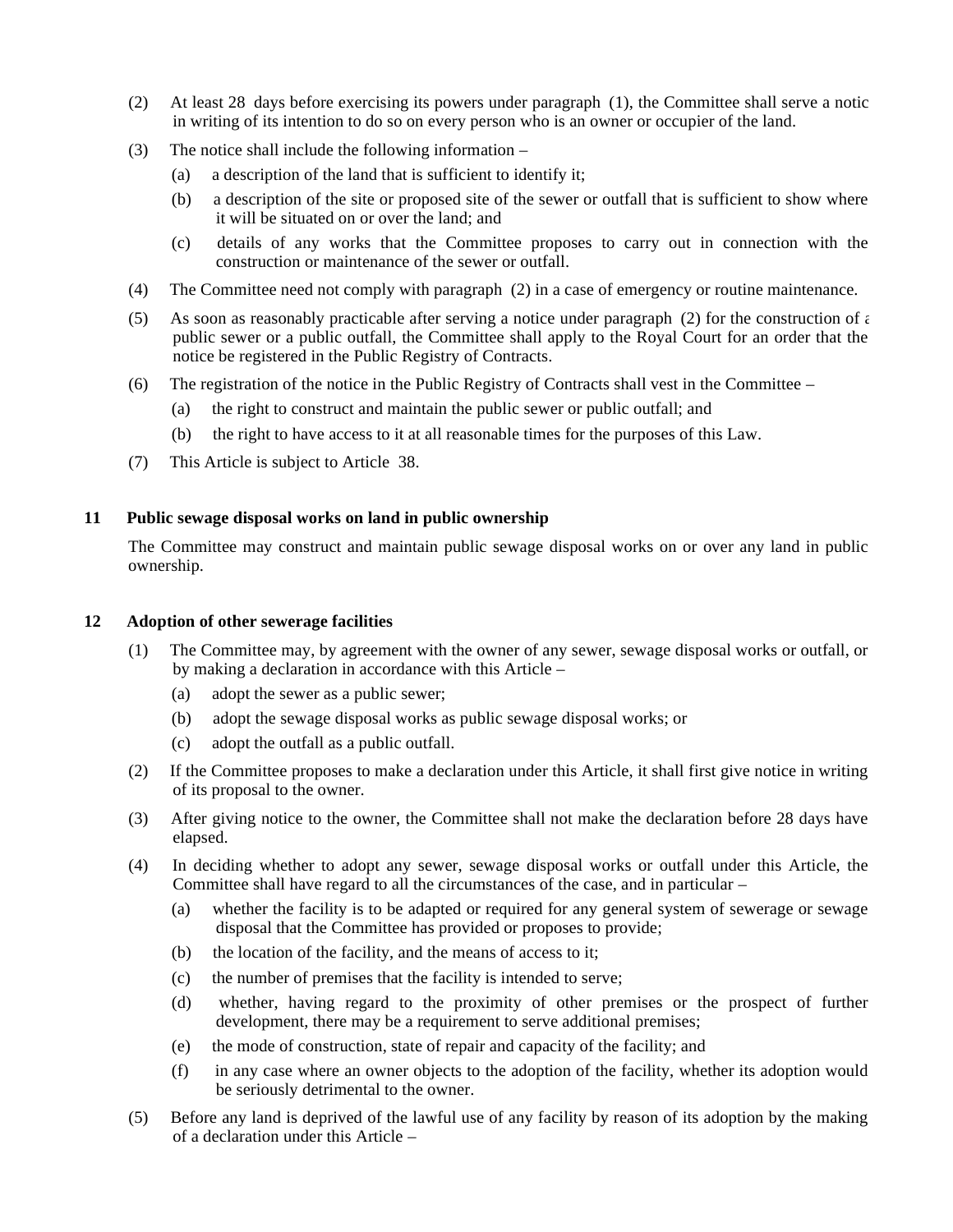- (a) the Committee shall, at its own cost, carry out any work that is necessary to connect that land to some other public sewer, public sewage disposal works or public outfall (as the case requires); or
- (b) it shall, at its own cost, provide an alternative facility.
- (6) On the making of an agreement or declaration under this Article by the Committee, the facility in respect of which it is made shall become a public sewer, public sewage disposal works or a public outfall (as the case may be).
- (7) As soon as reasonably practicable after making an agreement or declaration under this Article, the Committee shall apply to the Royal Court for an order that the agreement or declaration be registered in the Public Registry of Contracts.
- (8) The registration of the agreement or declaration in the Public Registry of Contracts shall vest in the Committee –
	- (a) the right to maintain or alter the facility as a public sewer, public sewage disposal works or a public outfall (as the case may be); and
	- (b) the right to have access to the facility at all reasonable times for the purposes of this Law.
- (9) There shall be a right of appeal, in accordance with Article 42, against a decision by the Committee to adopt a sewer, sewage disposal works or an outfall, by a declaration under this Article.
- (10) This Article is subject to Article 38.

#### **13 Separation of foul and surface water sewers**

The Committee may reserve a public sewer for foul sewage only or for surface water only.

#### **14 Obligation to connect to public sewer**

- $(1)$  If
	- (a) it appears to the Committee on reasonable grounds that in the interests of public health or the environment, or for reasons of amenity, the discharge of sewage from any land should be effected by means of a connection to a public sewer; and
	- (b) it is reasonably practicable to connect that land to a public sewer,

the Committee may require the owner of the land to construct for that purpose a satisfactory sewer or drain (including any associated pumping arrangements) to connect the land to the public sewer.

- (2) Before making a requirement under paragraph (1) in the interests of public health, the Committee shall consult the Health and Social Services Committee.
- (3) A requirement under paragraph (1) shall not specify a period of time within which the sewer or drain must be constructed that is sooner than 28 days after the Committee serves notice in writing of the requirement on the owner in accordance with Article 36, but this paragraph is without prejudice to the requirement in paragraph (2) of that Article that the period for compliance must in any event be reasonable in the circumstances.
- (4) To the extent that any part of the sewer or drain is to be constructed on the land of the owner, the Committee may –
	- (a) require the owner to undertake that part of the work; or
	- (b) undertake that part of the work itself.
- (5) However, the Committee shall not require the owner to construct any part of a sewer or drain on land that he or she does not own.
- (6) The Committee may recover from the owner the costs incurred by the Committee in undertaking
	- (a) any work under paragraph (4); or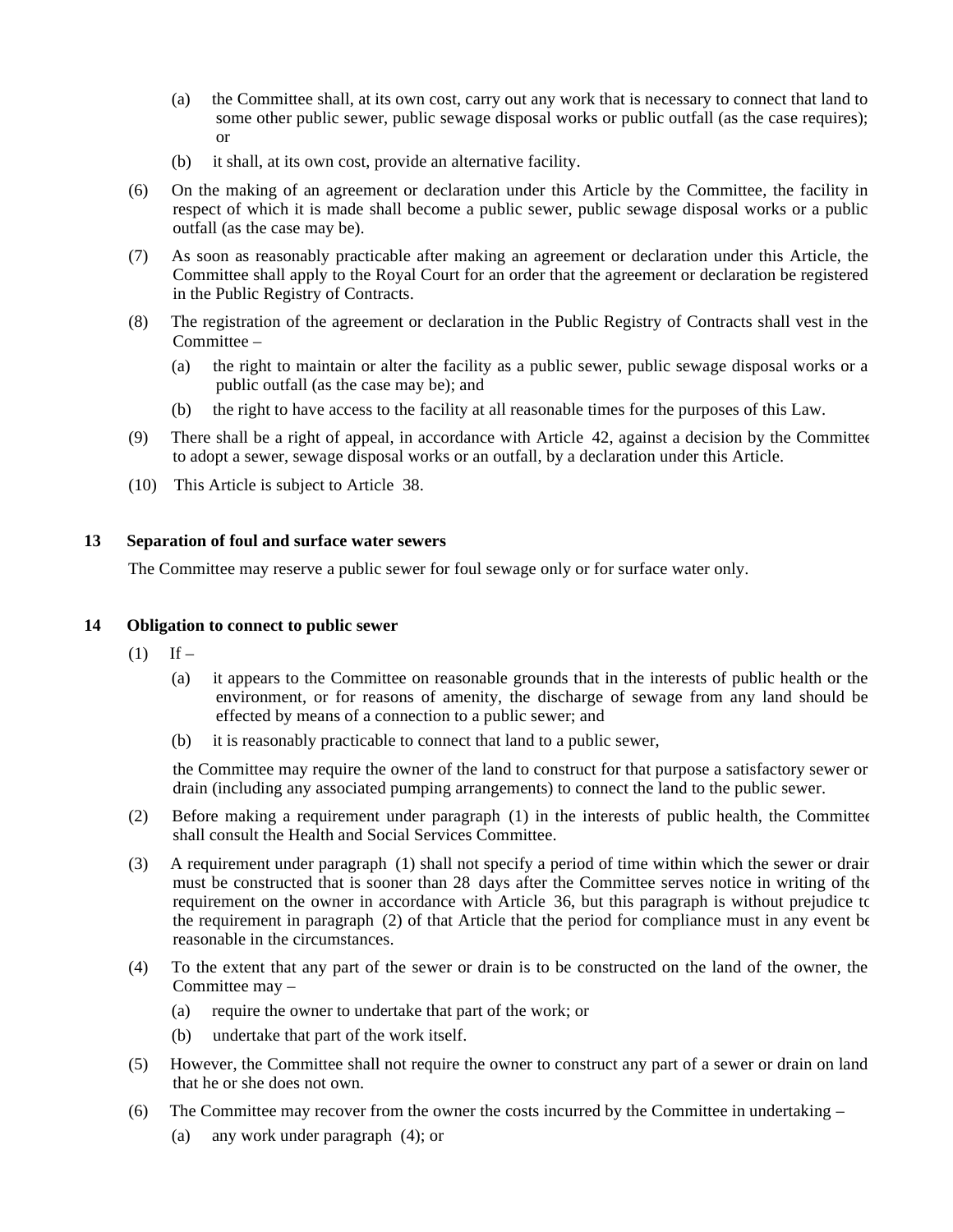(b) any work undertaken by it for the purposes of this Article on land that he or she does not own,

but this paragraph is without prejudice to its right under Article 37(2) to recover its costs for undertaking any work in default of compliance by the owner with a requirement under paragraph (4) of this Article.

- (7) There shall be a right of appeal, in accordance with Article 42, against the making of a requirement by the Committee under this Article.
- (8) The Committee may exercise its powers under this Article whether any premises on the land were constructed or the public sewer was constructed before or after the commencement of this Law.
- (9) This Article is subject to Article 38.

#### **15 Repair of sewers and drains by owners**

- (1) If it appears to the Committee that a sewer or drain connecting any land directly or indirectly to a public sewer –
	- (a) may be in a condition that is injurious to or likely to cause injury to public health or to the environment;
	- (b) prejudicially affects or is likely to prejudicially affect any amenity;
	- (c) may be in such a condition as to damage, obstruct or otherwise prejudicially affect any public sewer, public sewage disposal works or public outfall; or
	- (d) may be admitting subsoil water,

the Committee may examine the condition of the sewer or drain.

- (2) Before exercising a power under paragraph (1) in the interests of public health, the Committee shall consult the Health and Social Services Committee.
- (3) For the purposes of paragraph  $(1)$ -
	- (a) the Committee may carry out any test; and
	- (b) if it considers it necessary to do so, the Committee may open the ground.
- (4) If the sewer or drain is found to be in proper condition, the Committee shall reinstate any ground that it has opened and make good any damage that it has done, at its own expense and as soon as possible afterwards.
- (5) If the sewer or drain is found not to be in proper condition, the Committee may require the owner of the land to repair or replace it at his or her own expense.
- (6) However, the Committee shall not require the owner to repair or replace any part of the sewer or drain that is constructed on land that he or she does not own.
- (7) There shall be a right of appeal, in accordance with Article 42, against the making of a requirement by the Committee under this Article.
- (8) Subject to paragraph (4), the Committee may recover from the owner the costs incurred by the Committee in undertaking any work under this Article, but this paragraph is without prejudice to its right under Article 37(2) to recover its costs for undertaking any work in default of compliance by the owner with a requirement under paragraph (5) of this Article.
- (9) This Article is subject to Article 38.

#### **16 Restricted discharges into sewers and drains**

- (1) No person shall cause or knowingly permit to be introduced into any public sewer, or into any sewer or drain connecting to a public sewer, or into any public outfall –
	- (a) any matter that is likely to injure a person, or to damage or interfere with the free flow of the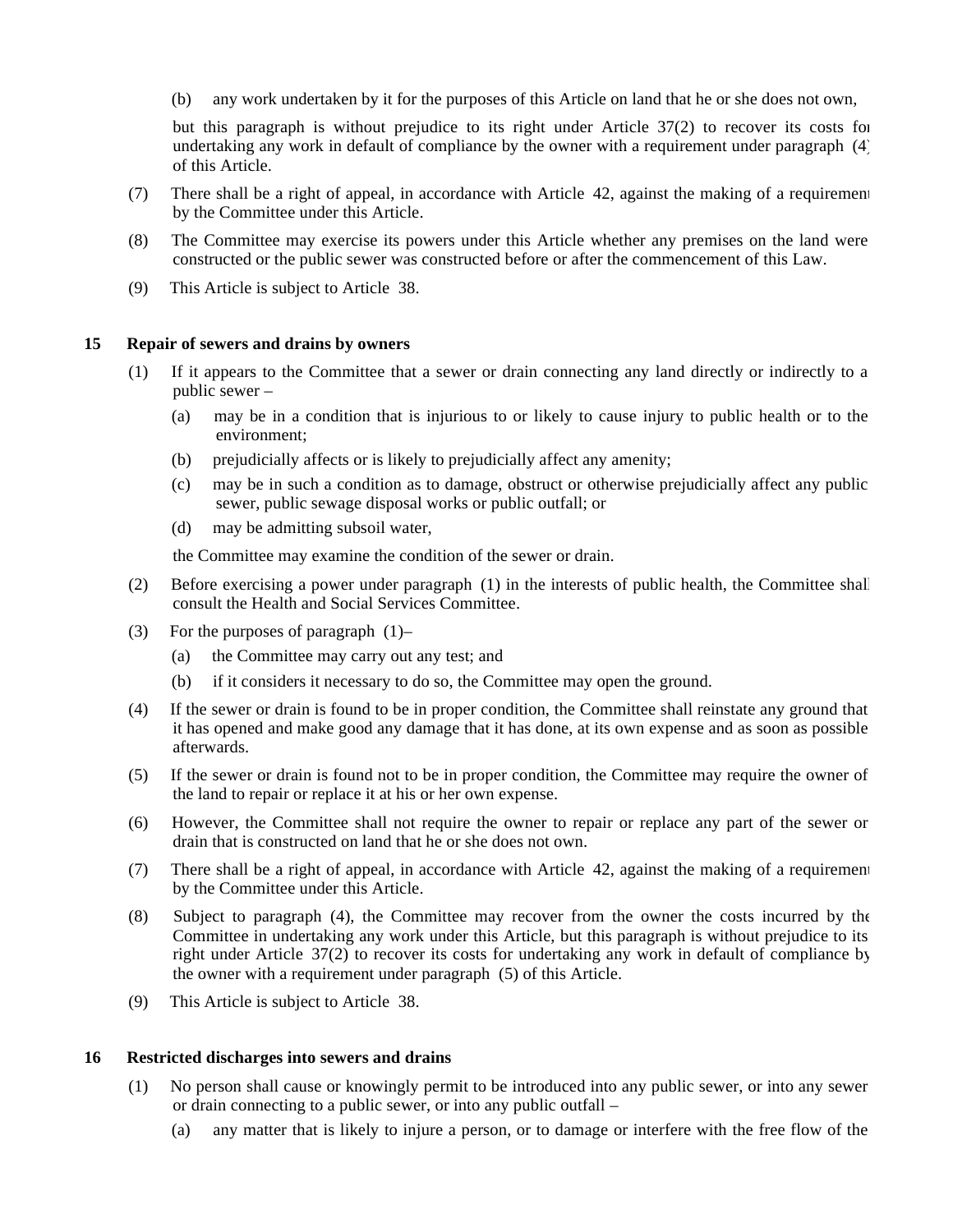contents of the public sewer or public outfall, or to exceed its capacity or to impede its maintenance or to prejudicially affect the treatment or disposal of its contents; or

- (b) any petroleum-spirit, or any substance that in its pure state is flammable, or steam, or any liquid of a temperature higher than 43.3 degrees Celsius.
- (2) In this Article, "petroleum-spirit" means any of the following things that, when tested in the manner described in the definition of that expression in section 23 of the Petroleum (Consolidation) Act, 1928 (c.32) of the United Kingdom, gives off a flammable vapour at a temperature of less than 21 degrees Celsius, namely-
	- (a) crude petroleum;
	- (b) oil made from petroleum or from coal, shale, peat or other bituminous substances; and
	- (c) a product of petroleum or mixture containing petroleum.
- (3) No person shall cause or knowingly permit surface water to be discharged into a public sewer that is not a surface water sewer unless –
	- (a) he or she has the written consent of the Committee to do so; or
	- (b) the person was lawfully doing so before the commencement of this Law, and the volumetric rate at which he or she does so after the commencement of this Law does not exceed that at which the person was lawfully discharging the water into the sewer before this Law came into force.
- (4) There shall be a right of appeal, in accordance with Article 42, against a decision of the Committee on an application for consent under this Article.
- (5) Any person who contravenes paragraph (1) or paragraph (3) shall be guilty of an offence and liable  $t_0$ imprisonment for a term not exceeding 2 years or to a fine, or both.
- $(6)$  Paragraph  $(1)$  does not apply to an act done or an omission made in accordance with a trade effluent discharge consent.

#### **17 Disturbance of public sewers**

- (1) No person shall construct, demolish or remove
	- (a) a building or other structure on or over a public sewer or public outfall, or within 5 metres of  $\epsilon$ public sewer or public outfall; or
	- (b) any apparatus on or over a public sewer or public outfall, or within one metre of a public sewer or public outfall,

unless he or she has the written consent of the Committee to do so.

- (2) Paragraph (1) does not apply to anything that is reasonably done by a public utility undertaking in the course of performing its functions in an emergency, but the undertaking shall inform the Committee promptly of anything so done.
- (3) No person shall
	- (a) open a public sewer or public outfall;
	- (b) make a connection directly or indirectly with a public sewer or public outfall; or
	- (c) alter such a connection,

unless he or she has the written consent of the Committee to do so.

- (4) The Committee shall not give its consent to the making or altering of a connection between
	- (a) a sewer or drain that carries surface water; and
	- (b) a public sewer that is not a surface water sewer,

unless there are exceptional circumstances.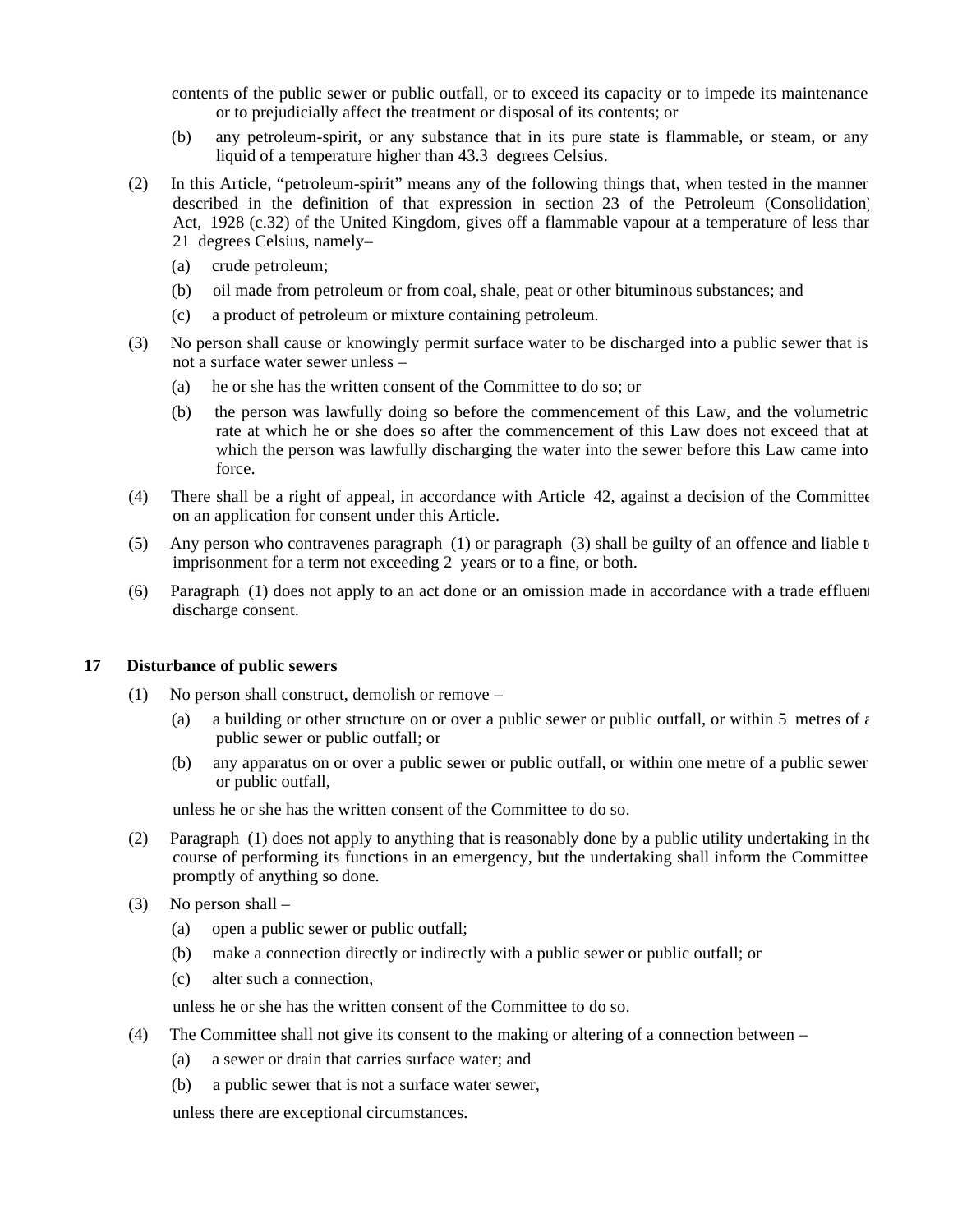- (5) There shall be a right of appeal, in accordance with Article 42, against a decision of the Committee on an application for consent under this Article.
- (6) Any person who contravenes paragraph (1) or paragraph (3) shall be guilty of an offence and liable  $t_0$ imprisonment for a term not exceeding 2 years or to a fine, or both.
- (7) If a person has constructed, demolished or removed any building or other structure or any apparatus, in contravention of paragraph (1), the Committee may require him or her to remove it or (as the case may be) to restore it to its condition before the contravention.
- (8) If a person has in contravention of paragraph (3) opened or made a connection directly or indirectly with a public sewer or public outfall, or altered such a connection, the Committee may require him or her to do any of the following things, namely –
	- (a) to keep or lay the public sewer or public outfall, or any sewer or drain that he or she has connected to it, open for a specified period so as to enable the Committee to inspect it and examine its mode of construction or condition;
	- (b) to stop temporarily, for that purpose, any work that he or she is doing in relation to the public sewer, public outfall, other sewer or drain; and
	- (c) if it appears to the Committee on reasonable grounds that the mode of construction or condition of the connection or alteration is such as to be prejudicial to the public sewer or public outfall, to remedy that situation.
- (9) The States may by Regulations amend paragraph (1) by varying any distance specified in that paragraph.

#### **18 Septic tanks**

- (1) An owner or occupier of land that is connected to a public sewer shall not use any cesspool, septic tank, soakaway or similar construction for the reception of foul sewage or other impurities from the person's property unless he or she has the written consent of the Committee to do so.
- (2) There shall be a right of appeal, in accordance with Article 42, against a decision of the Committee on an application for consent under this Article.
- (3) A person who causes or knowingly permits a cesspool, septic tank, soakaway or similar construction to be used in contravention of paragraph (1) shall be guilty of an offence and liable to a fine no exceeding level 4 on the standard scale.<sup>[5]</sup>
- (4) If a person contravenes paragraph (1), the Committee may require him or her to fill in that cesspool, septic tank, soakaway or other construction.

#### **19 Abandonment of public sewerage facilities**

- (1) The Committee may discontinue or prohibit the use of any public sewer, public sewage disposal works or public outfall.
- (2) A discontinuance or prohibition under paragraph (1) may be permanent or temporary.
- (3) At least 28 days before exercising its powers under paragraph (1), the Committee shall serve a notice in writing of its intention to do so on every person specified in paragraph (4).
- (4) The persons to whom paragraph (3) refers are
	- (a) every owner or occupier of land that will be deprived of a sewerage facility because of the discontinuance of the sewer, sewage disposal works or outfall; and
	- (b) if the sewer or outfall is or the works are not situated on land in public ownership, every other person who is an owner or occupier of the land on which the facility is situated.
- (5) The notice shall include the following information –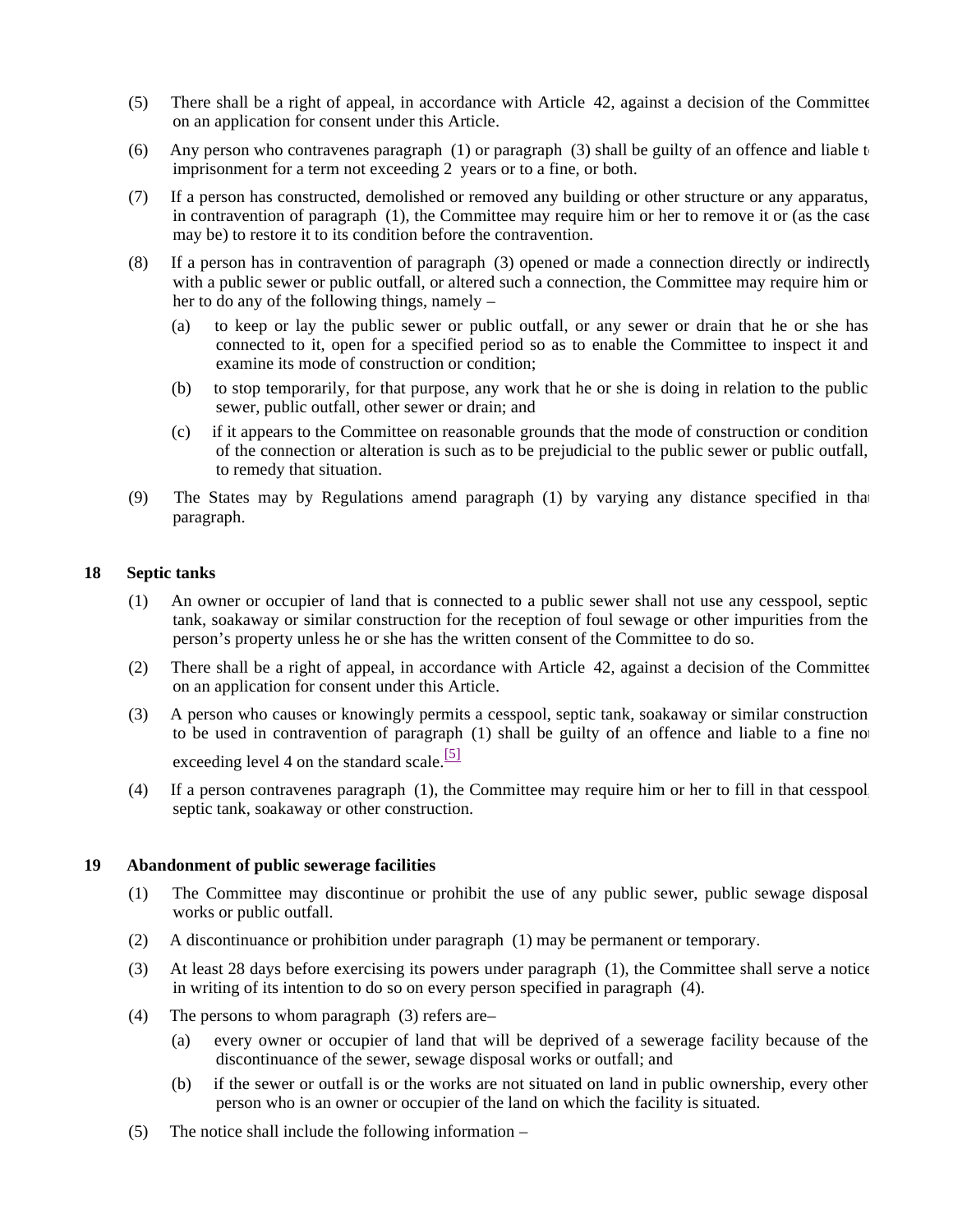- (a) a description of the sewer, sewage disposal works or outfall that is sufficient to identify the facility;
- (b) the date of the discontinuance of the facility;
- (c) whether its discontinuance is permanent or temporary and, if it is temporary, its expected duration; and
- (d) details of any works that the Committee proposes to carry out in connection with the discontinuance.
- (6) The Committee need not comply with paragraph (3) in a case of emergency.
- (7) Before any land is deprived of a sewerage facility because of the discontinuance of any sewer, sewage disposal works or outfall under this Article –
	- (a) the Committee shall, at its own cost, carry out any work that is necessary to connect that land to some other public sewer, public sewage disposal works or public outfall (as the case requires); or
	- (b) it shall, at its own cost, provide an alternative facility.
- (8) A person who causes or knowingly permits a public sewer, public sewage disposal works or public outfall to be used while its use is prohibited under paragraph (1) shall be guilty of an offence and liable to imprisonment for a term not exceeding 2 years or to a fine, or both.
- (9) This Article is subject to Article 38.

## **PART 3**

#### TRADE EFFLUENT

#### **20 Prohibited discharges of trade effluents**

- (1) No person shall cause or knowingly permit a trade effluent to be discharged from any trade premises –
	- (a) into any public sewer or public outfall; or
	- (b) into a sewer, or drain, that discharges directly or indirectly into any public sewer or public outfall,

unless he or she is the owner or occupier of the premises and is acting in accordance with a trade effluent discharge consent.

(2) Any person who contravenes paragraph (1) shall be guilty of an offence and liable to imprisonment for a term not exceeding 2 years or to a fine, or both.

#### **21 Applications in respect of trade effluent discharge consents**

- (1) An application for a trade effluent discharge consent, or for its variation, transfer or revocation, shall be made in writing to the Committee.
- (2) An application for a trade effluent discharge consent may only be made by and granted to the owner or occupier of the trade premises from which the discharge is to be made.
- (3) An application for the variation, transfer or revocation of a trade effluent discharge consent may only be made by the holder of the discharge consent.
- (4) An application for the transfer of a trade effluent discharge consent shall include the written agreement of the proposed transferee to becoming the holder of the discharge consent.
- (5) Every application shall be in such form and shall contain such particulars as the Committee may prescribe or otherwise reasonably require.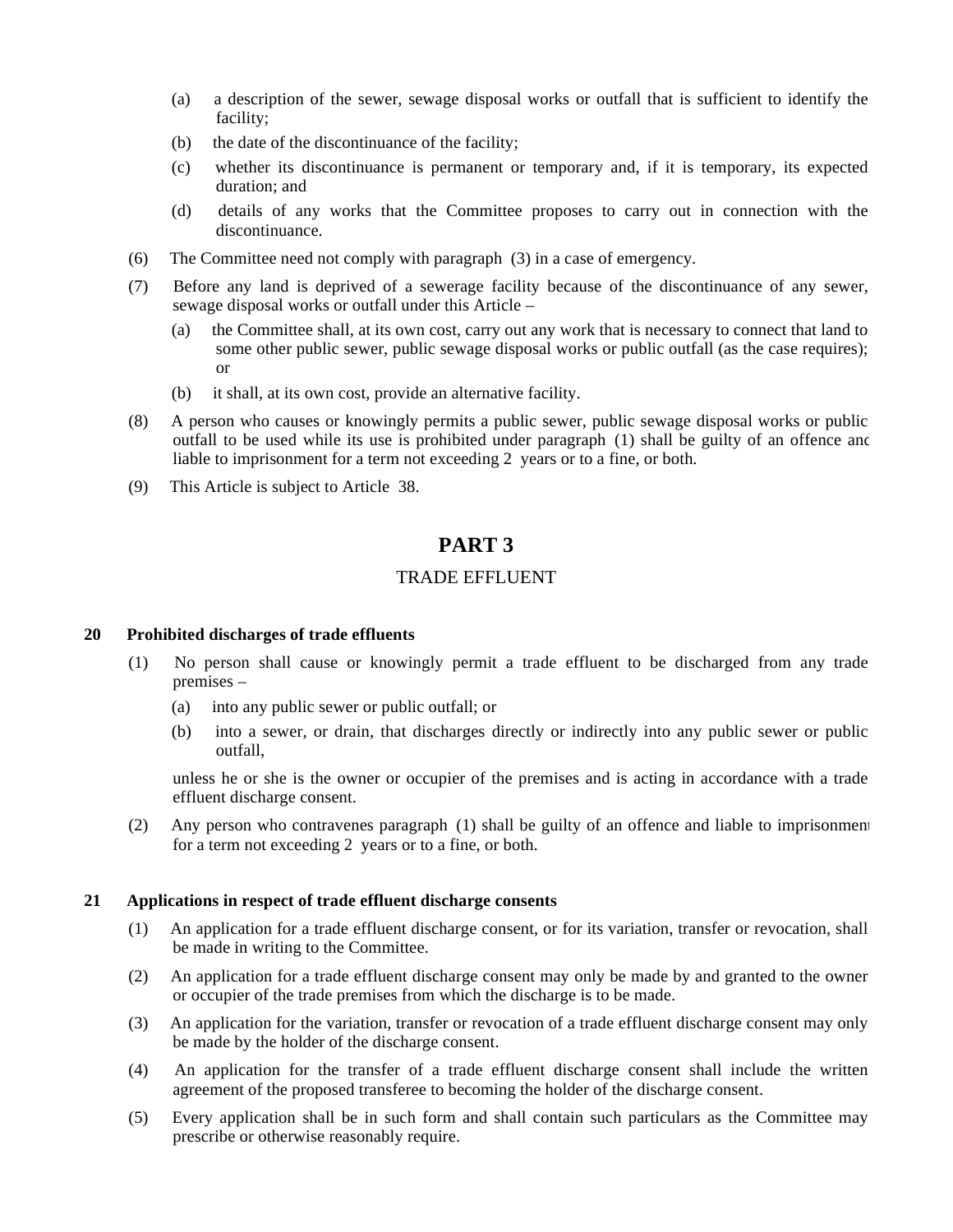#### **22 Trade effluent discharge consents**

- (1) On considering an application for a trade effluent discharge consent
	- (a) the Committee shall grant the application, unconditionally or on such conditions as it may specify in its decision, and issue the discharge consent to the applicant; or
	- (b) it shall refuse the application.
- (2) Without prejudice to the generality of the conditions that the Committee may impose in granting an application for a trade effluent discharge consent, they may relate to any of the following matters –
	- (a) the times at or between which the trade effluent may be discharged;
	- (b) the sewer, drain or outfall into which the trade effluent may be discharged;
	- (c) the volume of trade effluent that may be discharged, and the highest rate at which it may be discharged;
	- (d) the exclusion of cooling water from the trade effluent;
	- (e) the elimination, before the trade effluent enters the sewer, drain or outfall of any constituents of the effluent that in the opinion of the Committee would (either alone or in combination with any matter with which the effluent is likely to come into contact while passing through any sewer, drain or outfall) injure any person or prejudicially affect or otherwise damage or obstruct any public sewer, public sewage disposal works or public outfall or render the treatment or disposal of sewage particularly difficult or expensive;
	- (f) the elimination, as far as reasonably practicable, of acids and alkalis from the trade effluent before it is discharged;
	- (g) the provision and maintenance of inspection chambers, manholes or other sampling points that will enable persons to take readily, at any time, samples of the trade effluent;
	- (h) the provision and maintenance of any meters that are required to measure the volume of the trade effluent that is being discharged or the rate at which it is being discharged;
	- (i) the provision and maintenance of any apparatus that is required for determining the nature, composition or quality of the trade effluent that is being discharged;
	- (j) the keeping of proper records of the volume or rate of discharge, nature, composition or quality of the trade effluent and, in particular, proper records of readings of meters and other recording apparatus provided in compliance with any other conditions of the discharge consent;
	- (k) the making of any returns that may reasonably be required by the Committee and the giving to the Committee of such other information as it may reasonably require about the volume or rate of discharge, nature, composition or quality of the trade effluent being discharged;
	- (l) the provision of one or more separate discharge points;
	- (m) the application of treatments or processes, approved in writing by the Committee, to minimize the risk of any prejudicial effects or injury to persons or damage to any public sewer, public sewage disposal works or public outfall because of the discharge of the trade effluent;
	- (n) the payment to the Committee in respect of the discharge consent of such fees and charges as are prescribed by any Order made under Article 4; and
	- (o) the prohibiting of the alteration of the nature, composition or quality of the trade effluent to be discharged, unless the Committee has given its written consent.
- (3) There shall be a right of appeal, in accordance with Article 42, against a decision of the Committee on an application for a trade effluent discharge consent.

#### **23 Production of plans and furnishing of information**

(1) The Committee may require an owner or occupier of any trade premises –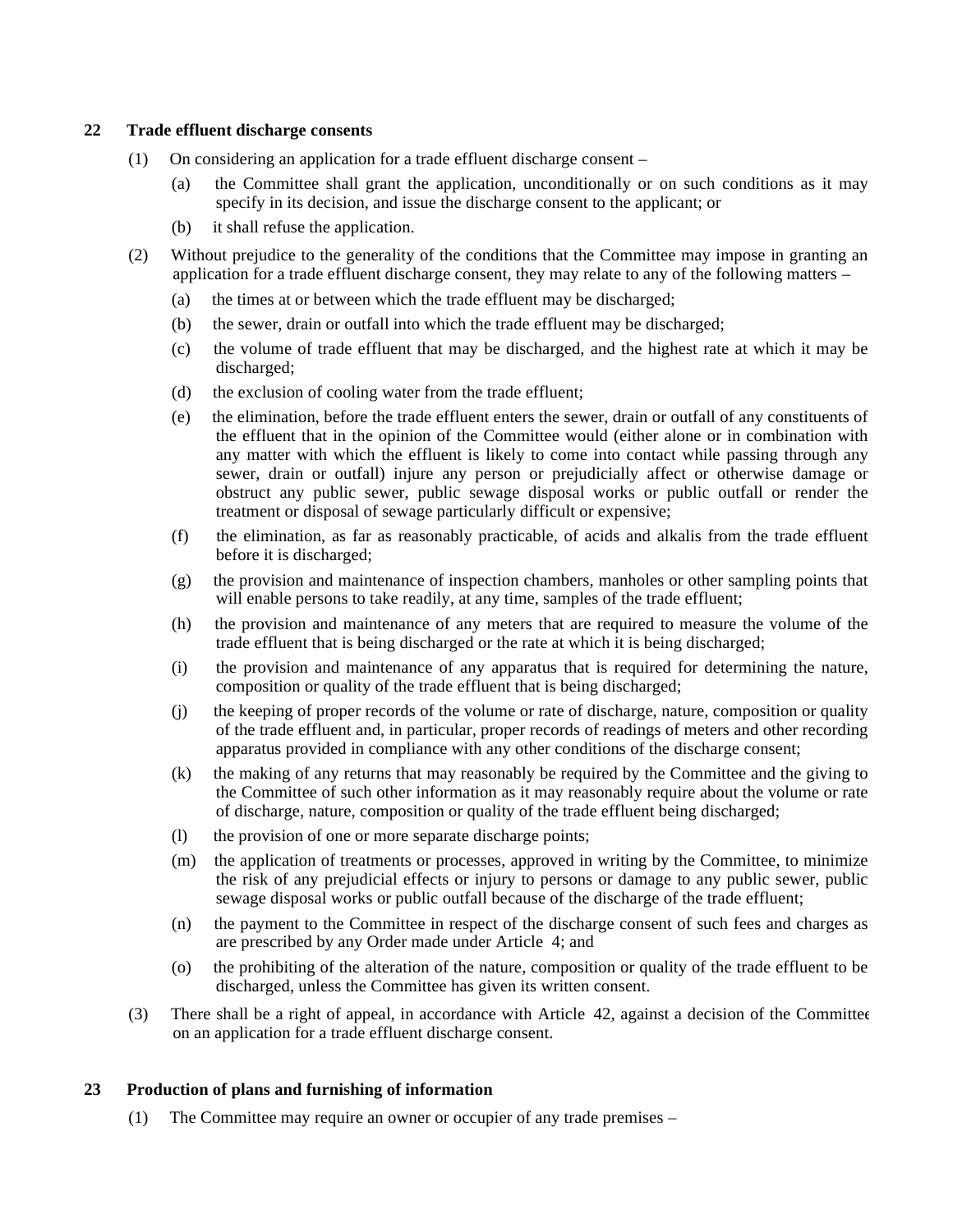- (a) to produce to the Committee any plan or specification that he or she possesses, or is able without unreasonable expense to obtain, in respect of any facility specified in paragraph (2);
- (b) to allow copies of the plan or specification to be made by or under the directions of the Committee; and
- (c) to furnish to the Committee any information that he or she can reasonably be expected to supply with respect to the location, size and condition of the facility.
- (2) The facilities to which paragraph (1) refers are any sewer, drain, pipe, channel or outlet that (in any such case) is situated on the trade premises and is used or is to be used for discharging trade effluent –
	- (a) into a public sewer or public outfall; or
	- (b) into a sewer, or drain, that discharges directly or indirectly into a public sewer or public outfall.
- (3) There shall be a right of appeal, in accordance with Article 42, against the making of a requirement by the Committee under this Article.

#### **24 Variation, suspension and revocation**

- (1) The Committee may at any time of its own motion or on the application of the holder of a trade effluent discharge consent, vary, suspend or revoke the discharge consent.
- (2) If the Committee proposes of its own motion to vary, suspend or revoke a trade effluent discharge consent –
	- (a) it shall serve a notice in writing on the holder, specifying its proposal and informing the person that he or she may make representations in writing to the Committee in respect of the proposal within 21 days after the notice is served on the person; and
	- (b) in determining whether or not to proceed with the proposal, it shall consider all representations so made by the person.
- (3) A variation, suspension or revocation of a trade effluent discharge consent shall take effect
	- (a) when notice in writing of the decision is served on the holder, if the Committee does not specify a later date in the notice; or
	- (b) if the Committee does specify a later date in the notice, on that later date.
- (4) However, if the effect of a variation of a trade effluent discharge consent made of the Committee's own motion is to impose any new restriction, obligation or requirement on the holder, the variation in that respect shall take effect on a date to be specified by the Committee in the notice of the variation, being not sooner than 6 months after the notice is served on the holder.
- (5) The Committee need not comply with paragraph (4) if
	- (a) there are exceptional circumstances; and
	- (b) it specifies those circumstances in its decision.
- (6) There shall be a right of appeal, in accordance with Article 42, against a decision of the Committee under this Article.

#### **25 Transfers**

- (1) With the written approval of the Committee on an application made in accordance with Article 21, the holder of a trade effluent discharge consent may transfer it to another person.
- (2) However, the Committee shall refuse to give its approval unless it is satisfied that, on the day on which such approval is to take effect, the proposed transferee will be an owner or occupier of the trade premises in respect of which the trade effluent discharge consent has been granted.
- (3) With effect from the date of approval, or from any later date that the Committee specifies in the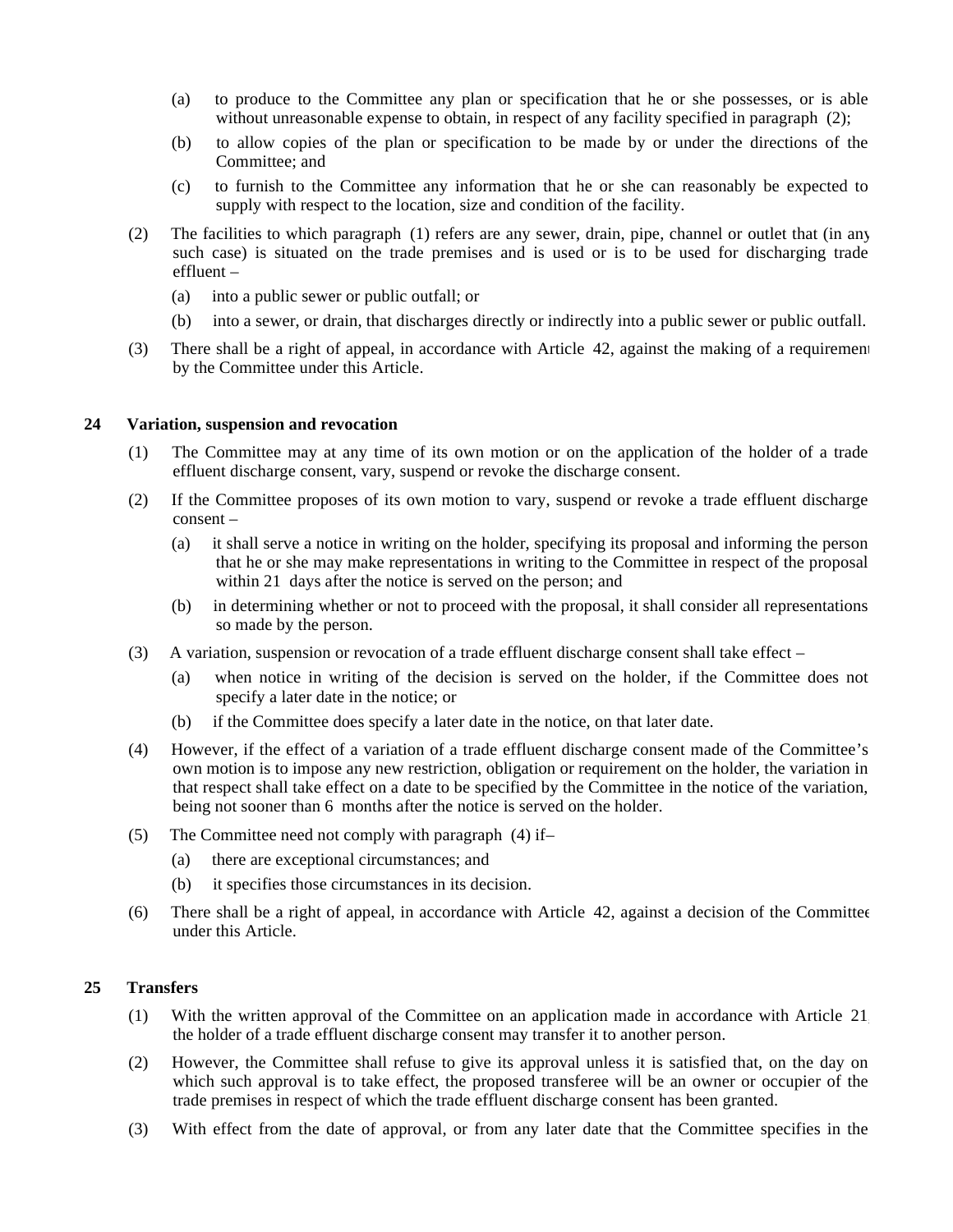approval –

- (a) the transferor shall cease to be the holder of the trade effluent discharge consent; and
- (b) the transferee shall be the holder.
- (4) There shall be a right of appeal, in accordance with Article 42, against a decision of the Committee under this Article.

#### **26 Information about harmful effluent**

- (1) If it appears to the Committee on reasonable grounds that a person has any trade effluent in his or her custody or control in any case described in paragraph (2), the Committee may require the person-
	- (a) to deliver to it in writing such information as the Committee may reasonably require about the trade effluent and the circumstances in which it is in his or her custody or control (including details as to its nature, origin, volume, composition, properties, radioactivity, temperature and other qualities and, where appropriate, any methods of transportation used by the person in respect of it);
	- (b) to deliver to it in writing such other information as the Committee may reasonably require in order to determine the extent of the risk envisaged, and how best to prevent or deal with any occurrence or consequence described in paragraph (2); and
	- (c) to keep proper records for the purposes of sub-paragraphs (a) and (b) of this paragraph.
- (2) Paragraph (1) refers to the following cases
	- (a) any case in which there is a risk that trade effluent may unlawfully enter a public sewer or public outfall, and that its entry may result in injury to any person or in any public sewer, public sewage disposal works or public outfall being damaged, obstructed or otherwise prejudicially affected;
	- (b) any case in which trade effluent has unlawfully entered a public sewer or public outfall, giving rise to the risk that its entry may result in any consequence to which sub-paragraph (a) refers; or
	- (c) any case in which trade effluent has unlawfully entered a public sewer or public outfall, and its entry has resulted in such a consequence.
- (3) There shall be a right of appeal, in accordance with Article 42, against the making of a requirement by the Committee under this Article.

#### **27 Control of harmful effluent**

- (1) If it appears to the Committee on reasonable grounds that a person has a trade effluent in his or her custody or control in any case described in Article  $26(2)$ , the Committee may require the person-
	- (a) to take reasonable precautions and undertake appropriate works and other measures (including monitoring); and
	- (b) to comply with reasonable conditions,

for the prevention or in anticipation of the control, reduction or elimination of any occurrence or consequence described in Article 26(2).

- (2) If it appears to the Committee on reasonable grounds that a person has a trade effluent in his or her custody or control in the case described in Article  $26(2)(a)$ , and that-
	- (a) it is not reasonably practicable by any other means to take adequate precautions against any occurrence or consequence described in that sub-paragraph; and
	- (b) the circumstances are sufficiently serious to justify it in doing so,

the Committee may require the person to dispose of the trade effluent.

(3) There shall be a right of appeal, in accordance with Article 42, against the making of a requirement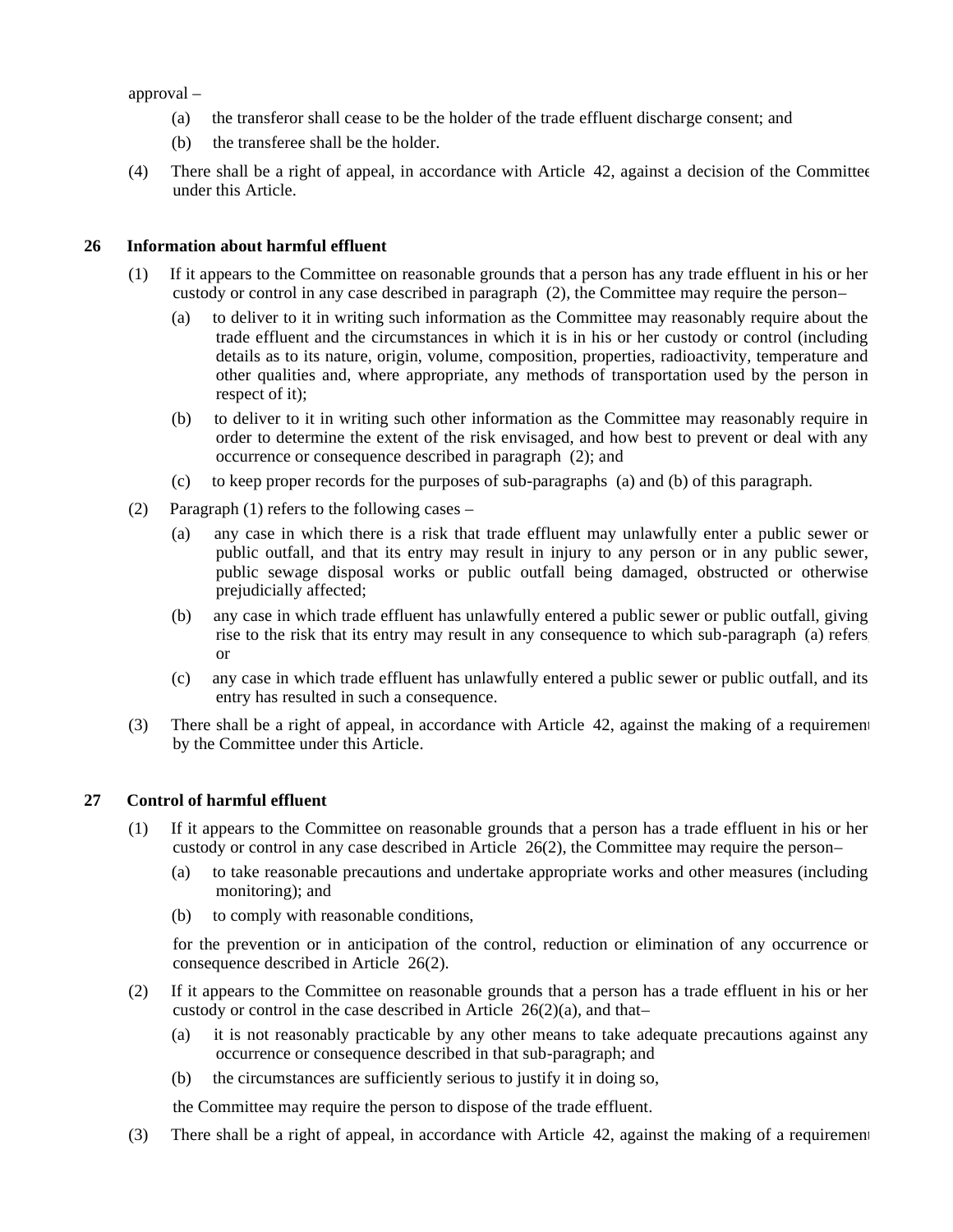by the Committee under this Article.

## **PART 4**

## FLOOD DEFENCE

#### **28 Flood defences on land in public ownership**

The Committee may construct and maintain –

- (a) a watercourse; or
- (b) flood defence works,

for the purposes of flood defence, on or over any land in public ownership.

#### **29 Designation of flood defences of general significance**

- (1) The Committee may by Order designate any watercourse or flood defence works as being a facility of general significance for the purposes of flood defence.
- (2) If a facility that is for the time being so designated is situated wholly or partly on or over land that is not in public ownership, the Committee shall have for the purposes of this Law the following rights in respect of the watercourse or flood defence works –
	- (a) the right to have access to the watercourse or flood defence works at all reasonable times;
	- (b) the right to maintain or alter the watercourse or flood defence works;
	- (c) the right, for the purposes of maintaining the watercourse or flood defence works, to erect any machinery on or adjacent to the facility, or to do anything else that is reasonably necessary for or incidental to those purposes;
	- (d) the right to appropriate and dispose of any matter removed in the course of the carrying out of any maintenance by way of dredging, deepening, widening, straightening, raising or diverting the watercourse or flood defence works; and
	- (e) the right, in the case of a watercourse, in any reasonable manner to deposit any matter so removed on the banks of that watercourse.
- (3) The Committee shall, at least 28 days before exercising any right to which paragraph (2) refers, serve on every person who is an owner or occupier of the land concerned a notice in writing of its intention to exercise that right.
- (4) The notice shall include the details of any works that the Committee proposes to carry out in connection with the maintenance or alteration of the designated watercourse or designated flood defence works.
- (5) The Committee need not comply with paragraph (3) in a case of emergency or routine maintenance.
- (6) This Article is subject to Article 38.

#### **30 Alteration of designated flood defences**

- (1) No person shall carry out any work to any designated watercourse or designated flood defence works, unless he or she has the written consent of the Committee to do so.
- (2) No person shall construct, demolish or remove
	- (a) a building or other structure on or over any designated watercourse or designated flood defence works, or within 5 metres of any designated watercourse or designated flood defence works; or
	- (b) any apparatus on or over any designated watercourse or designated flood defence works, or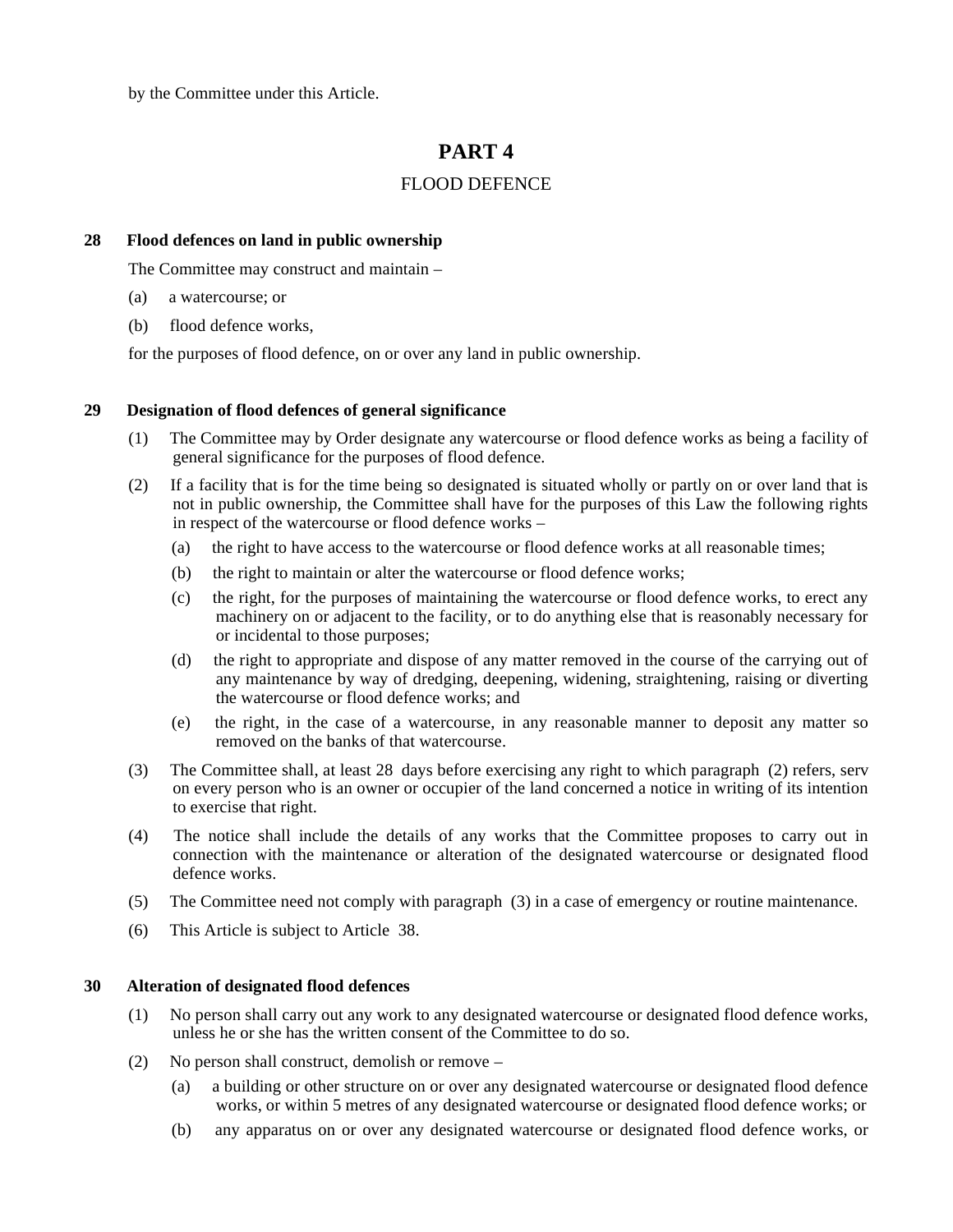within one metre of any designated watercourse or designated flood defence works,

unless he or she has the written consent of the Committee to do so.

- (3) No person shall create
	- (a) an obstruction that affects or may affect the flow of any designated watercourse or designated flood defence works;
	- (b) an obstruction that affects or may affect the maintenance of any designated watercourse or designated flood defence works; or
	- (c) an obstruction that affects or may affect access to any designated watercourse or designated flood defence works for the purposes of maintenance,

unless he or she has the written consent of the Committee to do so.

- (4) Paragraphs (2) and (3) do not apply to anything that is reasonably done by a public utility undertaking in the course of performing its functions in an emergency, but the undertaking shall inform the Committee promptly of anything so done.
- (5) There shall be a right of appeal, in accordance with Article 42, against a decision of the Committee on an application for consent under this Article.
- (6) Any person who contravenes any of paragraphs  $(1)$ ,  $(2)$  and  $(3)$  shall be guilty of an offence and liable to imprisonment for a term not exceeding 2 years or to a fine, or both.
- $(7)$  If a person
	- (a) has carried out any work in contravention of paragraph (1);
	- (b) has constructed, demolished or removed any building or other structure, or any apparatus, in contravention of paragraph (2); or
	- (c) has created an obstruction in contravention of paragraph (3),

the Committee may require the person to undo the work, or to remove the building, structure, apparatus or obstruction or to restore the building or structure to its condition before the contravention.

(8) The States may by Regulations amend paragraph (2) by varying any distance specified in that paragraph.

#### **31 Repair of other flood defences**

- (1) This Article does not apply to designated watercourses or designated flood defence works, but does apply to all other watercourses and flood defence works.
- (2) If it appears to the Committee on reasonable grounds that
	- (a) any watercourse is or any flood defence works are in such a condition that, in a way that is material for the purposes of this Law, the proper flow of water is or may be impeded; or
	- (b) by reason of the condition of any watercourse or flood defence works, or of any obstruction in any watercourse or flood defence works, land is being or may be injured by water,

the Committee may require the person responsible for the maintenance of the watercourse or flood defence works to carry out remedial work.

(3) There shall be a right of appeal, in accordance with Article 42, against the making of a requirement by the Committee under this Article.

## **PART 5**

#### OTHER PROVISIONS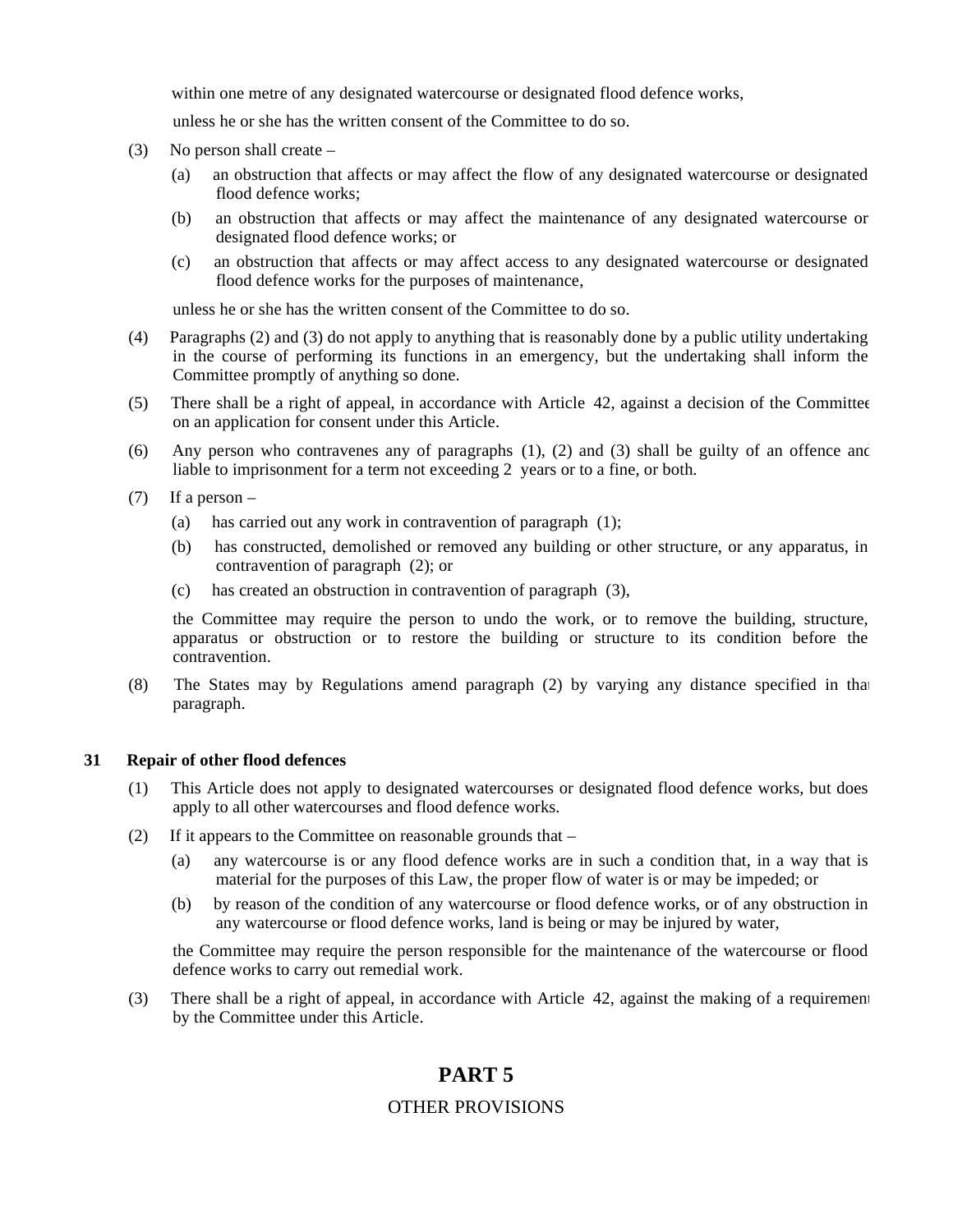#### **32 Control of development**

- (1) When considering an application under Article 6 of the Island Planning (Jersey) Law 1964 for permission to develop land, the Committee shall with a view to –
	- (a) the prevention of damage to any facilities specified in paragraph (2);
	- (b) the prevention of the obstruction of those facilities; and
	- (c) the limitation of flooding of any kind,

take into account the effect of the development on those facilities.

- (2) The facilities to which this paragraph refers are
	- (a) public sewers;
	- (b) public sewage disposal works;
	- (c) public outfalls;
	- (d) watercourses; and
	- (e) flood defence works.

#### **33 Acquisition of land**

- (1) If it appears to the States that any land should be acquired for the purpose of carrying into effect any of the provisions of this Law, the States may acquire that land –
	- (a) by agreement with the owner; or
	- (b) by compulsory purchase on behalf of the public in accordance with the provisions of the

Compulsory Purchase of Land (Procedure) (Jersey) Law 1961<sup>[6]</sup>

- (2) For the purposes of that Law, the Committee shall be the acquiring authority in relation to the acquisition of any land.
- (3) In assessing the amount of compensation payable to any person in relation to a compulsory purchase the Board of Arbitrators, in addition to acting in accordance with the rules set out in Article 9 of that Law, shall if satisfied that the value of the land to be acquired has been or will be enhanced by reason of the expenditure or proposed expenditure of public money in connection with the purpose for which the land is to be acquired, set off against the value used to assess the compensation any increase in the value attributable to the expenditure.
- (4) The power to acquire land by compulsory purchase to which paragraph (1) refers shall include the power –
	- (a) to acquire any interest in land or a servitude or other right on or over land by the creation of a new interest, servitude or right; and
	- (b) to extinguish or modify any interest in land or a servitude or other right on or over land.

#### **34 Exercise of ancillary powers**

- (1) A power under paragraph (3) shall not be exercised in respect of residential land unless
	- (a) at least 48 hours' notice in writing has been given to the occupier; or
	- (b) the power is being exercised in a case of emergency.
- (2) A power under paragraph (3) shall only be exercised
	- (a) if there are reasonable grounds for doing so; and
	- (b) in a manner that is proportionate and otherwise reasonable.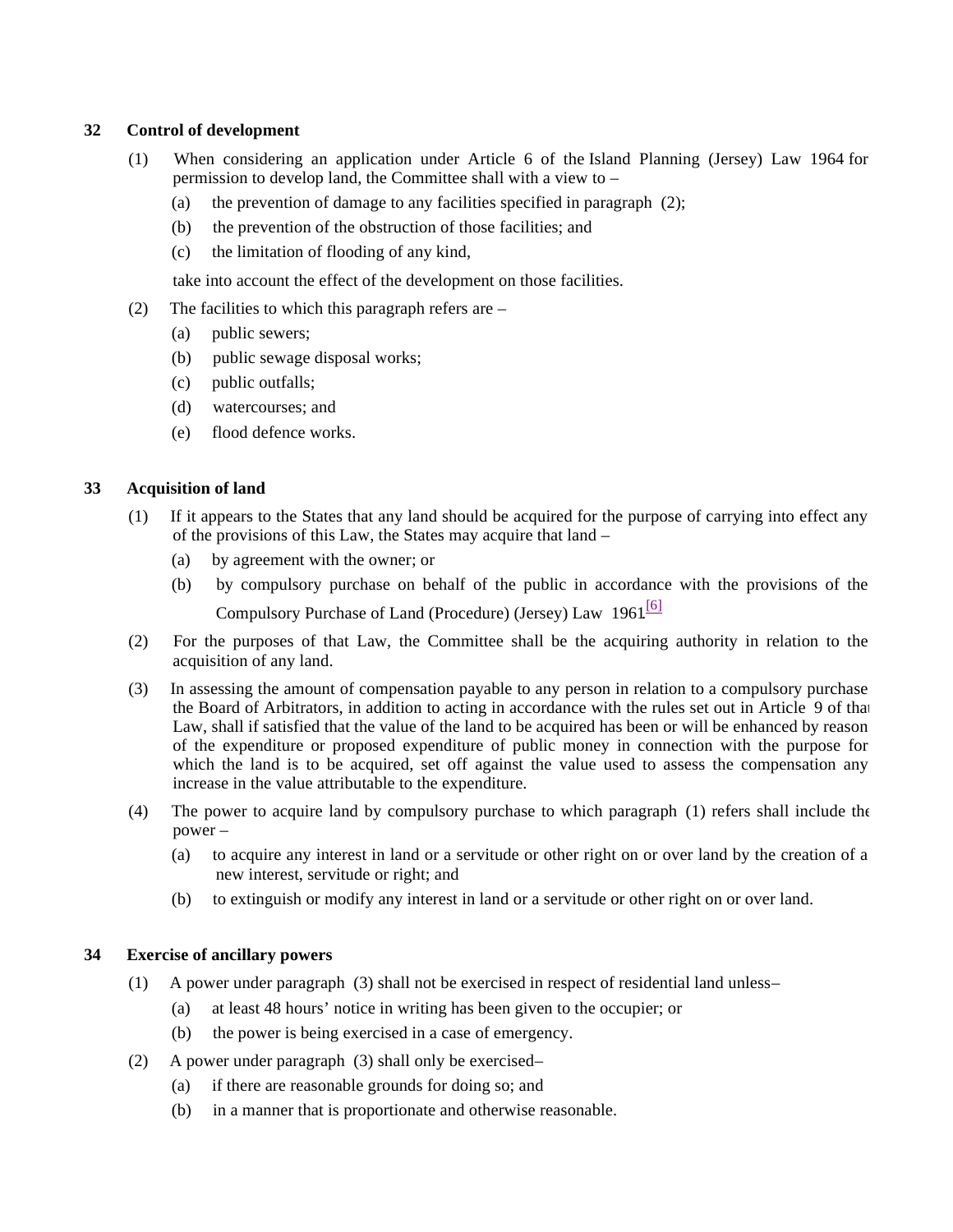- (3) The Committee or an authorized person may, for the purposes of executing any work or performing any other function or exercising any other power under or for the purposes of this Law, do any of the following things at any reasonable hour or in an emergency, namely –
	- (a) enter on any land in order to inspect it;
	- (b) take or carry out any measurements, surveys, tests, investigations or photographs on the land;
	- (c) construct, maintain or operate any monitoring equipment or other apparatus on the land;
	- (d) take or remove from the land, for analysis, samples of any substance, article or other thing found there;
	- (e) take or remove from the land, for the purposes of evidence in any civil or criminal proceedings under this Law, any substance, article or other thing; or
	- (f) enter on any land to obtain access to any other land.
- (4) The Committee or an authorized person may, for the purposes of Part 3, exercise any power under paragraph (3) of this Article on or in respect of a vehicle.
- (5) A person who is exercising or lawfully proposing to exercise any power under paragraph (3) in respect of any land or vehicle may require any other person present who is or appears to the first person to be –
	- (a) the owner or occupier of the land concerned;
	- (b) the driver or other person in charge of the vehicle concerned; or
	- (c) some other responsible person,

to render any assistance that the first person reasonably requires of the other person in order that the first person can carry out more effectively the purposes for which the power is being or is to be exercised.

- (6) If a person enters on any land or boards any vehicle in the exercise of a power under paragraph (3), and it is for the time being unoccupied or unmanned, the person exercising the power shall leave it secured as effectually as that person found it.
- (7) If a person has exercised any power under paragraph (3) in respect of any land or vehicle, and any person specified in paragraph (8) so requests, the person exercising that power shall as soon as reasonably practicable and in any event within 21 days inform the other person in writing of-
	- (a) the power so exercised; and
	- (b) everything taken or removed in the course of its exercise.
- (8) The persons to whom paragraph (7) refers are
	- (a) the owner or occupier of the land concerned;
	- (b) the driver or other person in charge of the vehicle concerned; and
	- (c) any other person of whom a requirement is made under paragraph (5) in respect of the matter.
- (9) Any person who without reasonable excuse contravenes a requirement made of him or her under paragraph (5) shall be guilty of an offence and liable to imprisonment for a term not exceeding 2 years or to a fine, or both.
- (10) This Article is subject to Article 38.

#### **35 Remedial action by person causing damage**

- (1) If a person  $-$ 
	- (a) causes; or
	- (b) knowingly permits the causing of,

any damage to any public sewer, public sewage disposal works, public outfall, designated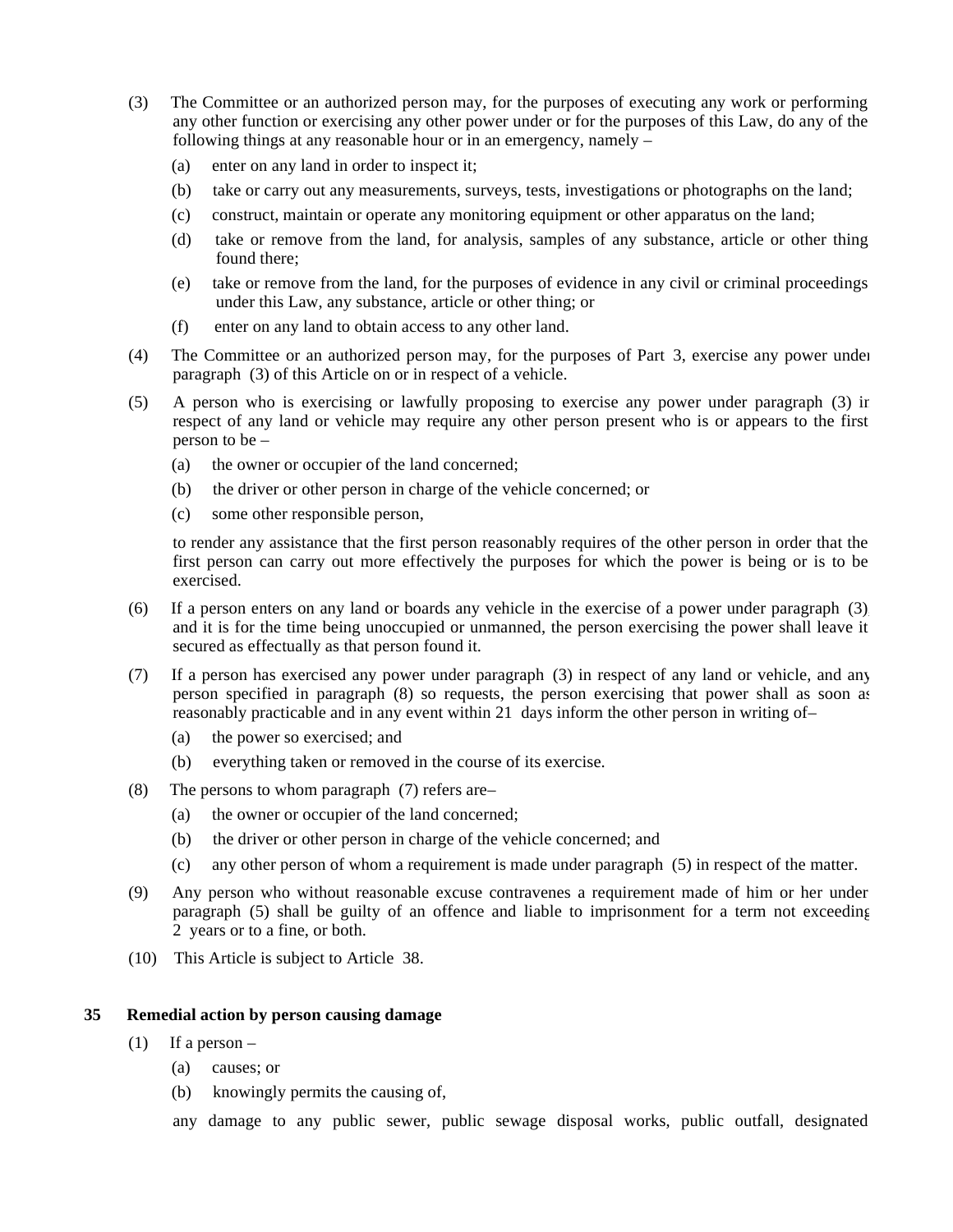watercourse or designated flood defence works, the Committee may require the person to take such steps as are reasonably practicable to remedy or mitigate the effects of the damage and to restore the facility to its condition immediately before the damage occurred.

(2) There shall be a right of appeal, in accordance with Article 42, against the making of a requirement by the Committee under this Article.

#### **36 Notice of requirements**

- (1) A requirement by the Committee in the exercise of any power to which any of Articles 14(1), 14(4), 15(5), 17(7), 17(8), 18(4), 23(1), 26(1), 27(1), 27(2), 30(7), 31(2) and 35(1) refers shall be made by a notice in writing served on the person to whom it relates.
- (2) The notice shall specify
	- (a) the information to be delivered, the action to be taken or the conditions to be complied with (as the case may be); and
	- (b) a period of time, being reasonable in the circumstances, within which the notice is to be complied with.
- (3) The notice may specify the means by which the person is to comply with it.
- (4) Paragraph (2), as far as it requires a period of time to be specified in the notice, is subject to Article 14(3) (which specifies a minimum period of time in the case to which it relates).
- (5) Any person who without reasonable excuse fails to comply with a notice served on him or her by the Committee in the exercise of any power under any of Articles 23(1), 26(1), 27(1), 27(2) and 31(2) shall be guilty of an offence and liable to imprisonment for a term not exceeding 2 years or to a fine or both.

#### **37 Remedial action by Committee**

- $(1)$  If
	- (a) a person fails to comply with a notice in writing served on him or her by the Committee in the exercise of a power to which any of the following Articles refers, namely Articles 14(1), 14(4) 15(5), 17(7), and 17(8) (so far as it relates to the action described in Article 17(8)(c)) ard Articles 18(4), 27(1), 27(2), 30(7), 31(2) and 35(1);
	- (b) it appears to the Committee on reasonable grounds, in any case in which there are grounds for serving that notice, that the person on whom it is to be served cannot be found; or
	- (c) it appears to the Committee on reasonable grounds, in any case in which there are grounds for serving that notice, that the situation is one of urgency that warrants action under this Article,

the Committee may itself do anything that it has so required or could have so required the person to do.

(2) If the Committee takes action under paragraph (1), it may recover from the person the costs incurred by it in doing so.

#### **38 Compensation**

- (1) If a person has an interest in land that is reduced in value in consequence of the exercise by the Committee or an authorized person of a power under any of Articles  $10$ ,  $12$ ,  $19$ ,  $29$  and  $34$ , the person shall be entitled to receive compensation from the Committee in accordance with this Article in respect of the reduction in value of that interest.
- (2) If the interest in land is subject to a hypothec
	- (a) any compensation payable under this Article in respect of the reduction in its value shall be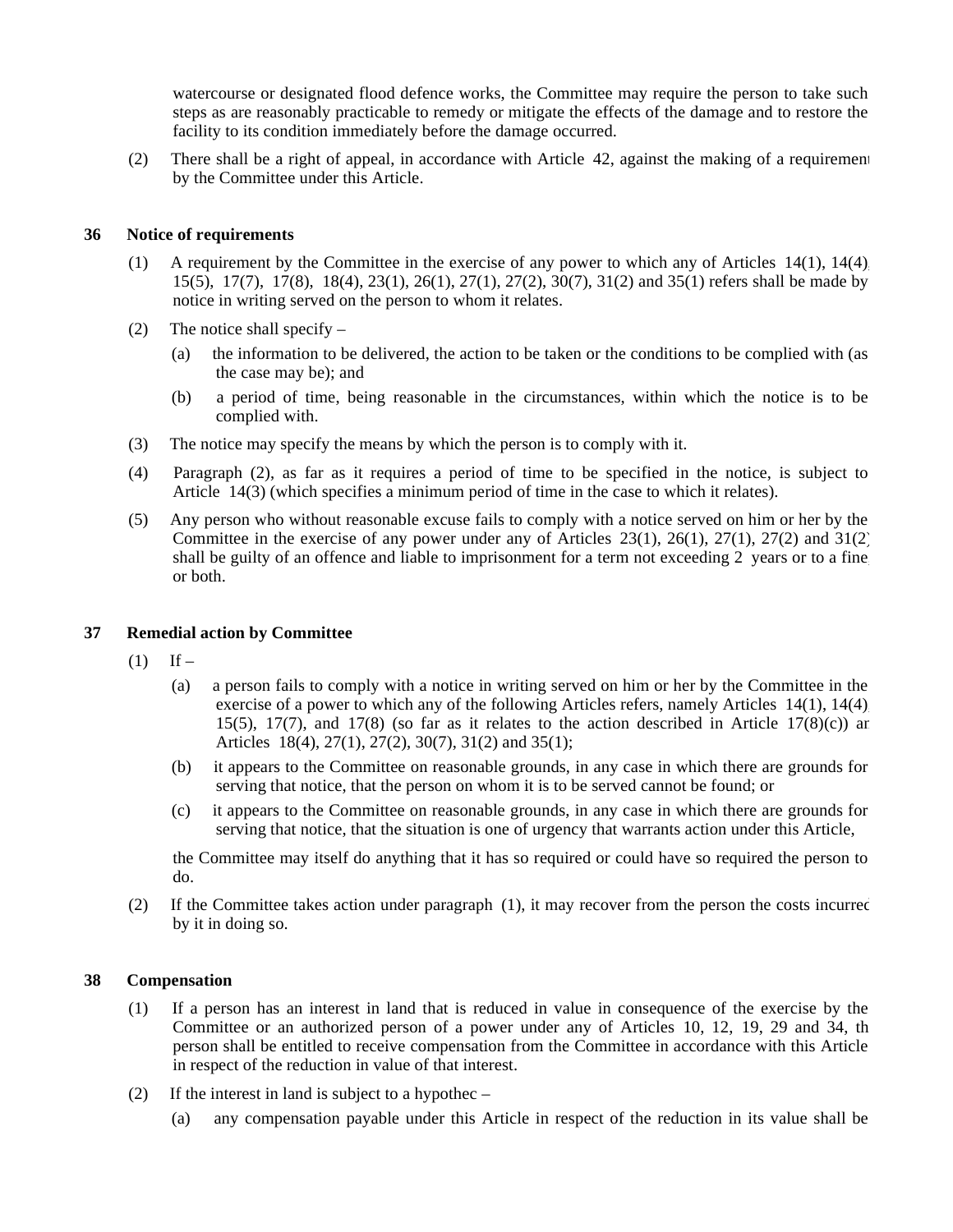assessed as if the interest were not subject to the hypothec;

- (b) a claim for compensation may be made by any hypothecary creditor of the interest, but without prejudice to the making of a claim by the person entitled to the interest; and
- (c) a hypothecary creditor shall not be entitled to claim compensation in respect of his or her interest as such.
- (3) Any person who sustains damage by being disturbed in the enjoyment of any right in land in consequence of the exercise by the Committee or an authorized person of a power under any of Articles 10, 12, 14, 15, 19, 29 and 34 (not being damage that consists of a reduction in the value of an interest in land) shall be entitled to receive compensation from the Committee in respect of that damage.
- (4) A claim for compensation under this Article shall be made
	- (a) if the power to which the claim relates is exercised during the undertaking of any works by the Committee, within 3 years after the completion of those works; and
	- (b) in any other case, within 3 years after the exercising of the power.
- (5) Any dispute as to the entitlement of any person to the payment of compensation under this Article, or as to the amount of that compensation –
	- (a) shall be referred to and determined by the arbitration of a single arbitrator appointed by agreement between the Committee and the claimant; or
	- (b) in default of that agreement shall be referred to and determined by the Board of Arbitrators appointed in accordance with Articles 7 and 8 of the Compulsory Purchase of Land (Procedure) (Jersey) Law  $196$ <sup>[7]</sup>
- (6) In the determination of a dispute under paragraph (5), the provisions of Articles 9, 10, 11, 12, 14,

14A, and 16A of theCompulsory Purchase of Land (Procedure) (Jersey) Law 1961<sup>[8]</sup> shall apply, so far as those provisions are capable of being applied to the circumstances of the case.

- (7) In the application of those Articles (other than Article 11) for the purposes of this Article, the references in them to the Board of Arbitrators shall be read as including a reference to a single arbitrator appointed under paragraph (5)(a) of this Article.
- (8) For the purposes of assessing compensation under this Article in so far as it is payable in respect of a reduction in the value of an interest in land, account shall be taken of the extent to which the value of the land has been enhanced by reason of the exercise of the power to which the claim relates.
- (9) Compensation shall not be payable under this Law to the extent that
	- (a) a reduction in the value of an interest in land or damage is attributable to the fault of the claimant; or
	- (b) such compensation is payable under any other enactment or rule of law.
- (10) Compensation shall not be payable under this Law for loss of profits, unless the claim arises from the exercise of a power directly in respect of land in which the claimant has an interest or right.
- (11) Interest at the rate specified in Article 9A(4) of the Compulsory Purchase of Land (Procedure) (Jersey) Law 19 $\mathbf{d}^{[9]}$  and calculated in accordance with that paragraph from the date on which the reduction in value or damage occurred until the date of payment shall be added to the amount of any compensation assessed under this Article.

#### **39 Application for protection of trade secret**

(1) A person specified in paragraph (2) may apply to the Committee for a certificate of confidentiality in respect of any information described in that paragraph, on the ground that its disclosure will reveal a trade secret.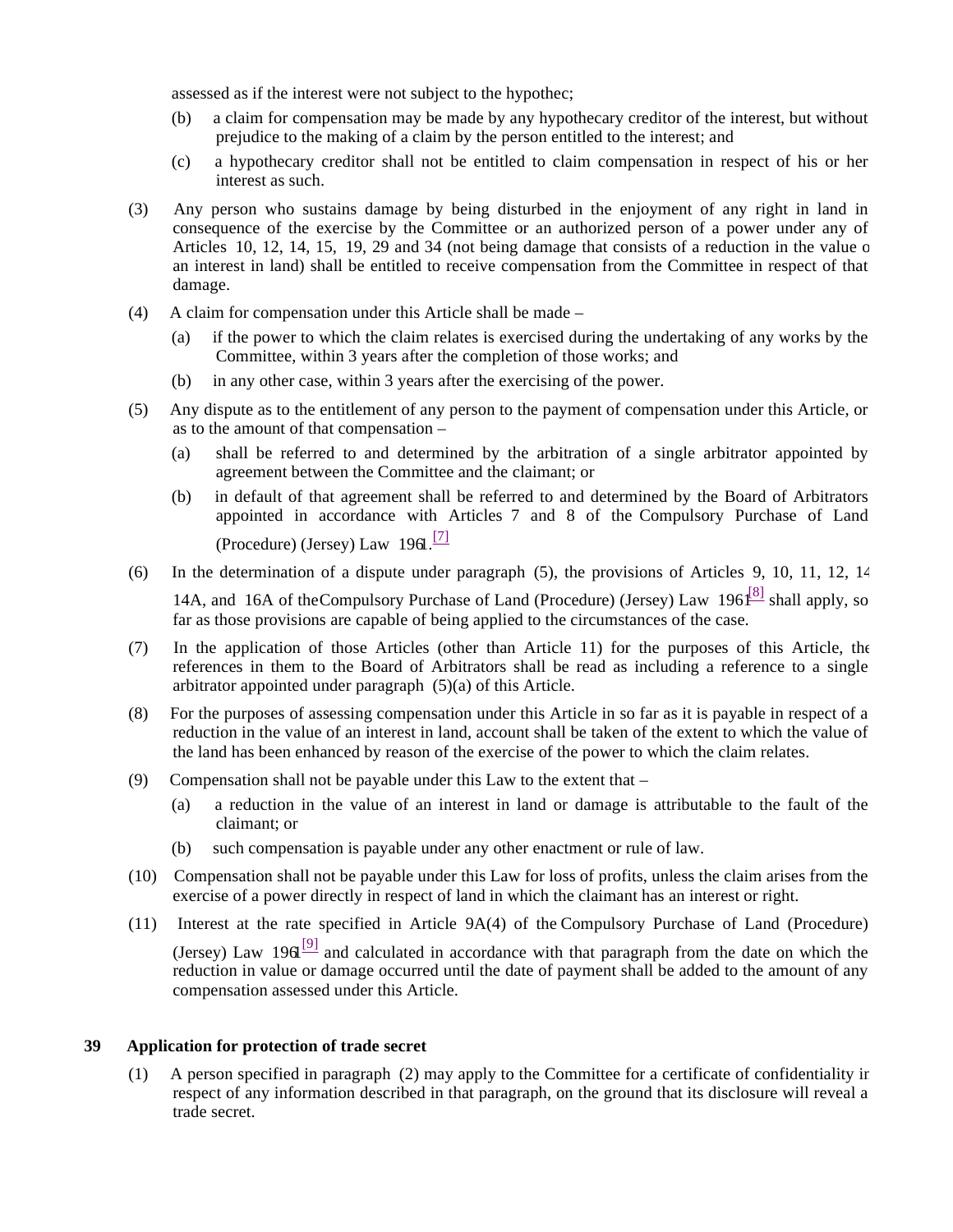- (2) The persons who may apply for certificates of confidentiality, and the information in respect of which they may so apply, are –
	- (a) an applicant for the grant, variation, transfer or revocation of a trade effluent discharge consent, in respect of any information that he or she is required or wishes to give to the Committee in support of the application;
	- (b) any person, in respect of any other information that he or she is required or wishes to give under the provisions of Part 3; and
	- (c) any person, in respect of any information relating to him or her, or to any business, including any research or experiment, carried on by the person, that the Committee or an authorized person or other person specified in Article 7 may obtain directly or indirectly in the course of the exercise of a power under any of Articles 10, 12, 14, 15, 17(8), 19(7), 29 and 34.
- (3) An application under this Article shall be made in writing.
- (4) However, in a case to which paragraph  $(2)(b)$  or paragraph  $(2)(c)$  refers, the application may in the first instance be made –
	- (a) orally; and
	- (b) either to the person who has required or obtained the information, or to the Committee directly,

but in that event, on the expiry of the period of 14 days following the day on which it was made, it shall cease to be an application made in accordance with this Article unless the applicant has put it in writing and delivered the written application to the Committee.

- (5) If the Committee is satisfied that the disclosure of the information will reveal a trade secret, it shall grant a certificate of confidentiality in respect of that information.
- (6) Within 14 days after determining an application for a certificate of confidentiality, the Committee shall serve on the applicant a written copy of its decision.
- (7) There shall be a right of appeal, in accordance with Article 42, against a decision of the Committee under this Article.

#### **40 Information that is protected**

- $(1)$  While
	- (a) an application for a certificate of confidentiality, having been made in accordance with Article 39, has not been determined by the Committee;
	- (b) any time allowed for appealing to the Royal Court against the decision of the Committee in respect of the application has not expired, and the Royal Court has not dismissed the appeal;
	- (c) any time allowed for a further appeal has not expired, and the court concerned has not dismissed the appeal; or
	- (d) any appeal, having been lodged, has not been determined,

the information in respect of which the application for a certificate of confidentiality was made shall be confidential, unless it is information described in Article 41.

- (2) If a certificate of confidentiality is granted, whether by the Committee itself, or on appeal, the information in respect of which it is granted shall be confidential, unless it is information described in Article 41.
- (3) Any person who knowingly or recklessly
	- (a) discloses to any other person any information that is confidential by virtue of paragraph (1) or paragraph (2); or
	- (b) uses that information otherwise than for the purposes of this Law,

shall be guilty of an offence and liable to imprisonment for a term not exceeding 2 years or to a fine,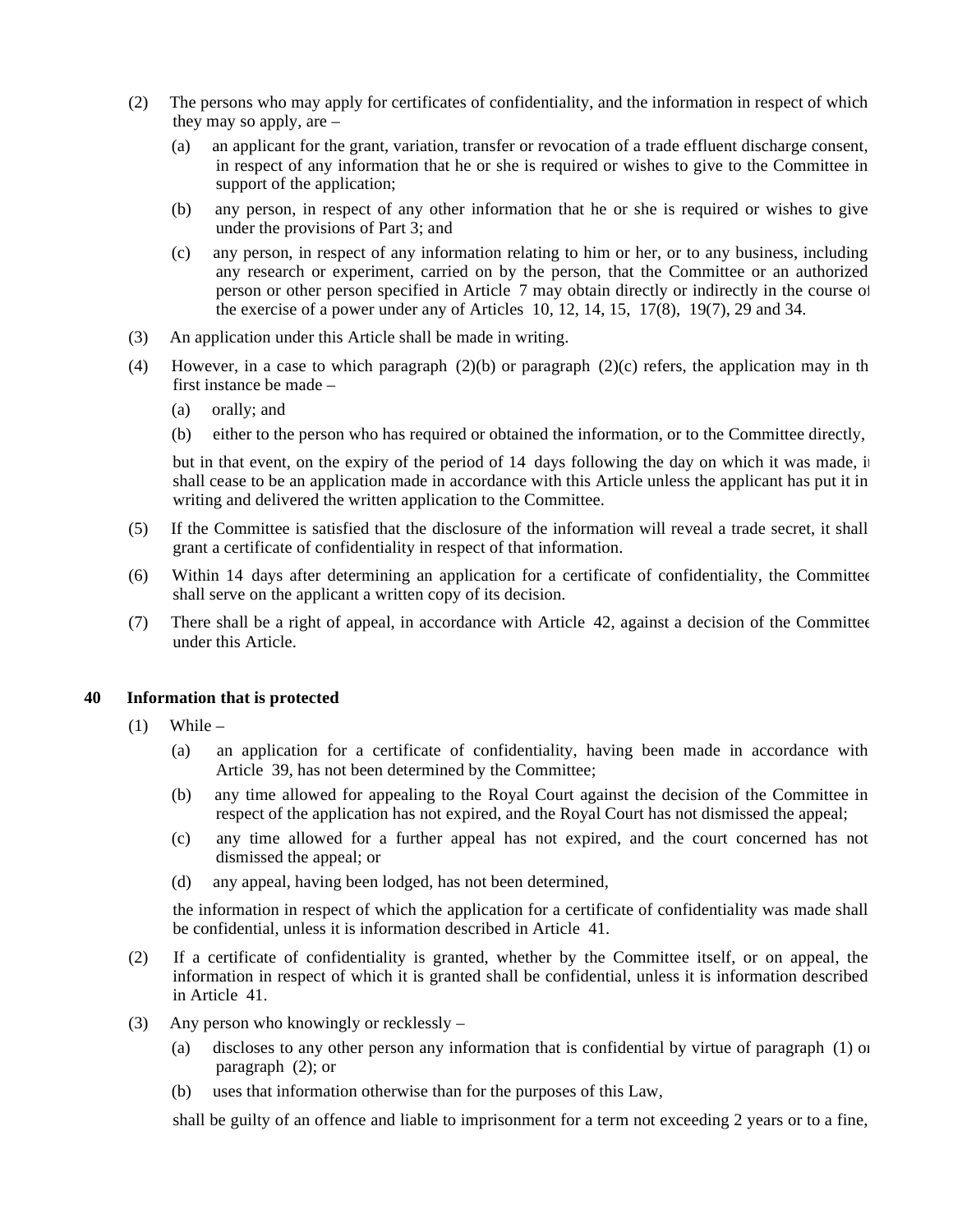or both.

- (4) Paragraph (3) does not apply to  $-$ 
	- (a) any disclosure by the applicant for the certificate of confidentiality, or with his or her consent;
	- (b) any disclosure to the Environment and Public Services Committee or to any other Committee of the States or to any public officer or to any other person specified in Article 7, for the purposes of this Law; or
	- (c) any disclosure to a court or any party, in any civil or criminal proceedings under this Law, in private and for the purposes of those proceedings.

#### **41 Information that is not protected**

Article 40 does not apply to the following information –

- (a) the name and address of the applicant for the certificate of confidentiality; and
- (b) the fact that the applicant has applied for or been granted such a certificate, or that an appeal to the Royal Court, or any further appeal, is pending in respect of his or her application for it.

#### **42 Appeals**

- (1) The following persons shall have a right of appeal to the Royal Court under this Law
	- (a) an applicant for consent under any of Articles 8(1), 8(2), 16(3), 17(1), 17(3), 18(1), 30(1), (2) or 30(3), against a refusal by the Committee of the application or against any condition imposed by the Committee in granting the application;
	- (b) the owner of any sewer, sewage disposal works or outfall, against a decision by the Committee under Article 12 to adopt the facility by a declaration under that Article;
	- (c) an applicant for a trade effluent discharge consent, against a refusal of the application under Article 22(1) by the Committee, or against any condition imposed by the Committee under Article 22(2) in granting the application;
	- (d) the holder of a discharge consent, against a variation, suspension or revocation of the discharge consent by the Committee under Article 24, or against a refusal by the Committee of an application under that Article to vary or revoke the discharge consent, or against a refusal by the Committee under Article 25(1) of an application for approval to transfer the discharge consent or against any condition imposed by the Committee in giving such approval;
	- (e) a person of whom a requirement is made by the Committee under any of Articles 14(1), 14(4), 15(5), 23(1), 26(1), 27(1), 27(2), 31(2) or 35(1), against the making of the requirement; and
	- (f) an applicant for the grant of a certificate of confidentiality, against a refusal of the application (wholly or partly) by the Committee under Article 39.
- (2) An appeal shall be brought within 21 days after the appellant is served with a written copy of the decision or requirement against which the appeal is brought, or within any further time that the Royal Court may allow.
- (3) Unless the Royal Court so orders, the lodging of an appeal shall not operate to stay the effect of a decision or requirement pending the determination of the appeal.
- (4) On hearing the appeal
	- (a) the Royal Court may confirm, reverse or vary the decision or requirement against which the appeal is brought; and
	- (b) it may make any order as to the costs of the appeal as it thinks fit.

#### **43 False information**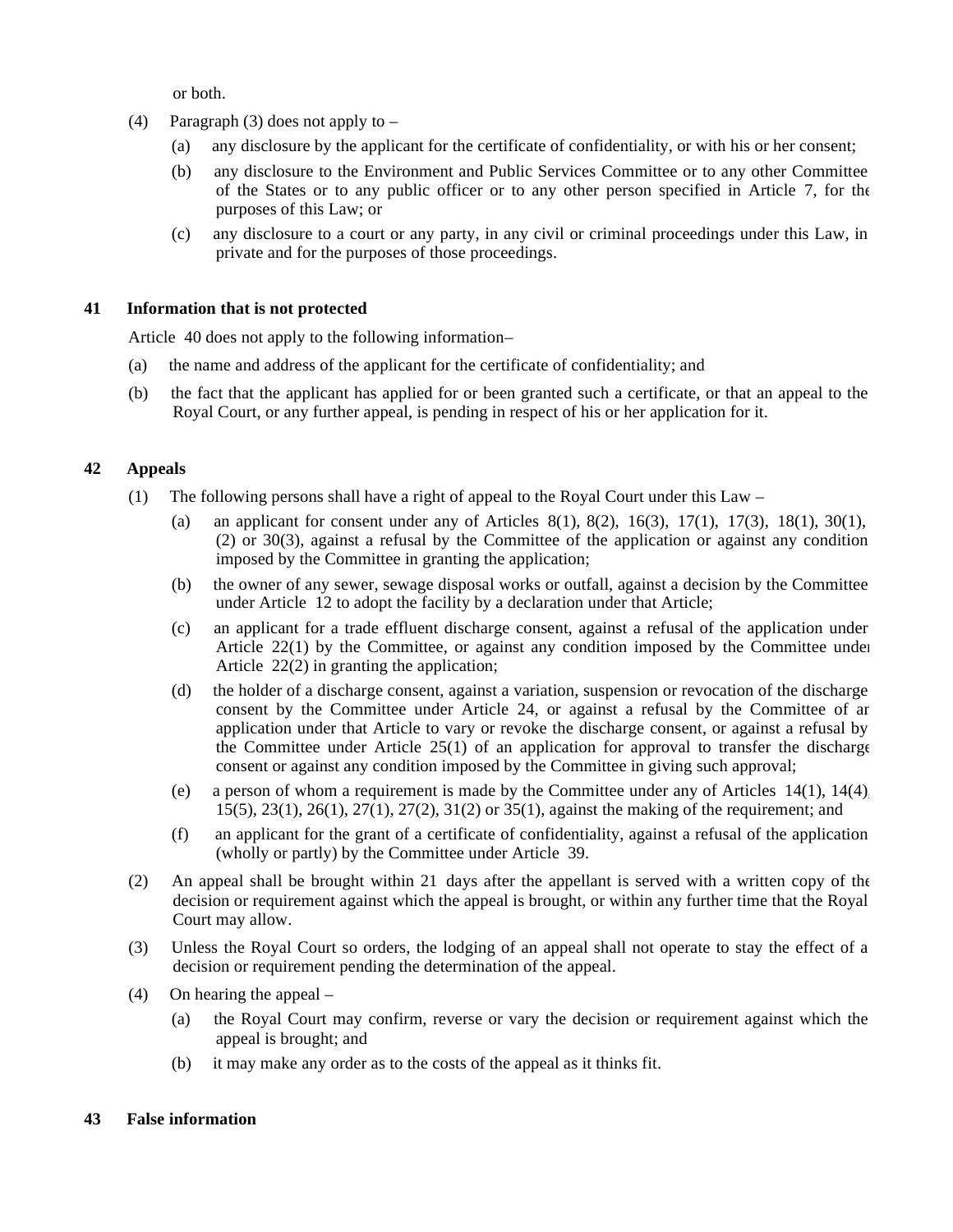Any person who –

- (a) in connection with an application under any provision of this Law; or
- (b) on being required under a condition of a trade effluent discharge consent or under Article 23(1) or Article 26(1), to give or deliver any information to the Committee or to any other person,

knowingly or recklessly makes a statement that is false or misleading in any material particular shall be guilty of an offence and liable to imprisonment for a term not exceeding 2 years or to a fine, or both.

#### **44 Interference with operations**

- (1) Any person who intentionally and without reasonable excuse obstructs
	- (a) the carrying out of any work under or for the purposes of this Law by the Committee, or by any of its officers, employees or agents, or by any authorized person; or
	- (b) the carrying out of any work by any person who is required under this Law by the Committee to carry out that work;
	- (c) the exercising or the proposed exercise of any lawful power under this Law by any person; or
	- (d) any person who is lawfully accompanying an authorized person, or performing any function under his or her supervision, under Article 7,

shall be guilty of an offence and liable to imprisonment for a term not exceeding 2 years or to a fine, or both.

- (2) Any person who intentionally or recklessly damages
	- (a) any public sewer, public sewage disposal works or public outfall, or any drain or other facility or plant or equipment that is vested in or maintained by the Committee for the purposes of this Law;
	- (b) any designated watercourse; or
	- (c) any designated flood defence works,

shall be guilty of an offence and liable to imprisonment for a term not exceeding 2 years or to a fine, or both.

- (3) Any person who maliciously or dishonestly interferes or tampers with any meter or other apparatus that is installed on or in any land or vehicle –
	- (a) by the Committee, for the purposes of this Law; or
	- (b) by any other person, in accordance with a requirement of or under this Law,

shall be guilty of an offence and liable to imprisonment for a term not exceeding 2 years or to a fine, or both.

#### **45 Criminal liability**

- (1) Any person who aids, abets, counsels or procures the commission of an offence under this Law shall also be guilty of the offence and liable in the same manner as a principal offender to the penalty provided for that offence.
- (2) Where an offence under this Law committed by a body corporate or limited liability partnership is proved to have been committed with the consent or connivance of or to be attributable to any neglect on the part of –
	- (a) a person who is a director, manager, secretary or other similar officer of the body corporate, or a partner of the partnership; or
	- (b) any person purporting to act in any such capacity,

the person shall also be guilty of the offence and liable in the same manner as the body corporate or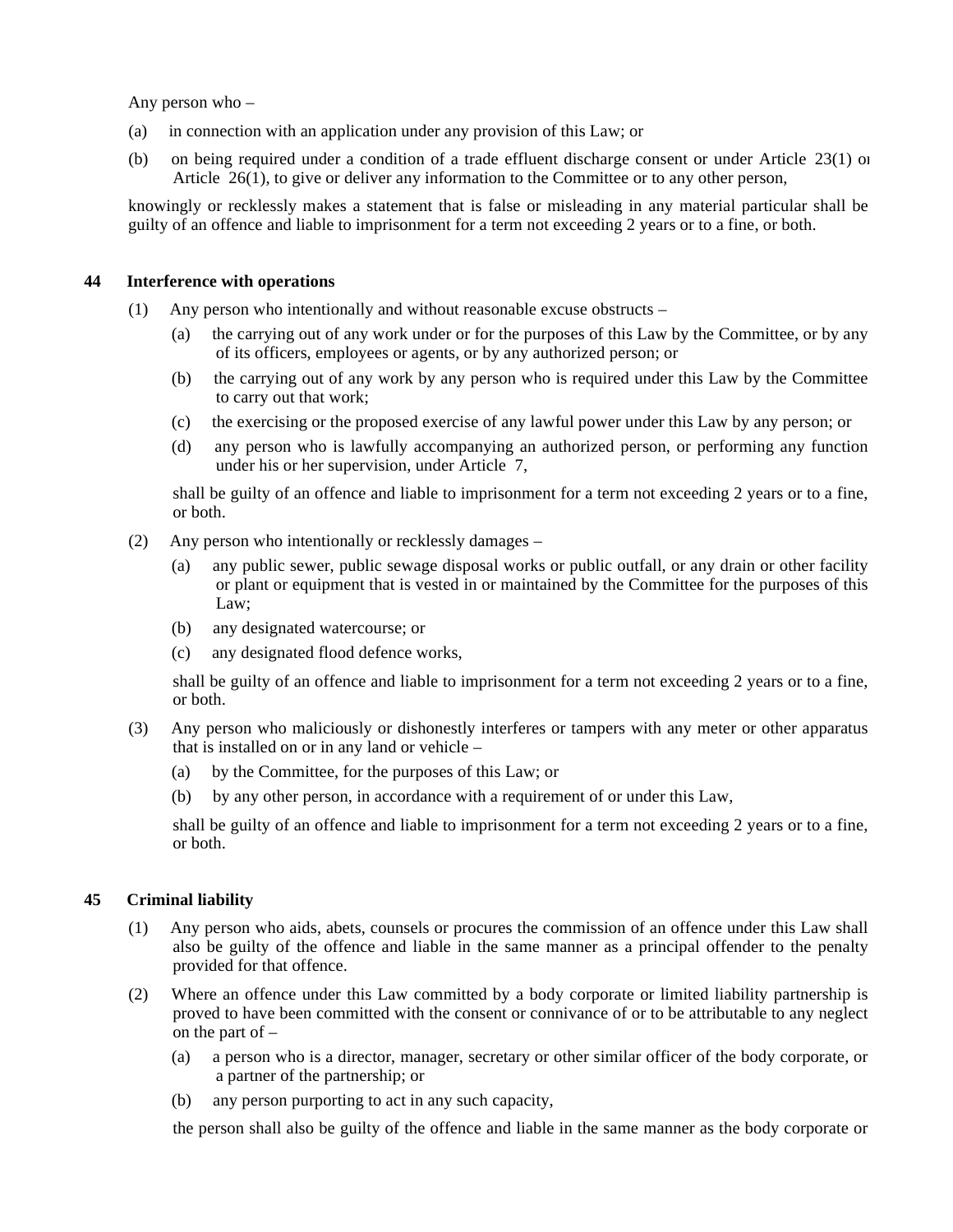partnership to the penalty provided for that offence.

(3) Where the affairs of a body corporate are managed by its members, paragraph (2) shall apply in relation to acts and defaults of a member in connection with his or her functions of management as if the member were a director of the body corporate.

#### **46 Evidence**

- (1) Where in any civil or criminal proceedings under this Law, evidence is adduced of information recorded by a meter or other apparatus that for the purposes of this Law is approved in writing or used by the Committee, it shall be presumed unless the contrary is proved that the meter or apparatus has at all material times recorded information accurately.
- (2) In any civil or criminal proceedings under this Law, information that is provided by or obtained from any person under any condition of a trade effluent discharge consent shall be admissible in evidence against that person.

#### **47 Subsequent purchasers**

- (1) A "Tenant après dégrèvement" shall pay all costs that, by virtue of this Law, are owed by a "cessionnaire" at the time when the "héritages" of the latter were placed "en dégrèvement".
- (2) The purchaser of land shall pay all costs that may, by virtue of this Law, be due from any previous owner, but the purchaser shall have the right of recourse against any previous owner for any payment that he or she makes and for which the previous owner was liable.

#### **48 Recovery of money owing under Law**

- (1) Any fee, charge or other money that is due and payable by a person to the Committee under this Law, or costs that the Committee may recover from a person under this Law, may be recovered by it as a civil debt in any court of competent jurisdiction.
- (2) Paragraph (1) is without prejudice to any other mode of recovery.

#### **49 Warrants**

- (1) If the Bailiff, a Jurat or the Magistrate or Sous-Magistrat is satisfied on sworn information that
	- (a) there are reasonable grounds for the exercise of any power by the Committee or by an authorized person under this Law; and
	- (b) in the circumstances of the case, it is desirable to grant a warrant under this paragraph,

he or she may grant a warrant authorizing the Committee by its officers, employees and agents or the authorized person at any time to enter on any land, or board any vehicle, specified in the warrant, and there exercise any such other power and in doing so to use any reasonable force that is necessary.

- (2) A warrant shall continue in force until
	- (a) the purposes for which the warrant is granted have been fulfilled; or
	- (b) the expiry of the period of one month following its grant,

according to its tenor.

#### **50 Orders**

- (1) The Committee may make Orders
	- (a) prescribing forms of application for the grant, variation, transfer and revocation of trade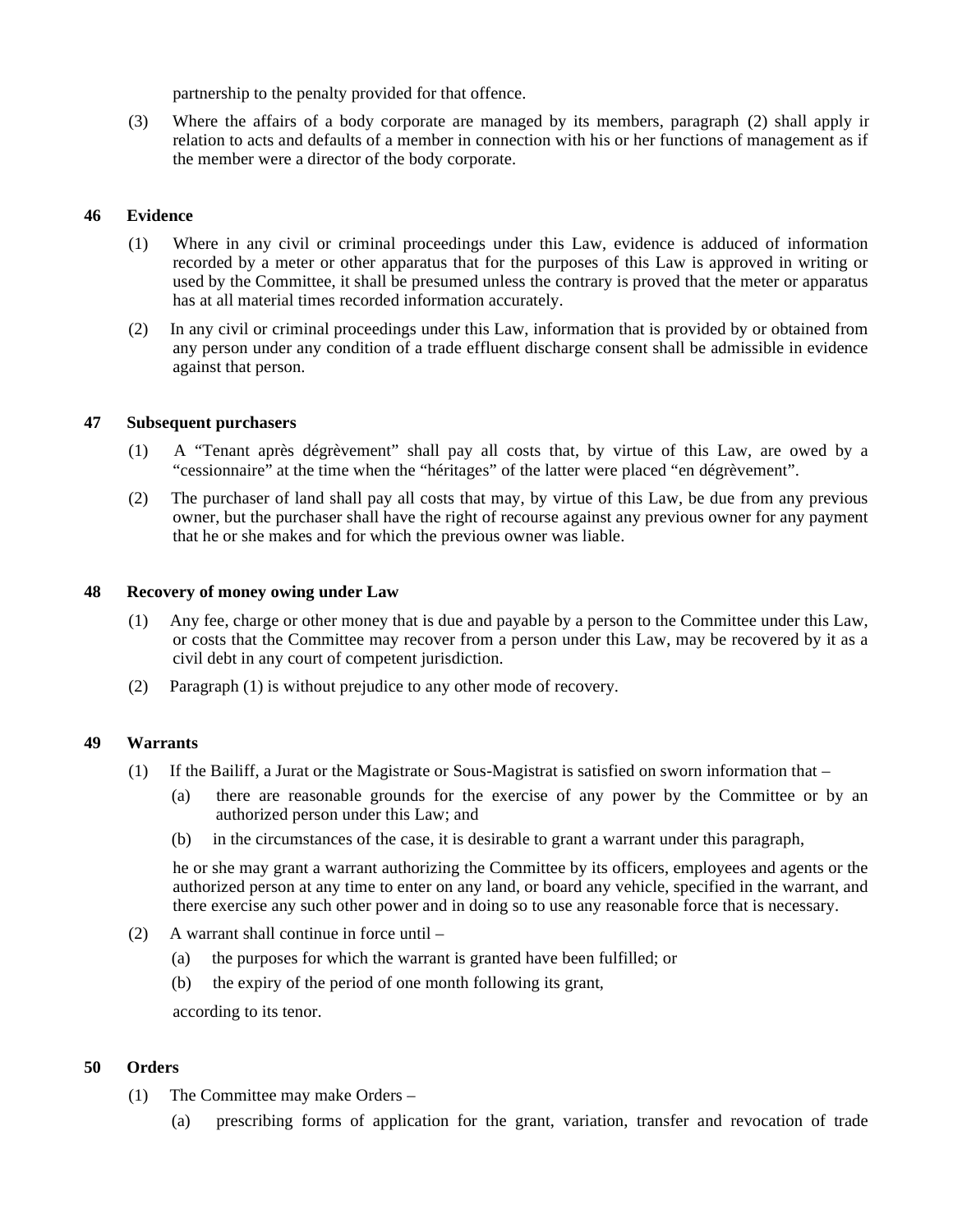effluent discharge consents, and information to be provided in support of those applications;

- (b) prescribing standard conditions in trade effluent discharge consents;
- (c) prescribing forms in which records shall be kept and returns shall be made under this Law;
- (d) prescribing the form of applications for certificates of confidentiality;
- (e) amending Schedule 1;
- (f) providing for any matters that are to be or may be prescribed by the Committee under any other provisions of this Law;
- (g) providing that contravention of provisions of Orders made under this Law shall be offences; and
- (h) providing for any other matters that are reasonably necessary for or incidental to the purpose of carrying this Law into effect.
- (2) Any person who commits an offence under any Order made under this Law shall be liable to a fine not exceeding level 4 on the standard scale. $\frac{[10]}{[10]}$

#### **51 Service of documents**

- (1) Without prejudice to any other mode of service that is permitted under any rule of law, a document may be served under this Law in any of the following ways –
	- (a) on an individual, by delivering it to him or her personally or by leaving it at his or her proper address or by sending it by recorded delivery post to the person at that address;
	- (b) on a body corporate, by serving it in accordance with sub-paragraph (a) on the secretary or clerk of that body;
	- (c) on a partnership, by serving it in accordance with sub-paragraph (a) on a partner or a person having the control or management of the partnership business; or
	- (d) on an unincorporated body or association of persons, by serving it in accordance with subparagraph (a) on any person having the control or management of its affairs.
- (2) For the purposes of this Article, and of Article 12 of the Interpretation (Jersey) Law  $1954^{111}$  in its application to this Article, the proper address of any person or body on whom a document is to be served shall be his, hers or its last known address, except that –
	- (a) in the case of service on a body corporate or its secretary or clerk, it shall be the address of the registered or principal office of the body; or
	- (b) in the case of service on a partnership or a partner or a person having the control or management of a partnership business, it shall be the address of the principal office of the partnership.
- (3) In the case of a company registered outside Jersey or of a partnership carrying out business outside Jersey, its principal office in Jersey shall be its principal office for the purposes of paragraph (2).
- (4) Where a person who is to be served under this Law with any document has specified an address in Jersey other than his or her proper address, as determined in accordance with paragraph (2), as the one at which the person or someone on his or her behalf will accept service of documents, that address may be treated as the proper address for the purposes of this Article.
- (5) Where a document is to be served under this Law on the owner or occupier of any land or the driver or person in charge of any vehicle, and after reasonable enquiry he or she cannot be found and his or her name and address cannot be ascertained, and the document relates to the land or vehicle –
	- (a) the document may be served by leaving it with any other responsible person who is or appears on reasonable grounds to be resident or employed on the land, or employed in connection with the vehicle; or
	- (b) it may be served by affixing it, or a copy, conspicuously to a part of the land or vehicle.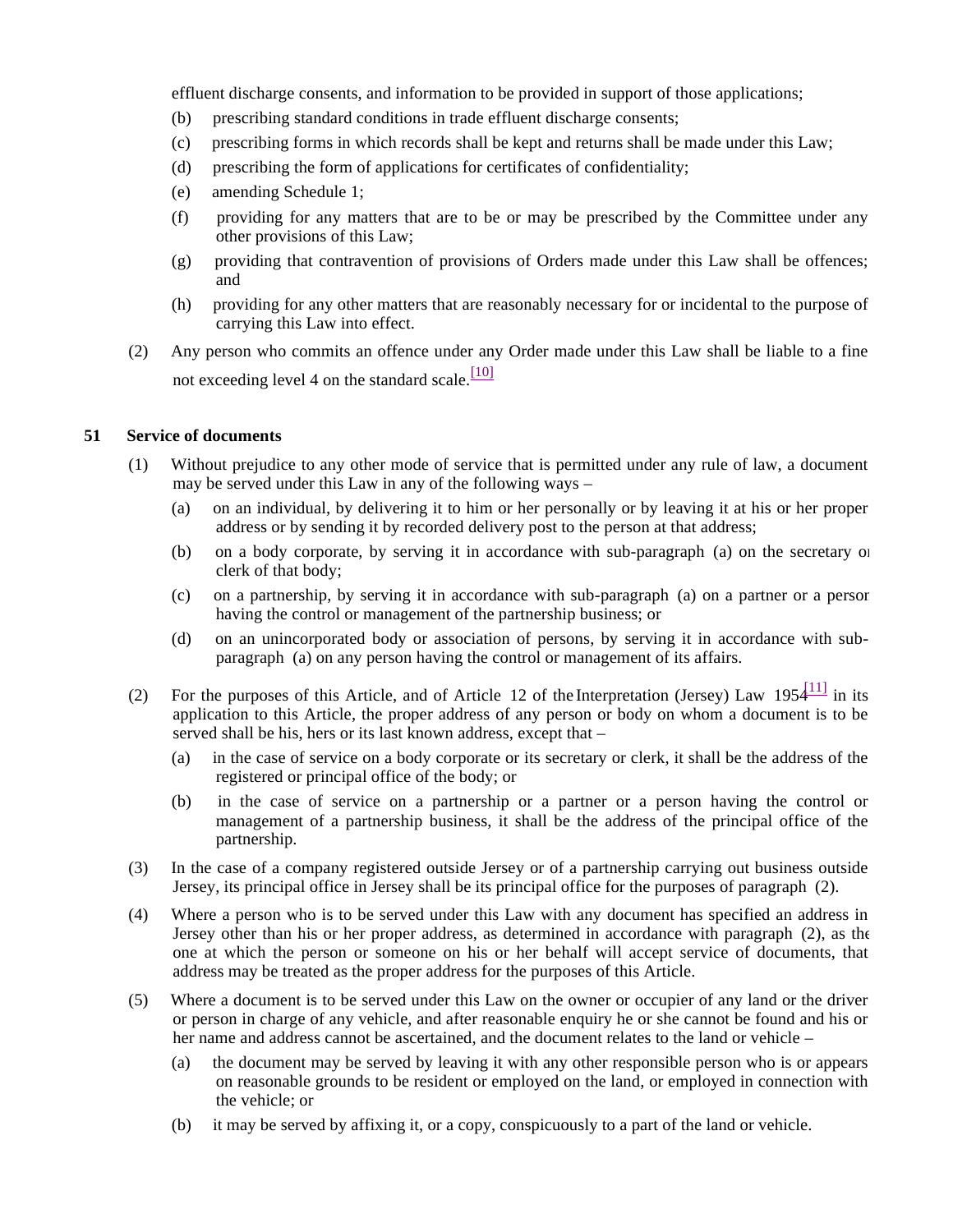(6) This Article shall not apply to any document for which provision for service is made by Rules of Court.

#### **52 Relationship to other enactments**

Nothing in or done under this Law shall relieve any person from an obligation to obtain any authorization, consent, permit or permission required under any other enactment for the time being in force.

#### **53 Application to the Crown**

- (1) Subject to this Article, this Law (other than the provisions of Article 33 relating to the compulsory purchase of land) shall bind the Crown.
- (2) No contravention by the Crown of any provision of this Law shall make the Crown criminally liable.
- $(3)$  However,
	- (a) the Royal Court may, on the application of the Committee, declare unlawful any act or omission of the Crown that contravenes a provision of this Law; and
	- (b) the provisions of this Law apply in any event to persons in the public service of the Crown as they apply to other persons.
- (4) The powers of the Committee or of an authorized person under this Law shall not be exercised in respect of any Crown land unless the Lieutenant-Governor consents or they are so exercised in a case of emergency.
- (5) If the Committee considers it necessary or desirable to carry out any work under Part 4 on any Crown land to protect the coast of Jersey against erosion or encroachment by the sea, the Lieutenant-Governor shall not withhold his or her consent under paragraph (4) unreasonably.
- (6) Notwithstanding paragraph (4) or paragraph (5), if the LieutenantGovernor certifies that it appears to him or her that in the interests of national security any powers in or under this Law that are specified in the certificate should not be exercisable in relation to any Crown land specified in the certificate, those powers shall not be exercisable in respect of that land.
- (7) This Law does not apply to Her Majesty in her private capacity.

#### **54 Repeals, amendments, savings and transitional provisions**

- (1) Subject to the savings and transitional provisions in paragraphs (2) and (3) of this Article
	- (a) the enactments specified in Schedule 2 shall be repealed; and
	- (b) the enactments specified in column  $(1)$  of Schedule 3 shall be amended in the manner specifie in column (2) of that Schedule.
- $(2)$  If
	- (a) this Law requires the consent or approval of the Committee for a matter;
	- (b) permission for such a matter (whether by way of authority, authorization, consent or other approval) has been obtained, before the commencement of this Law, under any enactment specified in Schedule 2 or Schedule 3; and
	- (c) such permission was in effect immediately before the commencement of this Law,

that permission shall continue in force according to its tenor, after the commencement of this Law, as if it were a consent or approval given by the Committee under this Law.

- $(3)$  If
	- (a) this Law requires the consent or approval of the Committee for a matter; and
	- (b) an application for permission for such a matter (whether by way of authority, authorization,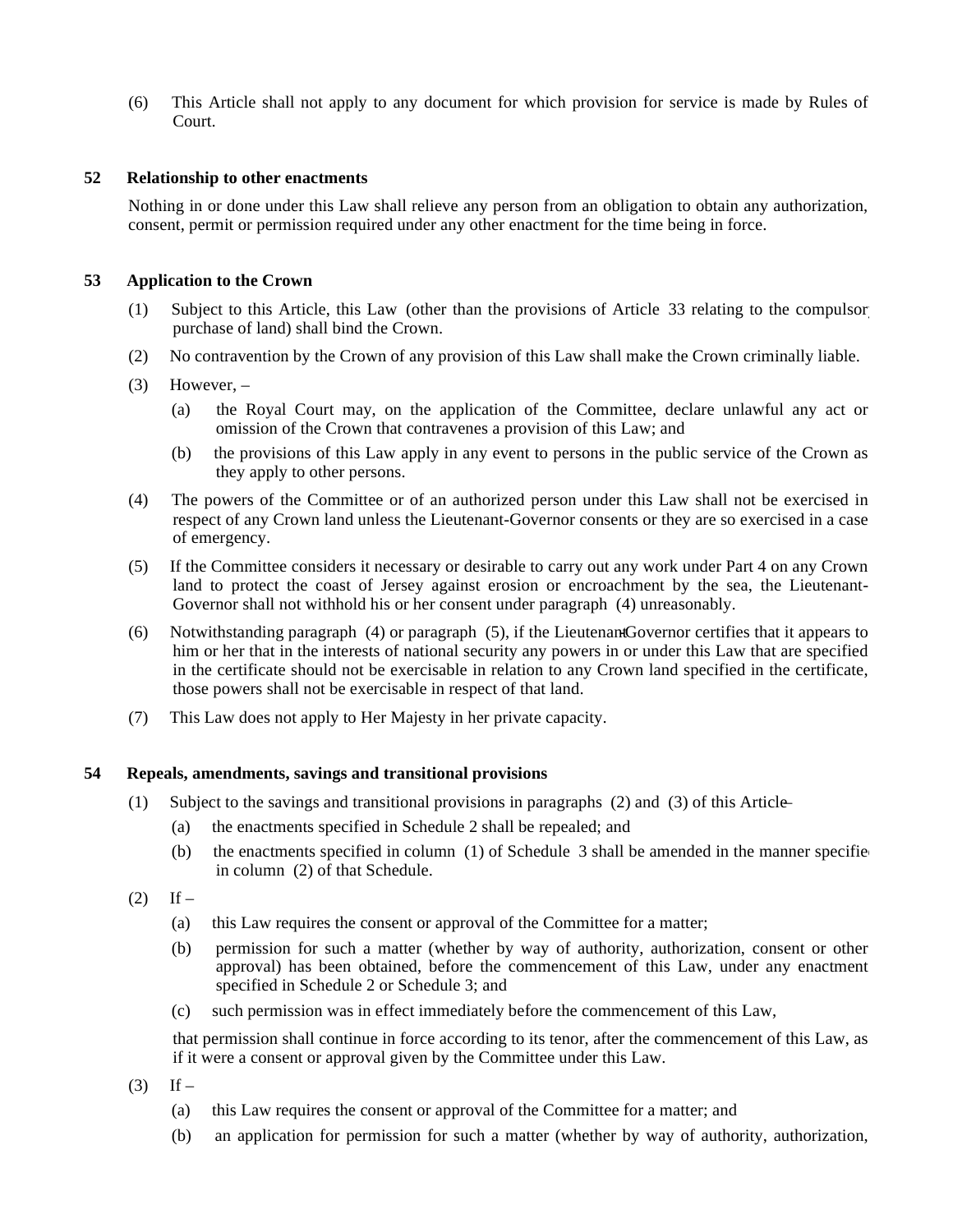consent or other approval) was pending, immediately before the commencement of this Law, under any enactment specified in Schedule 2 or Schedule 3,

that application shall be determined as if it were an application for the consent or approval of the Committee under this Law for the matter.

#### **55 Citation and commencement**

- (1) This Law may be cited as the Drainage (Jersey) Law 200-.
- (2) Article 4 shall come into force on such day or days as the States may by Act appoint, and different days may be appointed for different provisions or different purposes of that Article.
- (3) Except as provided in paragraph (2), this Law shall come into force on the seventh day following its registration.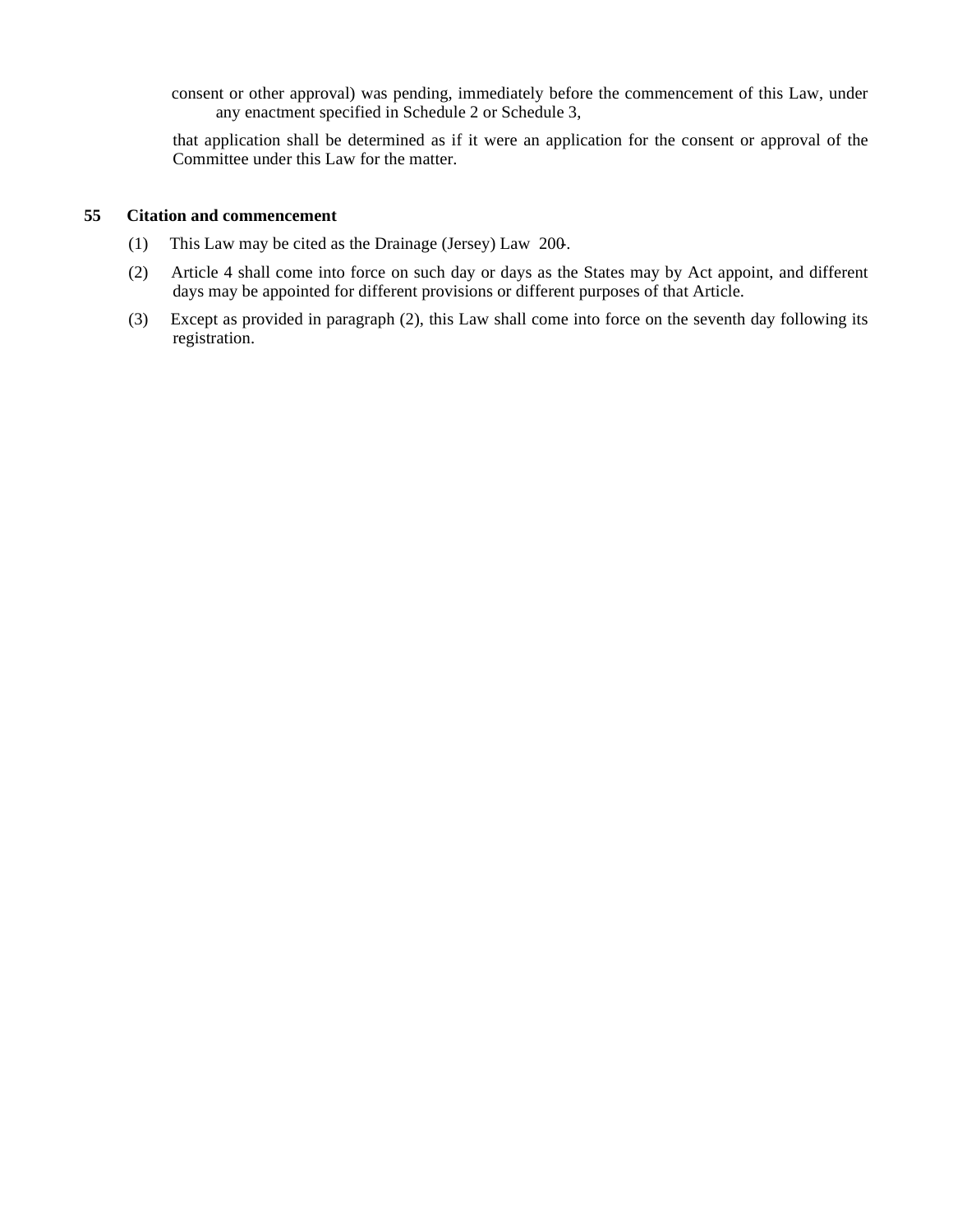#### **SCHEDULE 1**

#### $(A<sup>rt</sup>icle 1(1))$

#### **PREMISES THAT ARE NOT TRADE PREMISES**

- 1 Hotels, guest houses, lodging houses, public houses, camp sites, leisure centres, restaurants, cafes and takeaway food shops, other than those parts of any such premises that –
	- (a) are used to brew alcohol;
	- (b) are used as a laundry, or laundrette, discharging more than 500 cubic metres per annum or more than 30 litres per minute of trade effluent;
	- (c) are used to process photographic film;
	- (d) are used to wash more than 5 motor vehicles per day; or
	- (e) are swimming pools that exceed 50 cubic metres in capacity or discharge water at more than 60 litres per minute.
- 2 Laundries or laundrettes (other than those in premises to which paragraph 1 refers) discharging less than 500 cubic metres per annum and less than 30 litres per minute of trade effluent.
- 3 Premises (other than those to which paragraph 1 refers) that are used solely to wash not more than 5 motor vehicles per day.
- 4 Swimming pools (other than those in premises to which paragraph 1 refers) that do not exceed 50 cubic metres in capacity and do not discharge water at more than 60 litres per minute.
- 5 Medical, dental and veterinary surgeries.
- 6 Funeral directors' and morticians' premises.
- 7 School laboratories.
- 8 Pharmacies.
- 9 Pet shops.
- 10 Garden centres.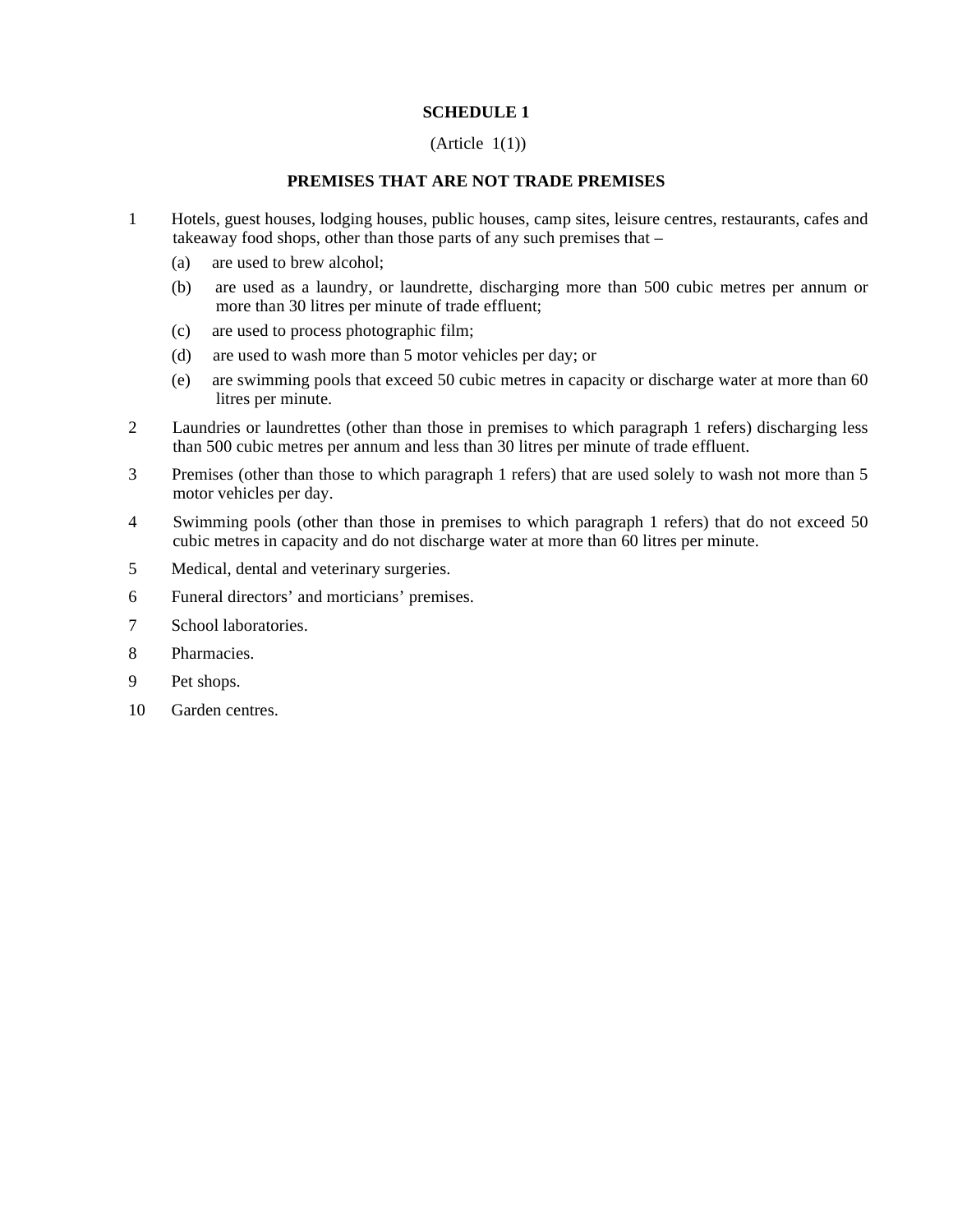### **SCHEDULE 2**

(Article 54(1))

## **ENACTMENTS REPEALED**

Sewerage (Amendment) (Jersey) Law  $195\frac{12}{12}$ 

Loi (1954) (Amendment No. 3) sur les Egouts<sup>[13]</sup>

Sewerage (Amendment No. 5) (Jersey) Law  $196 \frac{[14]}{[14]}$ 

Sea Defence (Jersey) Law 1970<sup>[15]</sup>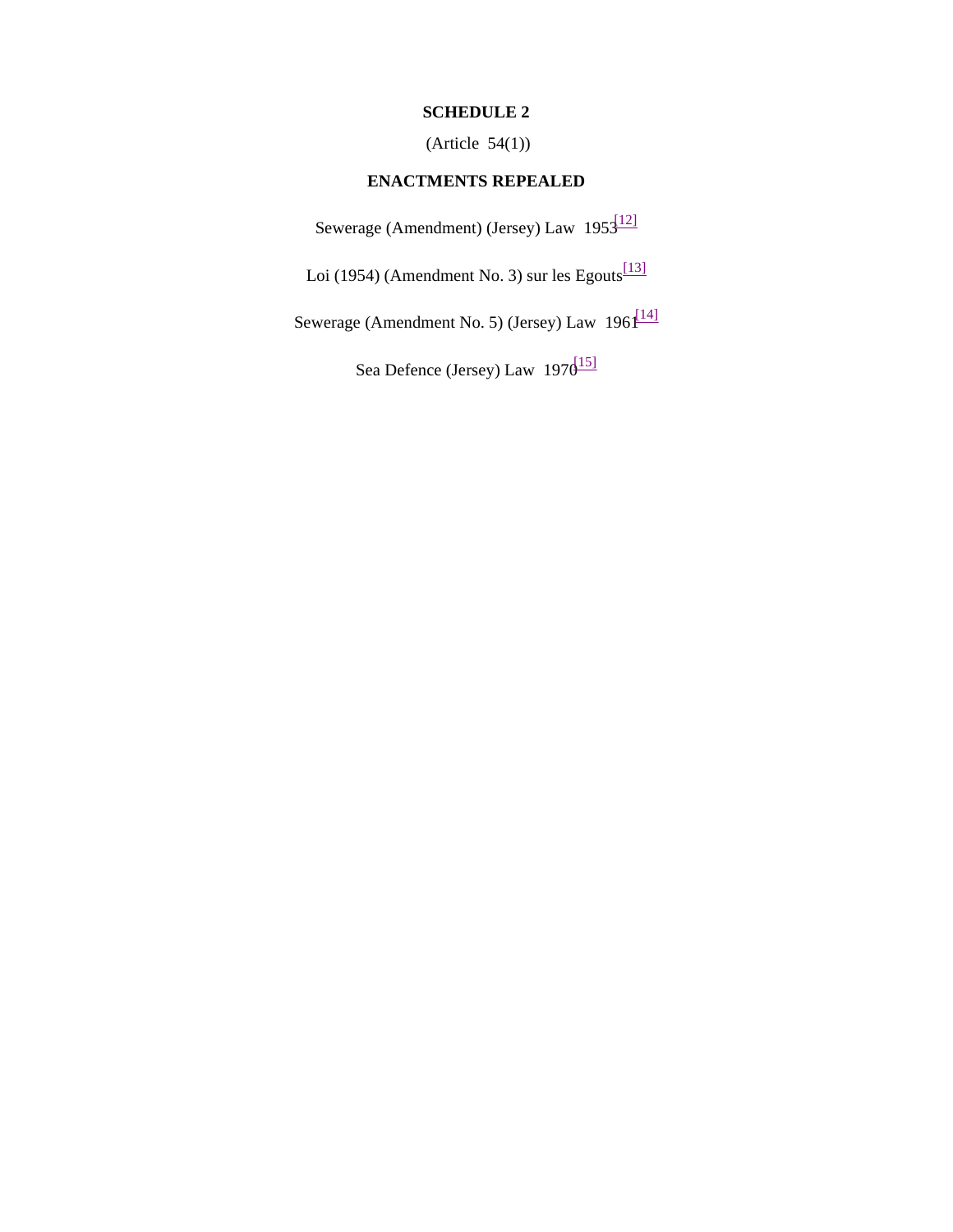#### **SCHEDULE 3**

(Article 54(1))

#### **ENACTMENTS AMENDED**

 $(1)$  (2)

*Enactment Extent of amendment*

- 
- Loi (1937) sur les Egouts (a) By repealing Articles 1, 3, 4 and  $5\frac{[16]}{[16]}$ 
	- (b) In Article 9(2), $\frac{[17]}{[17]}$  by substituting for the words "dix livres sterling" the words "le niveau 4 selon la Cedule de la Loi dite 'Criminal Justice (Standard Scale of Fines) (Jersey) Law  $1993'$ <sup>[18]</sup> ".
	- (c) By repealing Articles 13, 14, 15, 16, 17, 18, 33, 34, 36, 47, 49, 50, 51, 52, 54, 56, 59, 61, 62 and 64.<sup>[19]</sup>
- Drainage (Jersey) Law 1962 (a) In Article  $1(1)$ , by deleting the definitions "culvert", "drainage", "the Drainage Laws", "highway authority", "road", "land" and "watercourse".
	- (b) By repealing paragraphs (2) and (3) of Article  $1^{[21]}$
	- (c) By repealing Articles 2, 3, 4 and  $5\frac{[22]}{[22]}$
	- (d) By deleting paragraphs (a) and (b) of Article  $6\frac{[23]}{[23]}$
	- (e) By repealing Articles 8, 9, 10, 11, 12, 13 and  $14.$   $[24]$
	- (f) By repealing the First Schedule and the Second Schedule.<sup>[25]</sup>

Water Pollution (Jersey) Law 2000 (a) In Article  $1(1)$ , by deleting subparagraph (a) of the definition "public sewer" and substituting the following sub-paragraph –

Island Planning (Jersey) Law 1964 By repealing Article  $6(7)$ <sup>[26]</sup>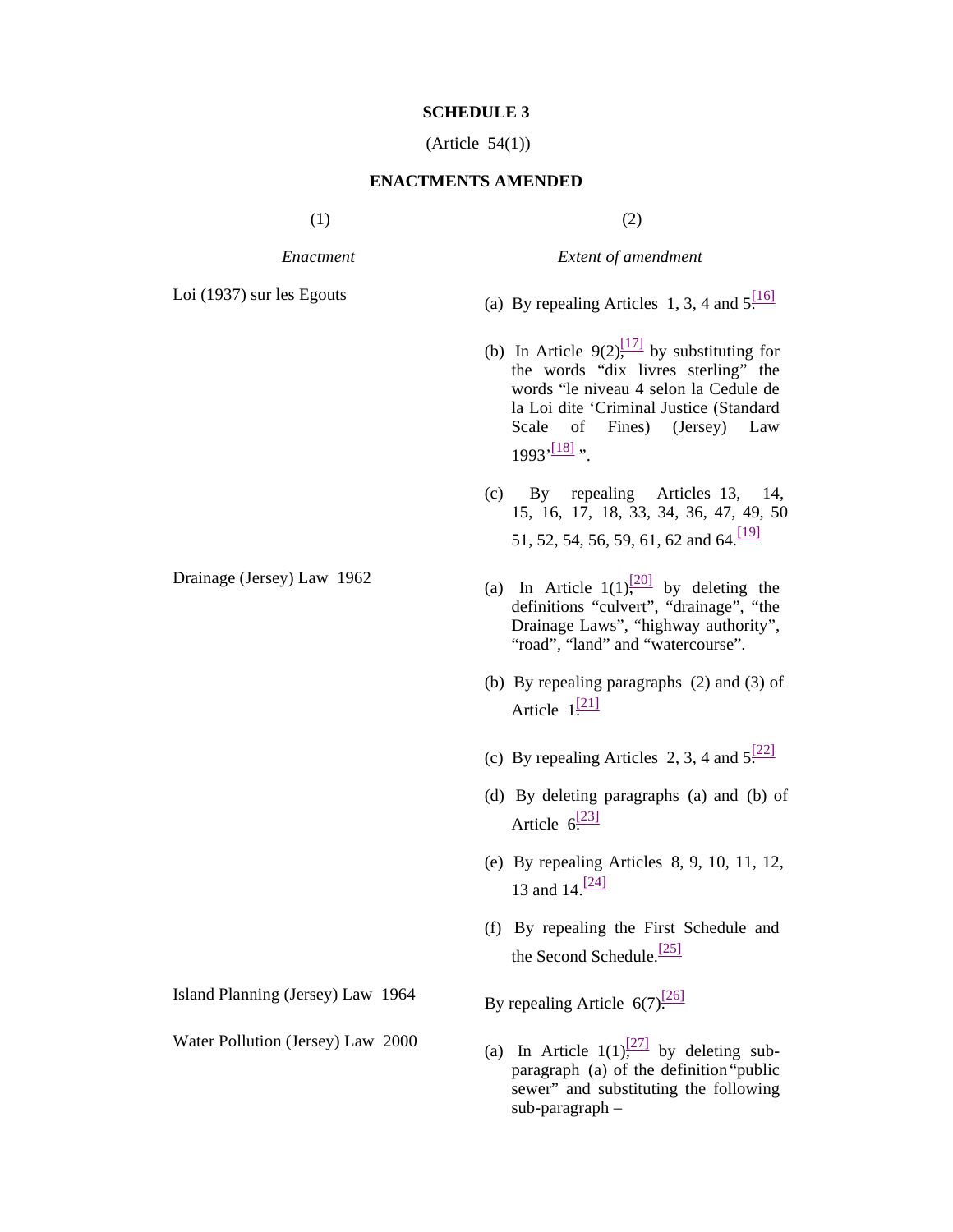- "(a) means a public sewer or public outfall as defined in Article 1(1)<br>of the Drainage (Jersey) Drainage (Jersey) Law  $200:\frac{[28]}{]}$  and".
- (b) By deleting Article  $1(2)^{29}$  and substituting the following  $substituting$ paragraph –
	- "(2) In this Law, references to the Committee in its capacity as the sewerage undertaker for the Island are references to it in that capacity by reason of Article 2 of the Drainage (Jersey) Law 200-.  $[30],$